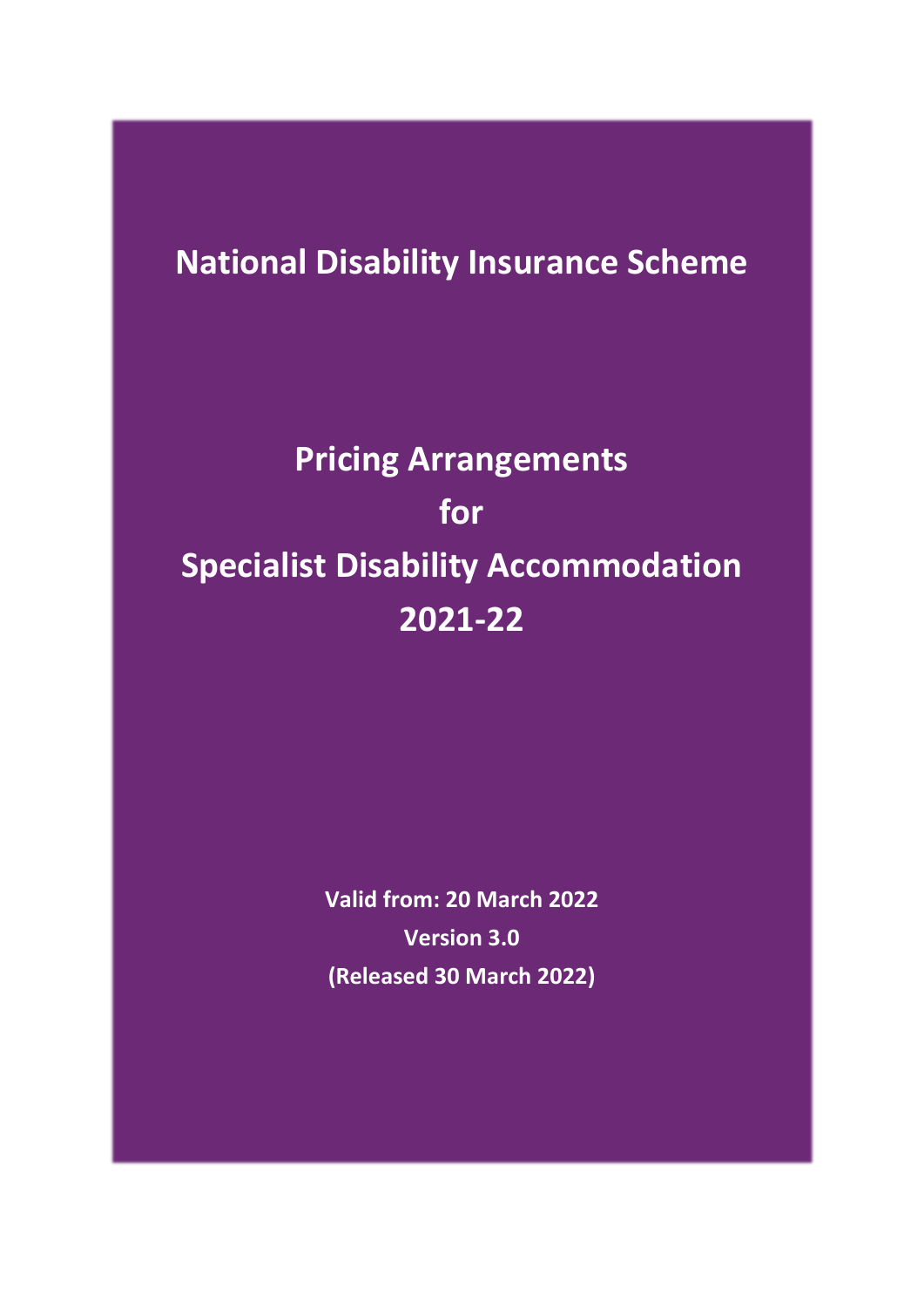### **Copyright**

© National Disability Insurance Agency 2022

#### **Use of National Disability Insurance Agency copyright material**

The material in this report with the exception of logos, trademarks, third party material and other content as specified is licensed under Creative Commons CC NC licence, [version 4.0.](https://creativecommons.org/licenses/by/4.0/) With the exception of logos, trademarks, third party material and other content as specified, you may reproduce the material in this *NDIS Pricing Arrangements for Specialist Disability Accommodation,* provided you acknowledge the National Disability Insurance Agency as the owner of all intellectual property rights in the reproduced material by using '© National Disability Insurance Scheme Launch Transition Agency 2022' and do not use the material for commercial purposes.

Reproduction of any Creative Commons material in this *NDIS Pricing Arrangements for Specialist Disability Accommodation* is subject to the CC NC licence conditions available on the Creative Commons site, as is the full legal code for this material.

#### **Further information**

Further information on pricing in the National Disability Insurance Scheme can be found at the NDIS [Pricing Arrangements and pricing page](https://www.ndis.gov.au/providers/price-guides-and-information) of the NDIS website.

#### **Publication Schedule**

The *NDIS Pricing Arrangements for Specialist Disability Accommodation* is published at least three times a year as set out in the following Table. Additional amendments as published as needed and sequentially numbered from the base version for the relevant period.

| <b>Version</b>   | Date         | <b>Details of publication</b>                                                                                                                                                                                                                                                                                      |
|------------------|--------------|--------------------------------------------------------------------------------------------------------------------------------------------------------------------------------------------------------------------------------------------------------------------------------------------------------------------|
| 1.0 <sub>1</sub> | 1 July       | SDA prices are indexed in 1 July each financial year for movements in the CPI                                                                                                                                                                                                                                      |
| 2.0              | 20 September | The Maximum Rent Contribution and the Maximum Board Amount are modified in line<br>with changes in the Disability Support Pension.<br>SDA amounts for participants sharing bedrooms and where SDA eligible participants<br>share a dwelling with non-SDA eligible participants are modified (see Appendix G).      |
| 3.0 <sub>2</sub> | 20 March     | The Maximum Rent Contribution and the Maximum Board Amount are modified in line<br>٠<br>with changes in the Disability Support Pension.<br>SDA amounts for participants sharing bedrooms and where SDA eligible participants<br>share a dwelling with non-SDA eligible participants are modified (see Appendix G). |

### **Version Control**

The *NDIS Pricing Arrangements for Specialist Disability Accommodation* is subject to change. The latest version of the *NDIS Pricing Arrangements for Specialist Disability Accommodation* is available on th[e NDIS website.](https://www.ndis.gov.au/providers/price-guides-and-information/sda-pricing-and-payments)

A Table setting out all updates to this *NDIS Pricing Arrangements for Specialist Disability Accommodation* is on page [35.](#page-34-0) Refer version 3.0 of that table for details of the changes made in this update to this Arrangement.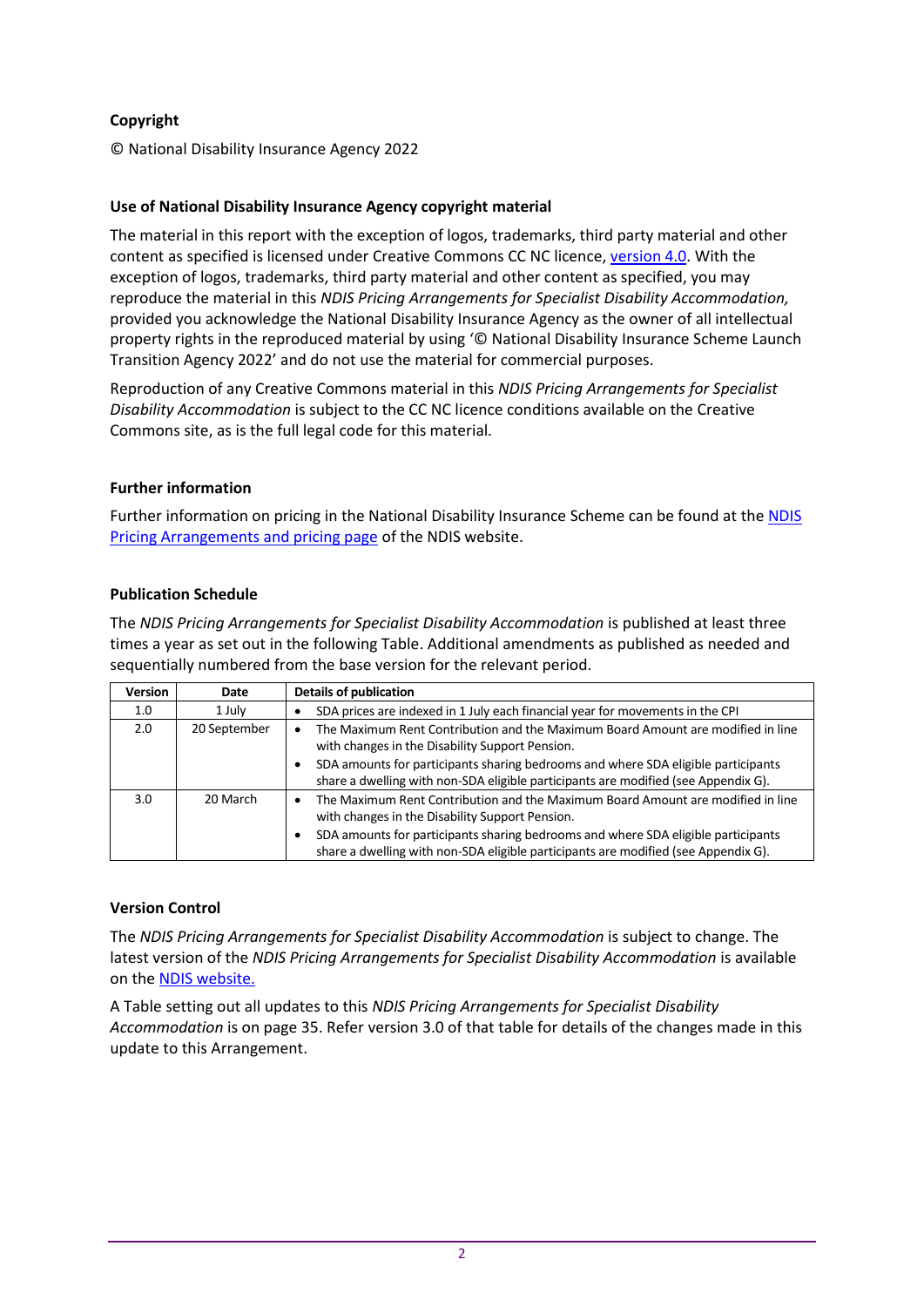## **Contents**

| Claiming for the SDA Vacancy - Person-Specific Adjustment Support Item 8                    |
|---------------------------------------------------------------------------------------------|
|                                                                                             |
|                                                                                             |
| The maximum amount of rent if the participant does not share a bedroom  9                   |
| Voluntary contributions above the maximum reasonable rent contribution  9                   |
|                                                                                             |
| The maximum amount of board if the participant does not share a bedroom  10                 |
| The maximum amount of board if the participant shares a bedroom with a partner 10           |
|                                                                                             |
| Step 1: Determine whether the dwelling is a New Build, Existing Stock or Legacy Stock  11   |
|                                                                                             |
|                                                                                             |
|                                                                                             |
|                                                                                             |
|                                                                                             |
| Minimum Design Requirements for New Build and New Build (Refurbished) 16                    |
|                                                                                             |
|                                                                                             |
| Step 3: Identify if there is an additional breakout room (Robust design dwellings only)  17 |
|                                                                                             |
|                                                                                             |
|                                                                                             |
|                                                                                             |
|                                                                                             |
|                                                                                             |
| Appendix B - Annual Base Price per participant for New Builds (\$2021-22)21                 |
| Appendix C - Annual Base Price per participant for Existing Stock (\$2021-22) 22            |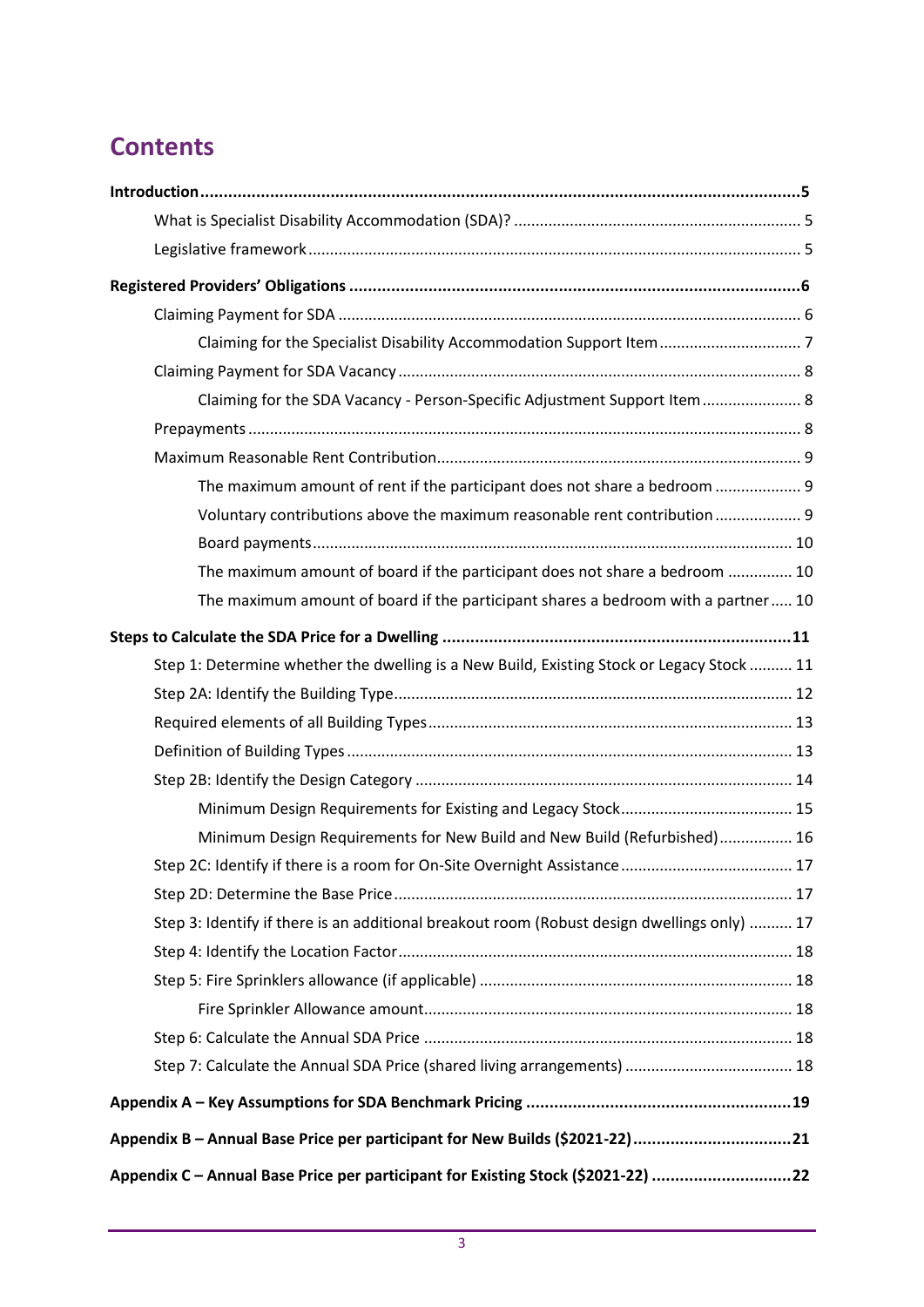| Appendix D - Annual Base Price per participant for Legacy Stock (\$2021-22) 23            |  |
|-------------------------------------------------------------------------------------------|--|
|                                                                                           |  |
|                                                                                           |  |
| Appendix G – Shared living arrangements, including with people who are not SDA-eligible30 |  |
|                                                                                           |  |
|                                                                                           |  |
| Terms that must be included in an SDA service agreement or a proposed agreement 32        |  |
|                                                                                           |  |
|                                                                                           |  |
|                                                                                           |  |
|                                                                                           |  |
|                                                                                           |  |
|                                                                                           |  |

### **Terms that we use**

| <b>MRRC</b>          | Maximum Reasonable Rent Contribution                                   |
|----------------------|------------------------------------------------------------------------|
| <b>NDIA</b>          | National Disability Insurance Agency                                   |
| <b>NDIS</b>          | National Disability Insurance Scheme                                   |
| <b>NDIS Q&amp;SC</b> | National Disability Insurance Scheme Quality and Safeguards Commission |
| 00A                  | <b>On-site Overnight Assistance</b>                                    |
| <b>SDA</b>           | <b>Specialist Disability Accommodation</b>                             |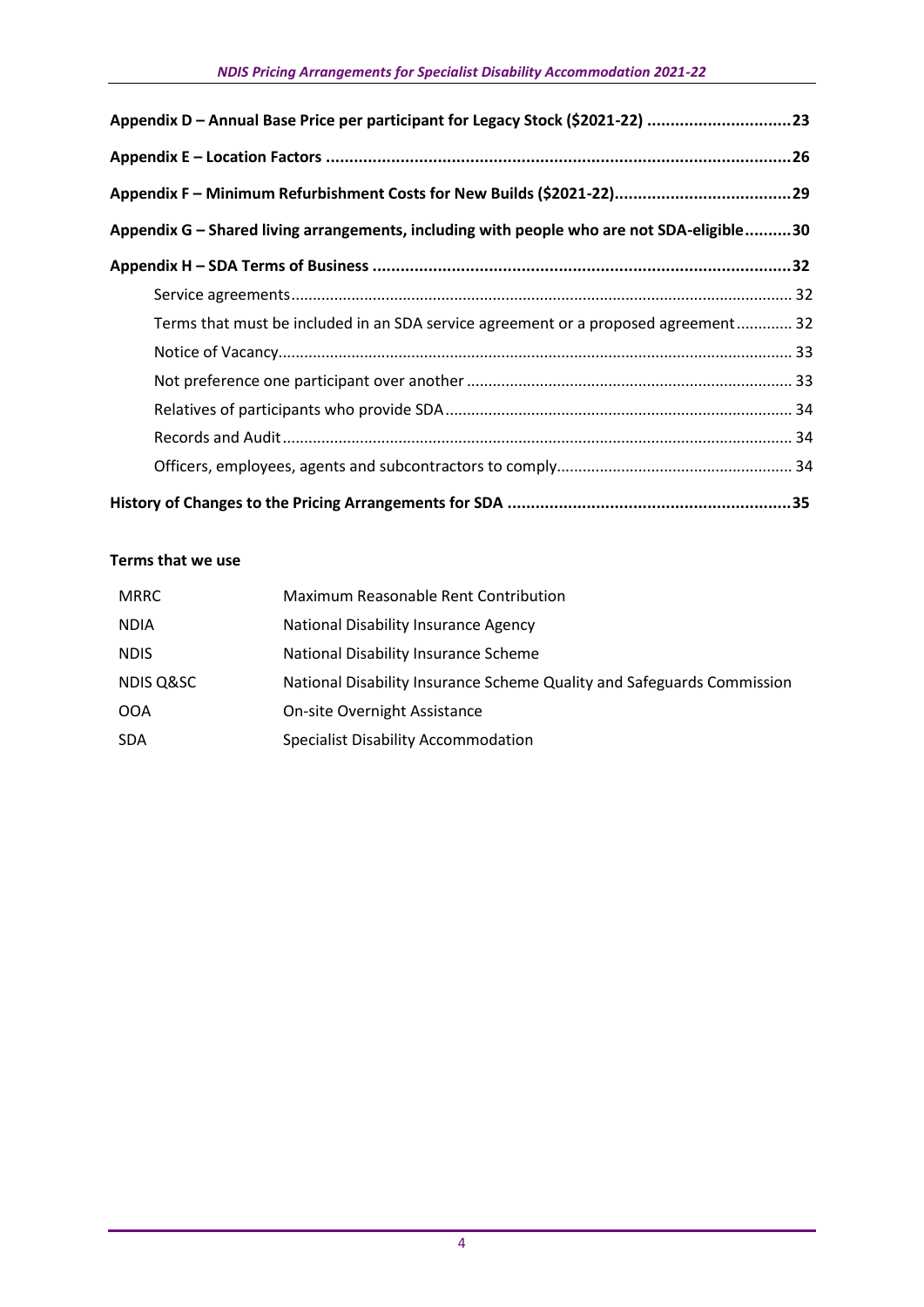## <span id="page-4-0"></span>**Introduction**

- 1. This document sets out the payment rules that apply for Specialist Disability Accommodation (SDA) under the National Disability Insurance Scheme (NDIS) from 1 July 2021.
- 2. In brief, in order to receive NDIS SDA payments in respect of a participant living in a dwelling:
	- (i) the provider must be a registered NDIS provider with the NDIS Quality and Safeguards Commission (NDIS Q&SC); and
	- (ii) the provider must be approved for the SDA Registration Group by the NDIS Q≻ and
	- (iii) the provider must have enrolled the dwelling with the NDIA; and
	- (iv) the SDA payment must be equal to or less than the maximum price that the NDIA has determined that it will pay based on the age, location and features of the dwelling; and
	- (v) the NDIA must have determined that SDA is a reasonable and necessary support for the participant. 1

## <span id="page-4-1"></span>**What is Specialist Disability Accommodation (SDA)?**

3. SDA is one of the supports that may be funded under the NDIS for some participants. SDA funding is provided to participants who require a specialist dwelling that reduces their need for person-to-person supports, or improves the efficiency of the delivery of person-to-person supports. SDA funding is only provided for participants who meet the eligibility criteria. Participants who meet the eligibility criteria will have an extreme functional impairment and/or very high support needs.

## <span id="page-4-2"></span>**Legislative framework**

- 4. The legislative framework for providing SDA to participants under the NDIS, including the criteria for when a participant will have SDA included in their NDIS plan, the dwellings that can be used for SDA and the payments that will be paid to providers of SDA are set out in:
	- (i) the *National Disability Insurance Scheme Act 2013* (th[e NDIS Act\)](https://www.legislation.gov.au/Details/C2020C00392) and the NDIS Rules under the Act, including the *NDIS (Specialist Disability Accommodation) Rules 2020* [\(SDA](https://www.legislation.gov.au/Details/F2020L00769)  [Rules\)](https://www.legislation.gov.au/Details/F2020L00769) and the *NDIS (Specialist Disability Accommodation Conditions) Rule 2018* [\(SDA NDIS](https://www.legislation.gov.au/Details/F2020C00549)  [Q&SC](https://www.legislation.gov.au/Details/F2020C00549) Rule), which incorporate the *NDIS (Specialist Disability Accommodation Conditions) Amendment Rules 2020*;
	- (ii) this NDIS Pricing Arrangements for SDA; and
	- (iii) the general [NDIS Pricing Arrangements and Price Limits.](https://www.ndis.gov.au/providers/price-guides-and-pricing)
- 5. This *NDIS Pricing Arrangements for SDA* is referred to as the SDA Price Guide in the *SDA Rules*  and contains further detail regarding the Design Categories and Building Types described in the *SDA Rules*.
- 6. This *NDIS Pricing Arrangements for SDA* also sets out the price limits for particular SDA types and locations, including allowances for features.
- 7. Further information to assist Providers is available through the [NDIS website.](https://www.ndis.gov.au/providers/housing-and-living-supports-and-services/housing/specialist-disability-accommodation)

<sup>&</sup>lt;sup>1</sup> If a provider was registered with the NDIA in a jurisdiction prior to the commencement of the NDIS Q&SC in that jurisdiction, then the provider is taken to have been registered by the NDIS Q&SC. If a dwelling was enrolled with the NDIS Q&SC immediately prior to 23 June 2020 then the dwelling is taken to have been enrolled by the NDIA.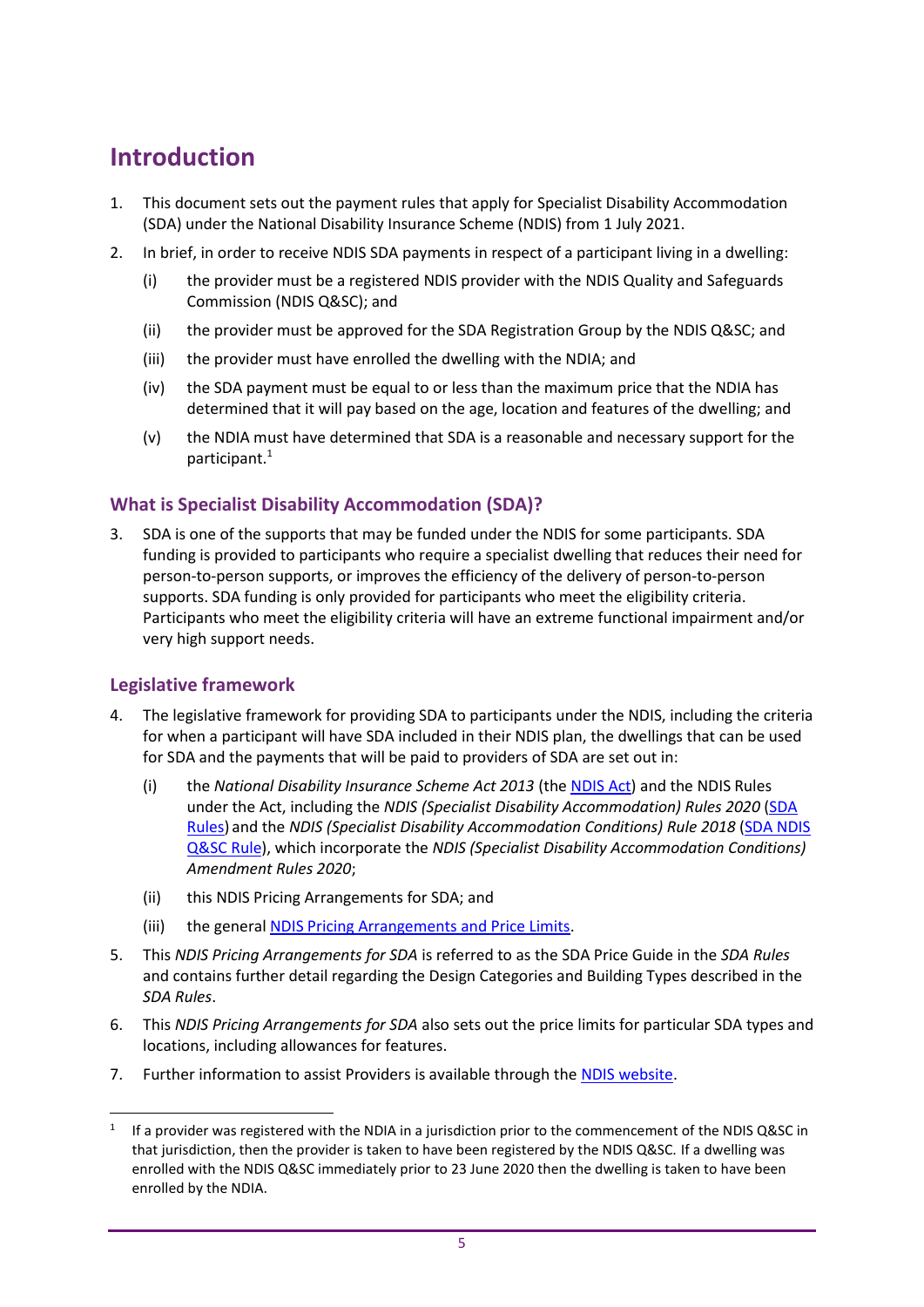## <span id="page-5-0"></span>**Registered Providers' Obligations**

- 8. A registered provider of SDA:
	- (i) must have a written service agreement for SDA with the participant or, if agreement cannot be reached, work with the participant to establish an agreement; and
	- (ii) must ensure the written service agreement for SDA is compliant with the NDIS Terms of Business (Appendix H – [SDA Terms of Business\)](#page-31-0), which set out the matters that must be included in the agreement; and
	- (iii) must provide a copy of the written service agreement for SDA to the participant; and
	- (iv) must act in accordance with the terms of the service agreement for SDA; and
	- (v) must comply with all Commonwealth, State or Territory laws that apply to the provision of SDA and must have mechanisms in place to ensure ongoing compliance, including in relation to employees, contractors or other persons engaged by the provider; and
	- (vi) must ensure their dwellings are correctly enrolled and meet the requirements for the enrolment of the dwellings; and
	- (vii) must provide all required notifications, including keeping the NDIA up to date including in relation to vacancies; and
	- (viii) must ensure dwellings do not exceed the maximum number of residents declared by the provider as the number for which the dwelling is enrolled; and
	- (ix) for New Builds, must comply with the density restrictions set out in the SDA Rules.
- 9. A registered provider's approval can be revoked if the provider does not meet the obligations imposed on them by the SDA Rules.

### <span id="page-5-1"></span>**Claiming Payment for SDA**

- 10. As for all NDIS supports, Registered Providers can make a claim for SDA payment after that support has been delivered or provided. Standard claiming frequency for SDA is monthly, however the frequency can be flexible as long as it is in arrears.
- 11. When claiming payment for SDA from an individual participant's plan, a provider is only able to claim the lesser of:
	- (i) the maximum per participant price for which the dwelling is enrolled; and
	- (ii) the amount of SDA funding for which a participant has been assessed i.e. the amount of SDA in their plan.

For example, if a participant has been found eligible to receive \$90,000 per annum in SDA funding and the dwelling has been enrolled with a maximum per participant price of \$30,000, the maximum payment that could be claimed from this participant's plan is \$30,000 unless Appendix G applies. Similarly, if a participant has been found eligible to receive \$30,000 per annum in SDA funding and the dwelling has been enrolled with a maximum per participant price of \$90,000, the maximum payment that could be claimed from this participant's plan is \$30,000 unless Appendix G applies.

- 12. SDA is only paid while a participant resides in the dwelling or, in very limited cases, for a period after a vacancy arises (outlined below).
- 13. Payment for SDA can only be claimed when a registered provider meets all of the criteria to be eligible for the payment as set out in the NDIS Act and the NDIS Rules made under the Act, including the SDA Rules and the SDA NDIS Q&SC Rule, and related documents.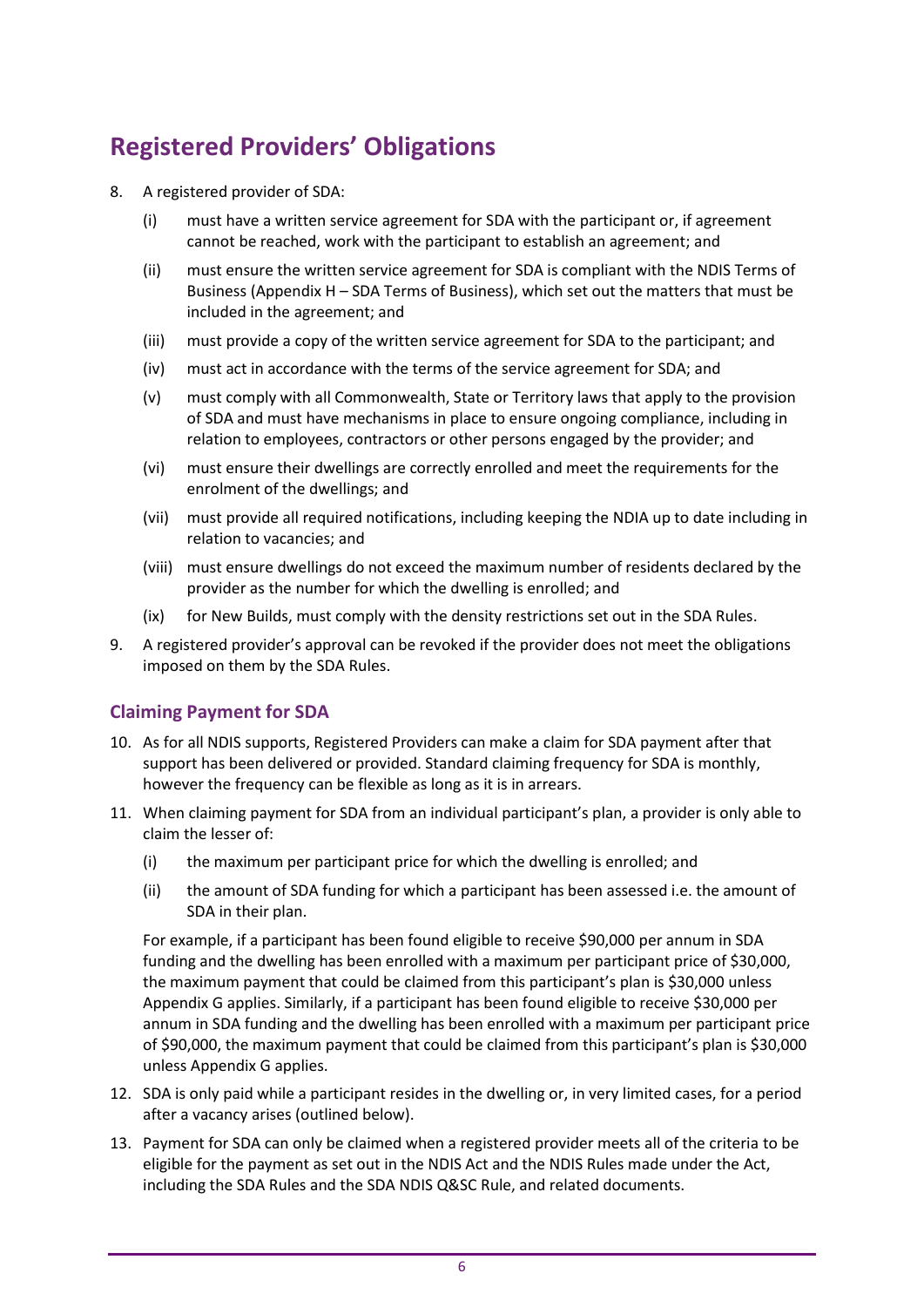- 14. All SDA providers must be registered providers that is, they must be a registered NDIS provider with the NDIS Quality and Safeguards Commission (NDIS Q&SC).
- 15. All SDA providers must be approved for the SDA Registration Group by the NDIS Q&SC.
- 16. Claims for payment by a provider must be for a specific Design Category and Building Type that is identified by the provider when enrolling the dwelling. The provider must ensure that the dwelling meets all of the requirements of the Design Category and Building Type for the claim made.
- 17. The dwelling for which SDA is claimed must have been enrolled with the NDIS Q&SC (prior to 23 June 2020) or be enrolled with the NDIA (after 23 June 2020). The requirements that must be met for a dwelling to be enrolled are set out in the SDA Rules and, for dwellings that were enrolled with the NDIS Q&SC prior to 23 June 2020, the SDA NDIS Q&SC Rule. In summary, the requirements are that the dwelling:
	- (i) is a permanent dwelling (for example, it is not a mobile home); and
	- (ii) is intended to provide long-term accommodation for at least one participant (for example, is not used only for respite, emergency or temporary accommodation); and
	- (iii) is not already being funded as accommodation by the Commonwealth, a State or Territory under a scheme unrelated to disability; and
	- (iv) is not excluded from SDA because it has previously received home modifications funding from the NDIA of the type described in s 25 of the SDA Rules; and
	- (v) meets the requirements of a New Build (including density restrictions), Existing Stock or Legacy Stock set out in the *SDA Rules*, and this *NDIS Pricing Arrangements for SDA,* including:
		- (a) for New Builds and New Builds (refurbished) all its shared areas and any bedrooms for use by SDA-eligible participants must comply with the SDA Design Standard<sup>2</sup> for the Design Category of the dwelling; or
		- (b) for Existing Stock all its shared areas and any bedrooms for use by SDA-eligible participants substantially comply with the Minimum Design Requirements set out below in this *NDIS Pricing Arrangements for SDA* for the Design Category of the dwelling; or
		- (c) for Legacy Stock all its shared areas and any bedrooms for use by SDA-eligible participants comply, or substantially comply, with the Minimum Design Requirements set out below in this *NDIS Pricing Arrangements for SDA* for the Design Category of the dwelling.
- 18. The registered provider must have the certifications required by the *SDA Rules* or the *SDA NDIS Q&SC Rule* that the dwelling:
	- (i) complies with the SDA Rules and the SDA NDIS Q&SC Rule, and this *NDIS Pricing Arrangements for SDA*; and
	- (ii) meets all applicable building codes and laws.

### <span id="page-6-0"></span>**Claiming for the Specialist Disability Accommodation Support Item**

19. This support item is an adjusted contribution to the cost of the physical building, including the land it is on. The quote will reflect unique dwelling price based on the SDA enrolment process. It

<sup>&</sup>lt;sup>2</sup> The SDA Design Standard became the Minimum Design Requirements for New Builds and New Build (refurbished) from 1 July 2021 (see below).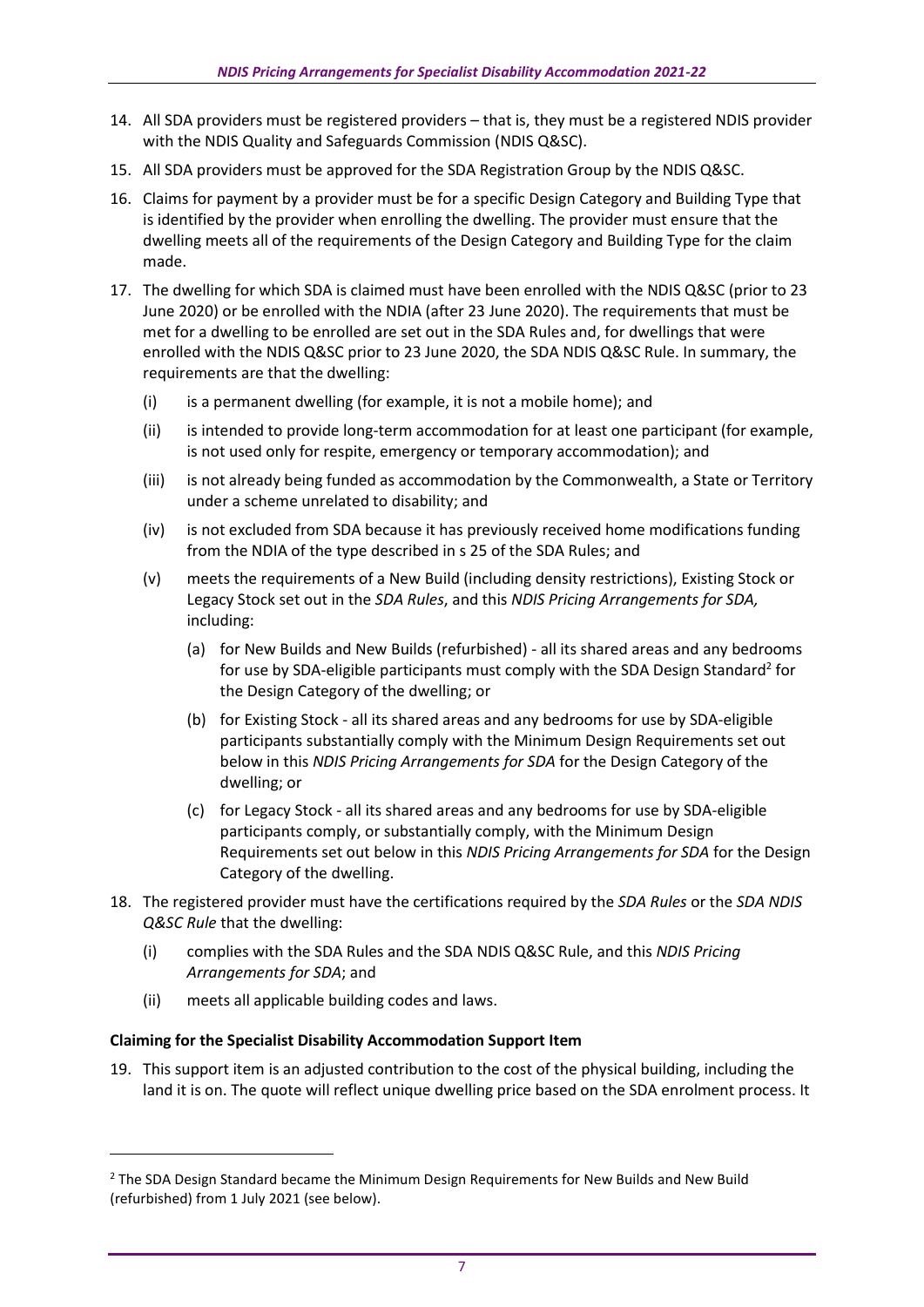can be delivered to individual participants subject to the rules set out in this *NDIS Pricing Arrangements for SDA* and the *SDA Rules 2020*.

20. This support item is subject to quotation. It should only be used if it is a stated item in a plan and only if the funds are agency managed.

|             |                                                             | <b>Price Limits</b> |                 |        |                    |
|-------------|-------------------------------------------------------------|---------------------|-----------------|--------|--------------------|
| ltem Number | <b>Item Name and Notes</b>                                  | /Unit               | <b>National</b> | Remote | <b>Very Remote</b> |
|             | 06 431 0131 2 2   Specialist Disability Accommodation (SDA) | Each                |                 | N/A    |                    |

## <span id="page-7-0"></span>**Claiming Payment for SDA Vacancy**

- 21. There are very limited circumstances in which SDA payments may continue for a period of time after a participant no longer physically resides at an enrolled SDA dwelling.
- <span id="page-7-3"></span>22. A payment for SDA may be made from a participant's plan even though the participant no longer physically resides at an enrolled SDA dwelling when:
	- (i) the SDA dwelling for the participant is enrolled to house two to five residents; and
	- (ii) the participant either:
		- (a) dies; or
		- (b) gives notice that he or she will vacate the dwelling; or
		- (c) is given a notice to vacate because of behaviour that might represent a risk to other residents, to staff or to the participant; and
	- (iii) the vacancy is available for a participant and the NDIA has been notified.
- 23. In these circumstances, the participant will be taken to reside in the dwelling until the vacancy is filled; or the earlier of the following:
	- (i) for a dwelling that is enrolled to house four or five residents 90 days after the day of the event mentioned in paragraph [22\(ii\);](#page-7-3) or
	- (ii) for a dwelling that is enrolled to house two or three residents 60 days after the day of the event mentioned in paragrap[h 22\(ii\).](#page-7-3)

#### <span id="page-7-1"></span>**Claiming for the SDA Vacancy - Person-Specific Adjustment Support Item**

- 24. This support item is a temporary payment for providers, available in limited circumstances when a participant moves out of an SDA dwelling that accommodates 2 or more residents. It can be delivered to individual participants subject to the rules set out in this *NDIS Pricing Arrangements for SDA* and the *SDA Rules 2020*.
- 25. This support item is subject to quotation. It should only be used if it is a stated item in a plan and only if the funds are agency managed.

|                    |                                                            | <b>Price Limits</b> |                        |     |                    |
|--------------------|------------------------------------------------------------|---------------------|------------------------|-----|--------------------|
| <b>Item Number</b> | l Item Name and Notes <b>1</b>                             | Unit                | <b>National Remote</b> |     | <b>Very Remote</b> |
|                    | 06 432 0131 2 2   SDA Vacancy - Person-Specific Adjustment | Each                |                        | N/A |                    |

### <span id="page-7-2"></span>**Prepayments**

- 26. Registered Providers can only make a claim for payment for a support once that support has been delivered or provided. Where price limits apply, prices charged to participants must not exceed the price limit prescribed for that support.
- 27. Registered Providers can make a claim for payment once a service booking has been created and the support has been delivered or provided. Prepayment is not permitted unless the NDIA has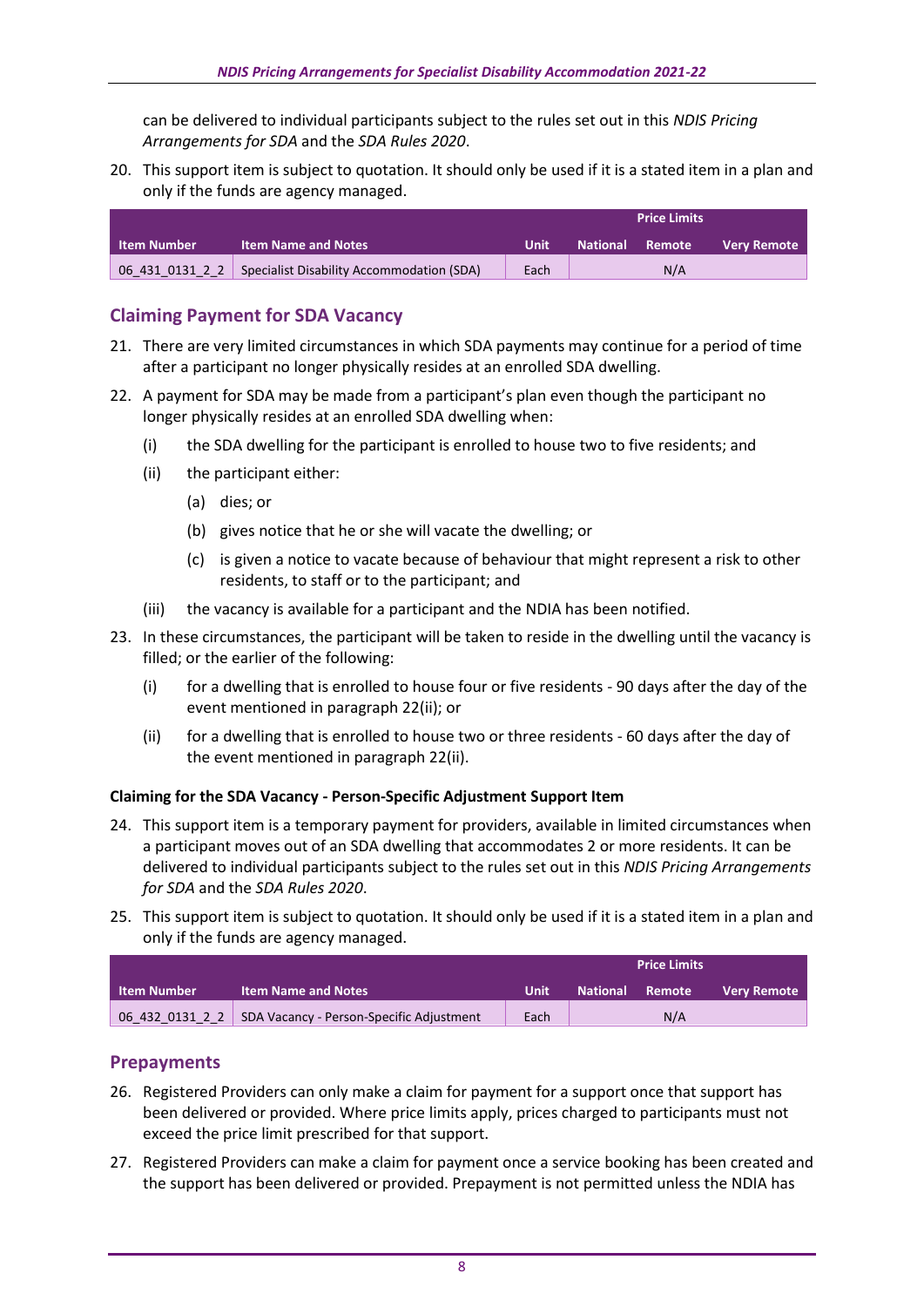given prior approval in writing to the Registered Provider. This will only occur in exceptional circumstances such as for certain assistive technologies, home modifications and remote area servicing where this has been agreed to by the participant.

## <span id="page-8-0"></span>**Maximum Reasonable Rent Contribution**

- 28. The payment of SDA prices by the NDIA on behalf of a participant to a Provider does not prevent the Provider obtaining a reasonable rent contribution directly from the participant.
- 29. The amount of rent a provider can charge must not exceed the amount of the maximum reasonable rent contribution (MRRC).

#### <span id="page-8-1"></span>**The maximum amount of rent if the participant does not share a bedroom**

- 30. Whether or not the participant receives the Disability Support Pension under the *Social Security Act 1991* and no matter their age, the rent that they pay cannot be greater than the MRRC (Single) – which is an amount that is equal to:
	- (i) 25 percent of the maximum basic rate of the Disability Support Pension payable for a person who is not under 21 and not a member of a couple;
	- (ii) Plus: 25 per cent of the maximum rate of the Pension Supplement payable for a person who is not under 21 and not a member of a couple;
	- (iii) Plus: 100 per cent of the maximum rate of Commonwealth Rent Assistance payable for a person who is not under 21 and not a member of a couple and not sharing.

#### **The maximum amount of rent if the participant shares a bedroom with a partner**

- 31. Whether or not the participant receives the Disability Support Pension under the *Social Security Act 1991* and no matter their age, the rent they pay cannot be greater than the MRRC (Member of a Couple) – which is an amount that is equal to:
	- (i) 25 percent of the maximum basic rate of the Disability Support Pension payable for a person who is not under 21 and is a member of a couple (not separated due to illness);
	- (ii) Plus: 25 per cent of the maximum rate of the Pension Supplement payable for a person who is not under 21 and is a member of a couple not separated due to illness);
	- (iii) Plus: 100 per cent of the maximum rate of Commonwealth Rent Assistance payable for a person who is not under 21 and is a member of a couple (not separated due to illness) and not sharing.

| Period                             | <b>Single</b> | <b>Member of a Couple (Each)</b> |
|------------------------------------|---------------|----------------------------------|
| 20 March 2022 to 19 September 2022 | \$389.18      | \$252.15                         |
| 20 September 2021 to 19 March 2022 | \$381.15      | \$246.98                         |

#### *Table 1: Fortnightly Maximum Reasonable Rent Contribution*

#### <span id="page-8-2"></span>**Voluntary contributions above the maximum reasonable rent contribution**

- 32. In exceptional circumstances participants may choose to make a discretionary contribution over the MRRC. This can only occur:
	- (i) where the participant, despite other available options, chooses to access a higher cost category of SDA than is funded by the NDIS (such as SDA in a different location or of a different type); or
	- (ii) if the market rental value for a particular dwelling is higher than the SDA price plus MRRC. This is unlikely but could occur due to a particular location.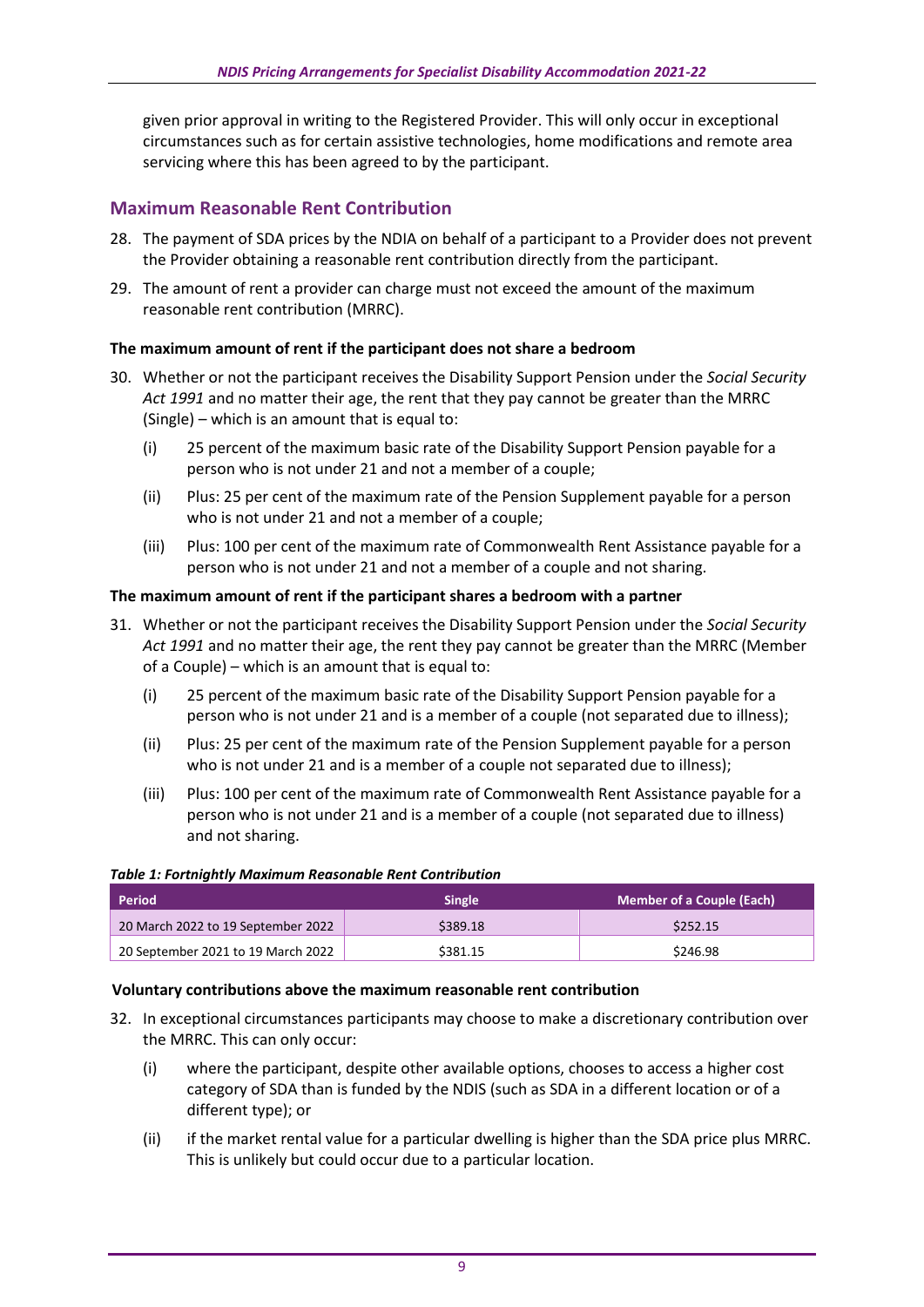- 33. If a Registered Provider proposes to charge rent that exceeds the SDA price plus the MRRC because of the high market rental value for the property, the Provider must not charge the participant that higher rent until the requirements in the *SDA Rules* have been met:
	- (i) the Provider must obtain and keep written certification from an appropriately qualified property valuer stating that the rent is fair and reasonable; and
	- (ii) the Provider must notify the NDIA and provide the NDIA with a copy of the attestation referred to above.
- 34. Any voluntary discretionary contribution arrangements are expected to be reflected in the rent component of the written service agreement between a provider and participant.

#### <span id="page-9-0"></span>**Board payments**

35. The written service agreement must specify any board payments that have been agreed with the participant, what the board payments will cover and the method and timing of making the board payments.

#### <span id="page-9-1"></span>**The maximum amount of board if the participant does not share a bedroom**

- 36. Whether or not the participant receives the Disability Support Pension under the *Social Security Act 1991* and no matter the participant's age, any board must not exceed a maximum amount (see [Table 2\)](#page-9-3) that is:
	- (i) 50 per cent of maximum basic rate of the Disability Support Pension payable for a person who is not under 21 and is not a member of a couple;
	- (ii) Plus: 100 per cent of the maximum rate of the Energy Supplement payable for a person who is not under 21 and is not a member of a couple.

### <span id="page-9-2"></span>**The maximum amount of board if the participant shares a bedroom with a partner**

- 37. Whether or not the participant receives the Disability Support Pension under the *Social Security Act 1991* and no matter the participant's age, any board must not exceed a maximum amount (see [Table 2\)](#page-9-3) that is:
	- (i) 50 per cent of maximum basic rate of the Disability Support Pension payable for a person who is not under 21 and is a member of a couple (not separated due to illness);
	- (ii) Plus: 100 per cent of the maximum rate of the Energy Supplement payable for a person who is not under 21 and is a member of a couple (not separated due to illness).

#### <span id="page-9-3"></span>*Table 2: Fortnightly Maximum Board*

| <b>Period</b>                      | <b>Single</b> | <b>Member of a Couple (Each)</b> |
|------------------------------------|---------------|----------------------------------|
| 20 March 2022 to 19 September 2022 | \$464.50      | \$350.10                         |
| 20 September 2021 to 19 March 2022 | \$455.20      | \$343.10                         |

- 38. Any board charged at the maximum amount must include at least:
	- (i) Meals and consumables
	- (ii) Utilities that would ordinarily be paid by occupants
	- (iii) Access to whitegoods and laundry facilities
	- (iv) Furniture and furnishings in the common areas
- 39. If a Provider charges a participant board for any goods or services, the Provider must allow the participant to obtain those goods or services from a source other than the Provider and not pay board if the participant chooses to do so. A Provider must not disadvantage a participant if the participant chooses to obtain goods or services from a source other than the Provider.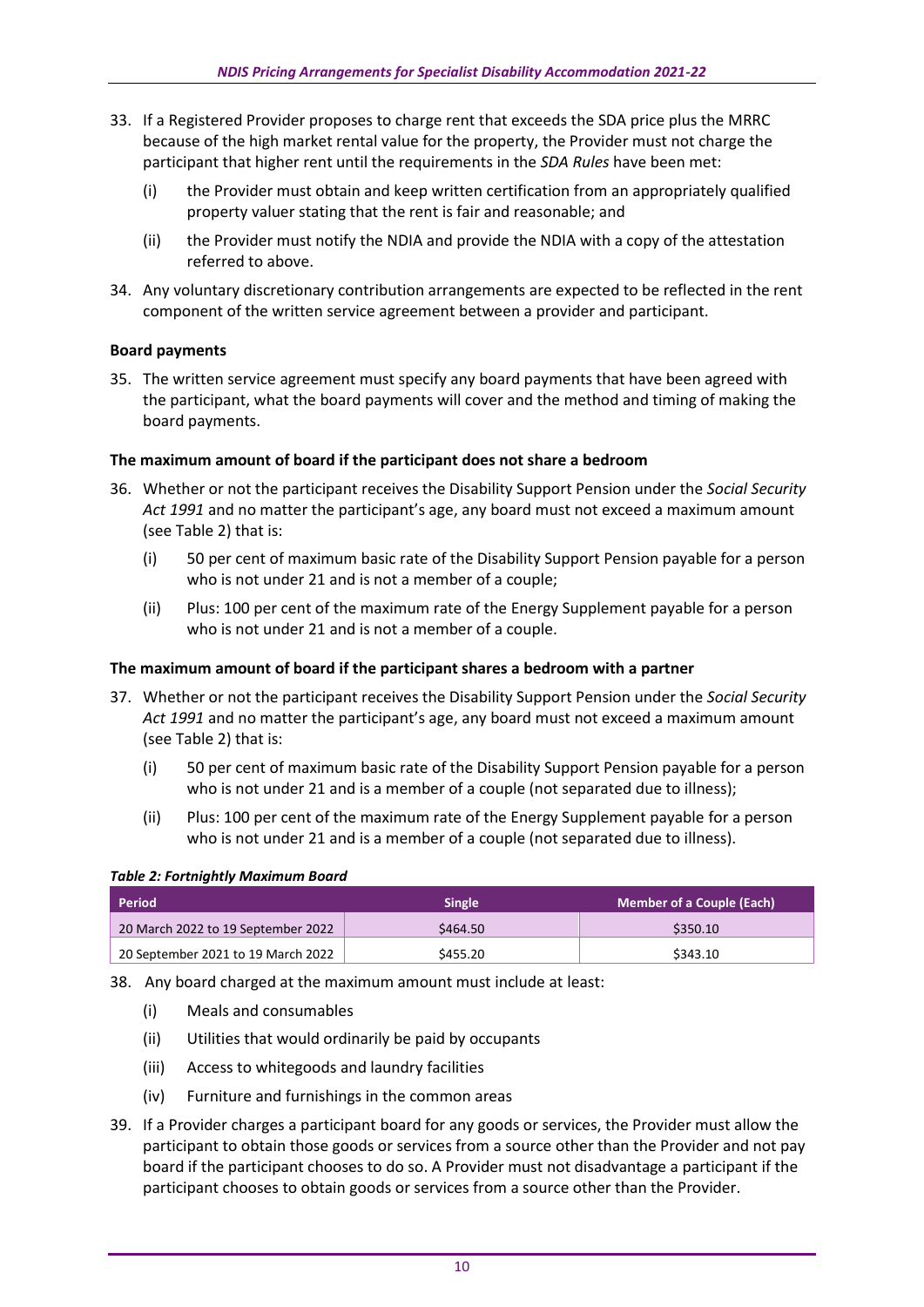## <span id="page-10-0"></span>**Steps to Calculate the SDA Price for a Dwelling**

- 40. The SDA price limit is expressed as an annual amount.
- 41. The calculation of the SDA price limit can be divided into a number of steps, as follows:

*Step [1: Determine whether the dwelling is a New Build, Existing](#page-10-1) Stock or Legacy Stock Step 2: Determine the Base Price:*

- *[Step 2A: Identify the Building](#page-11-0) Type*
- *[Step 2B: Identify the Design Category](#page-13-0)*
- *[Step 2C: Identify if there is a room for On-Site Overnight Assistance](#page-16-0)*
- *[Step 2D: Determine the Base Price](#page-16-1)*

*[Step 3: Identify if there is an additional breakout room](#page-16-2) (Robust design dwellings only)*

*[Step 4: Identify the Location Factor](#page-17-0)*

*Step 5: Fire Sprinklers [allowance \(if applicable\)](#page-17-1)*

*[Step 6: Calculate the Annual SDA Price](#page-17-3)*

*[Step 7: Calculate the Annual SDA Price \(shared living arrangements\)](#page-17-4)*

## <span id="page-10-1"></span>**Step 1: Determine whether the dwelling is a New Build, Existing Stock or Legacy Stock**

- 42. Different SDA price limits are paid depending on whether the dwelling used to provide SDA is classified as a New Build, Existing Stock or Legacy Stock.
- 43. If a dwelling does not meet the requirements to be either a New Build, Existing Stock or Legacy Stock, the dwelling cannot be enrolled or receive SDA payments.
- 44. Providers must ensure that a dwelling is correctly enrolled. All dwellings that are enrolled must meet the requirements of the SDA type for which the dwelling is enrolled and for which SDA payment is claimed.
- 45. The definitions for New Build, Existing Stock and Legacy Stock are set out in the SDA Rules. Definitions are summarised in [Table 3](#page-10-2) below.

<span id="page-10-2"></span>

| A dwelling is a New Build if it meets all of the following five conditions:<br><b>New Build</b><br>1)<br>either:                                                                                     |  |
|------------------------------------------------------------------------------------------------------------------------------------------------------------------------------------------------------|--|
|                                                                                                                                                                                                      |  |
|                                                                                                                                                                                                      |  |
| it was issued its first certificate of occupancy (or equivalent) on or after 1 April 2016; or<br>a)                                                                                                  |  |
| b)<br>it has been renovated or refurbished and issued with a certificate of occupancy (or equivalent)<br>after 1 April 2016, and:                                                                    |  |
| because of the renovation or refurbishment the dwelling meets the Minimum Requirements<br>i)<br>for a Design Category other than Basic design set out at Step 2B below; and                          |  |
| the cost of the refurbishment is equal to or greater than the amount set out in Appendix $F -$<br>ii)<br>Minimum Refurbishment Costs for New Builds (\$2021-22); and                                 |  |
| 2)<br>either:                                                                                                                                                                                        |  |
| it is enrolled to house five or fewer long-term residents (excluding support staff); or<br>a)                                                                                                        |  |
| b)<br>it is the home of a participant who intends to provide SDA to themselves (as a registered<br>provider) and to reside there with the participant's spouse or de facto partner and children; and |  |

#### *Table 3: Definitions of New Build, Existing Stock and Legacy Stock*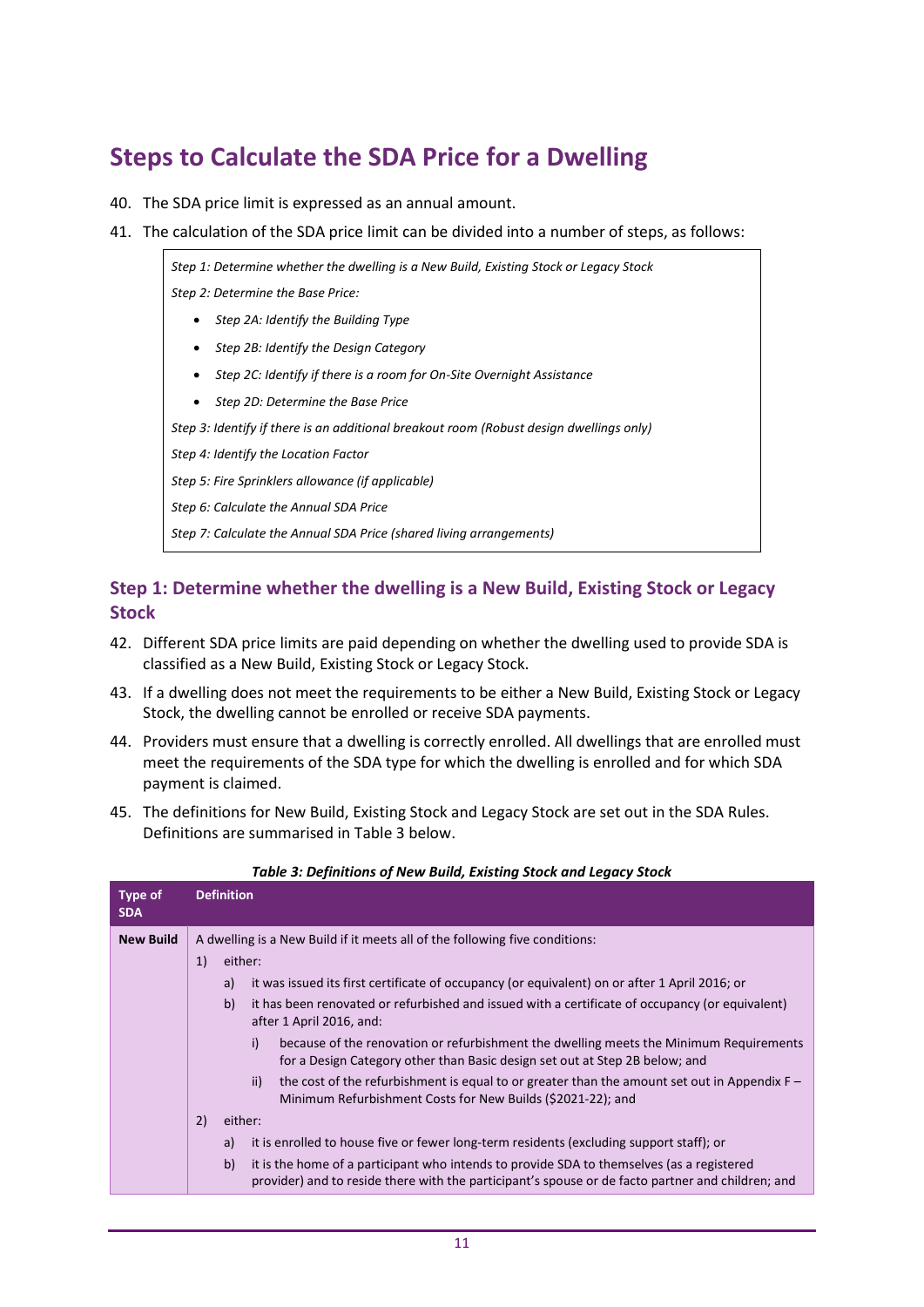#### *NDIS Pricing Arrangements for Specialist Disability Accommodation 2021-22*

| <b>Type of</b><br><b>SDA</b> | <b>Definition</b> |                                                                                                                                                                                                                                                                                                          |  |  |
|------------------------------|-------------------|----------------------------------------------------------------------------------------------------------------------------------------------------------------------------------------------------------------------------------------------------------------------------------------------------------|--|--|
|                              | 3)                | all its shared areas, and any bedrooms for use by SDA-eligible participants comply with the Minimum<br>Requirements for a Design Category other than Basic design set out at Step 2B below;                                                                                                              |  |  |
|                              | 4)                | it does not breach the density restrictions for New Builds in s 31 of the SDA Rules. The density<br>restrictions apply when there are multiple dwellings on a single parcel of land; and                                                                                                                 |  |  |
|                              | 5)                | fewer than 20 years have elapsed from the date the certificate of occupancy (or equivalent) in<br>paragraph 1 of the Definition of New Build above was issued. When 20 years have elapsed from the<br>date of the certificate of occupancy (or equivalent) the enrolment will convert to Existing Stock. |  |  |
| <b>Existing</b>              |                   | A dwelling is Existing Stock if it meets all of the following six conditions:                                                                                                                                                                                                                            |  |  |
| <b>Stock</b>                 | 1)                | it does not have a certificate of occupancy for a New Build (described in paragraph 1 of the definition<br>of New Builds above); and                                                                                                                                                                     |  |  |
|                              | 2)                | it is enrolled to house five or fewer long-term residents (excluding support staff); and                                                                                                                                                                                                                 |  |  |
|                              | 3)                | it has been, at some time between 1 July 2013 and 1 December 2016, primarily used as<br>accommodation for people with disability who have an extreme functional impairment or very high<br>support needs; and                                                                                            |  |  |
|                              | 4)                | it is not an aged care, health care or other facility that is not specifically intended for use as disability<br>accommodation; and                                                                                                                                                                      |  |  |
|                              | 5)                | it housed at least one resident who received disability related supported accommodation (or<br>equivalent) payments from a State, Territory or Commonwealth Government at some time between 1<br>July 2013 and 1 December 2016; and                                                                      |  |  |
|                              | 6)                | all its shared areas and any bedrooms for use by SDA-eligible participants comply, or substantially<br>comply, with the Minimum Requirements for any of the Design Categories set out at Step 2B below.                                                                                                  |  |  |
|                              |                   | A dwelling is also Existing Stock if it meets all of the following three conditions:                                                                                                                                                                                                                     |  |  |
|                              | 1)                | it does not have a certificate of occupancy for a New Build (described in paragraph 1 of the definition<br>of New Builds above); and                                                                                                                                                                     |  |  |
|                              | 2)                | it is the home of a participant who intends to provide SDA to themselves (as a registered provider)<br>and to reside there with the participant's spouse or de facto partner and children; and                                                                                                           |  |  |
|                              | 3)                | all its shared areas, and any bedrooms for use by SDA-eligible participants comply with the Minimum<br>Requirements for a Design Category other than Basic design set out at Step 2B below.                                                                                                              |  |  |
| Legacy                       |                   | A dwelling is Legacy Stock if it meets all of the following six conditions:                                                                                                                                                                                                                              |  |  |
| <b>Stock</b>                 | 1)                | it does not have a certificate of occupancy for a New Build (described in paragraph 1 of the definition<br>of New Builds above); and                                                                                                                                                                     |  |  |
|                              | 2)                | it is enrolled to house more than five long-term residents (excluding support staff); and                                                                                                                                                                                                                |  |  |
|                              | 3)                | it has been, at some time between 1 July 2013 and 1 December 2016, primarily used as<br>accommodation for people with disability who have an extreme functional impairment or very high<br>support needs; and                                                                                            |  |  |
|                              | 4)                | it housed at least one resident who received disability related supported accommodation (or<br>equivalent) payments from a State, Territory or Commonwealth Government at some time between 1<br>July 2013 and 1 December 2016; and                                                                      |  |  |
|                              | 5)                | it is not an aged care, health care or other facility that is not specifically intended for use as disability<br>accommodation; and                                                                                                                                                                      |  |  |
|                              | 6)                | all its shared areas, and any bedrooms for use by SDA-eligible participants comply, or substantially<br>comply, with the Minimum Requirements for any of the Design Categories set out at Step 2B below.                                                                                                 |  |  |

## <span id="page-11-0"></span>**Step 2A: Identify the Building Type**

- 46. Dwellings are enrolled according to the Building Type specified by the registered provider. The SDA price limit that applies for the dwelling depends on the Building Type under which the dwelling is enrolled.
- 47. Providers must ensure that a dwelling is correctly enrolled and claims for payment are correctly made. If a dwelling does not meet the requirements of the Building Type for which the dwelling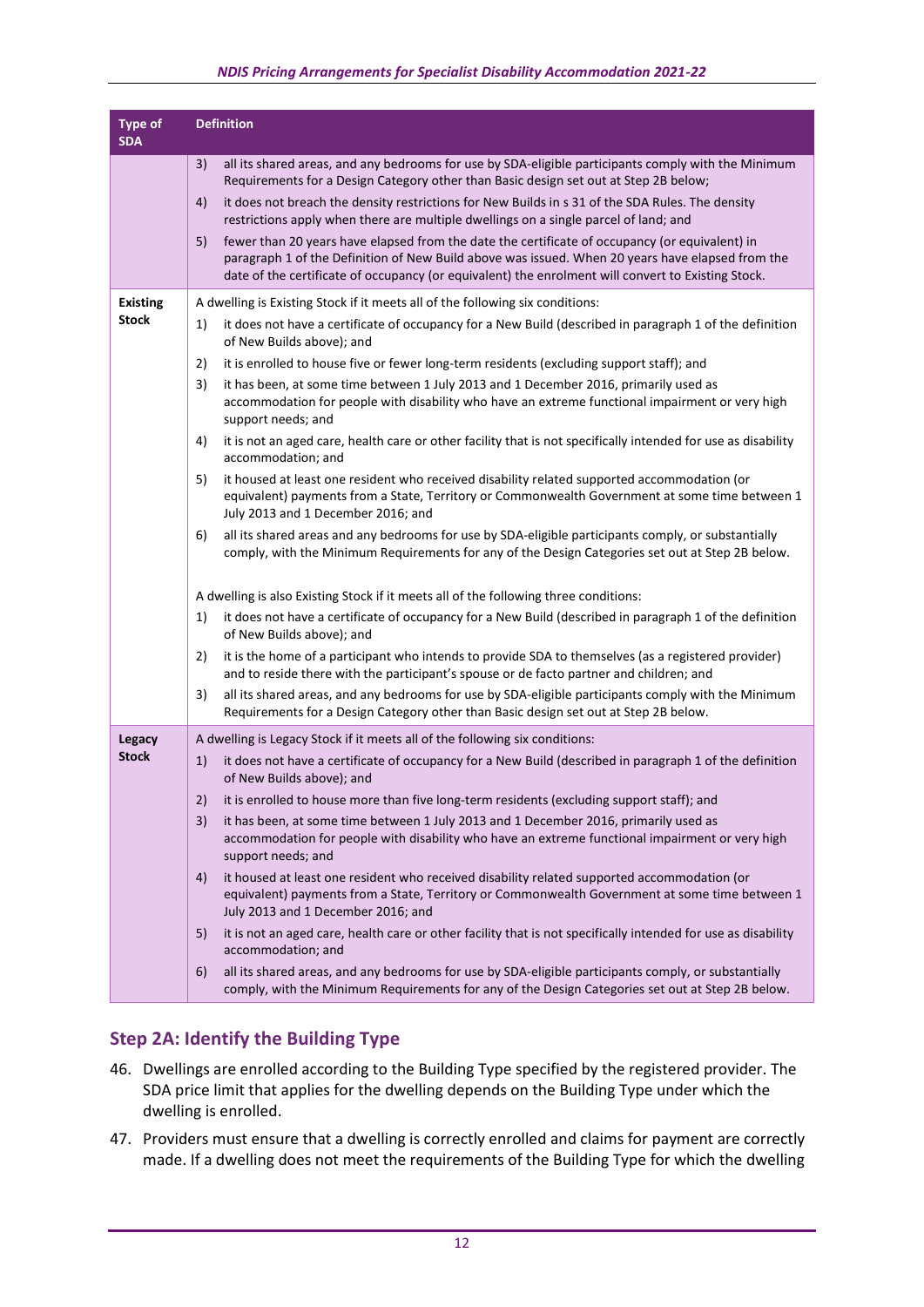is enrolled and for which SDA is claimed, SDA payments cannot be paid for the dwelling and the enrolment will be cancelled.

- 48. Registered providers are required to notify the NDIA within 5 working days if there is a change in the dwelling's Building Type or if the Building Type is likely to change, as per s 29 of the SDA Rules.
- 49. Schedule 1 to the SDA Rules provide descriptions in relation to five Building Types. This *NDIS Pricing Arrangements for SDA* provides more detail in relation to some of those descriptions. SDA prices differ depending on the number of residents and number of bedrooms. An On-site Overnight Assistance (OOA) room is not a bedroom (see Step 2C).
- 50. The number of residents for the purposes of calculating the base price includes both participants (who may or may not have SDA in their plans) and any other residents being accommodated at the dwelling, assuming one person per bedroom. [Appendix G w](#page-29-0)ill apply to modify the base price where any bedroom within a dwelling is shared.
- 51. The complete list of Building Types for which there are separate SDA prices is as follows:
	- (i) Apartment, 1 bedroom, 1 resident
	- (ii) Apartment, 2 bedrooms, 1 resident
	- (iii) Apartment, 2 bedrooms, 2 residents
	- (iv) Apartment, 3 bedrooms, 2 residents
	- (v) Villa/duplex/townhouse, 1 resident
	- (vi) Villa/duplex/townhouse, 2 residents
	- (vii) Villa/duplex/townhouse, 3 residents
	- (viii) House, 2 residents
	- (ix) House, 3 residents
	- (x) Group Home, 4 residents
	- (xi) Group Home, 5 residents
	- (xii) Legacy Stock, 6+ residents.

### <span id="page-12-0"></span>**Required elements of all Building Types**

52. Dwellings of all Building Types must, as a minimum, contain all of the following elements:

- (i) a kitchen,
- (ii) bathroom,
- (iii) living/dining area,
- (iv) entrance/exit, and
- (v) at least one bedroom.
- 53. Dwellings that do not contain each of these elements cannot be enrolled as an SDA or must be enrolled as part of a larger Building Type. Dwellings may contain more than one of each of the required elements.

## <span id="page-12-1"></span>**Definition of Building Types**

54. [Table 4](#page-13-1) sets out the definitions of each Building Type. The definitions provide further detail on the descriptions contained in the SDA Rules.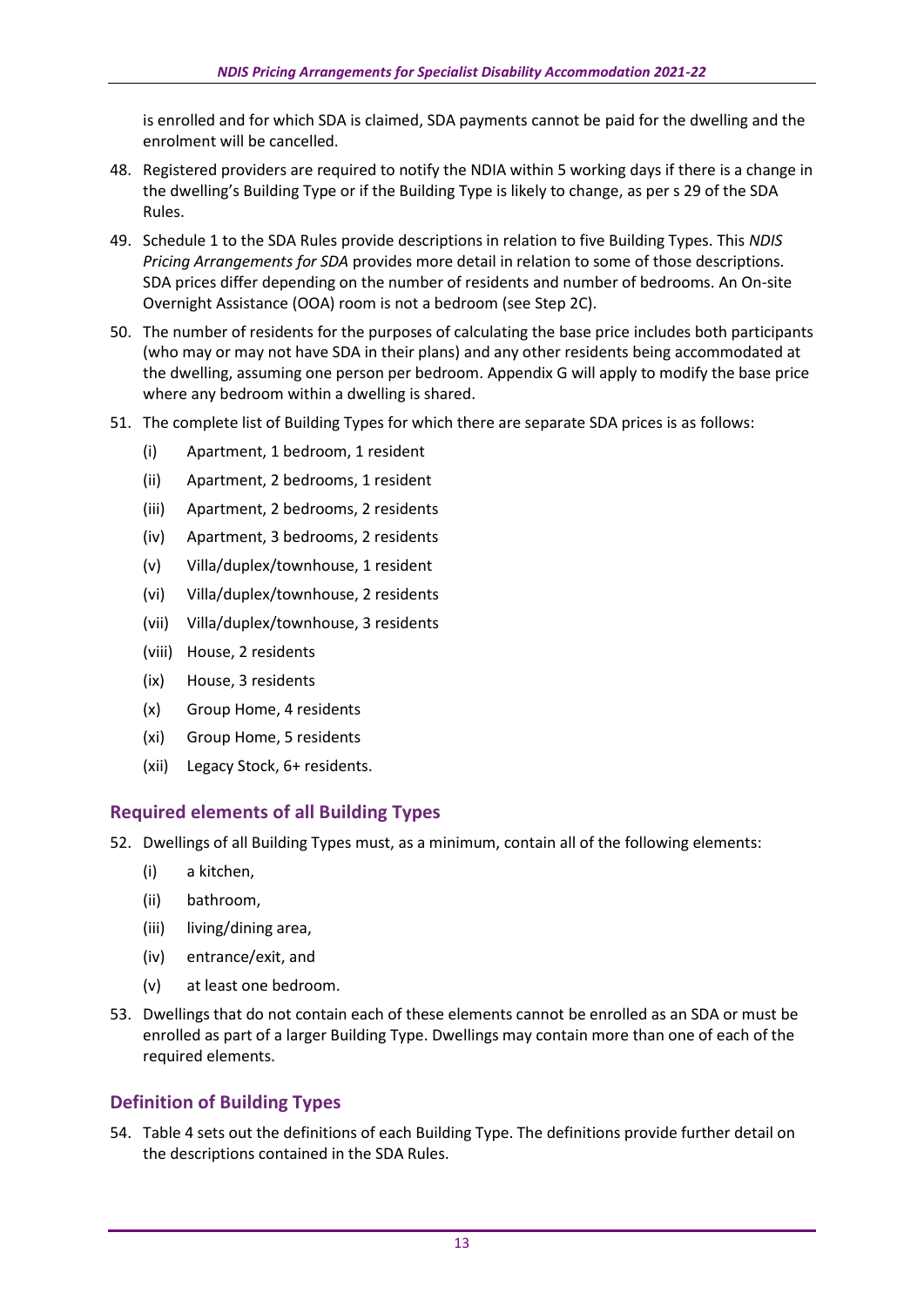<span id="page-13-1"></span>

| <b>Building Type</b>                                | <b>Definition</b>                                                                                                                                                                                                                                                                                                                                                                                                                                                                                                                                                                                                                                                                                                                                                                                                                                                                                                                                                                         | <b>Building Code of</b><br><b>Australia classification</b>   |
|-----------------------------------------------------|-------------------------------------------------------------------------------------------------------------------------------------------------------------------------------------------------------------------------------------------------------------------------------------------------------------------------------------------------------------------------------------------------------------------------------------------------------------------------------------------------------------------------------------------------------------------------------------------------------------------------------------------------------------------------------------------------------------------------------------------------------------------------------------------------------------------------------------------------------------------------------------------------------------------------------------------------------------------------------------------|--------------------------------------------------------------|
| <b>Apartments</b>                                   | Apartments are self-contained units occupying only part of a larger<br>$\bullet$<br>residential building.<br>Apartments are typically built above or below another dwelling. Self-<br>$\bullet$<br>contained dwellings that are separated from other dwellings by walls<br>alone are not apartments but are likely to be a villa, duplex or<br>townhouse.                                                                                                                                                                                                                                                                                                                                                                                                                                                                                                                                                                                                                                 | Class 2                                                      |
| <b>Villas, Duplexes</b><br>and<br><b>Townhouses</b> | Villas, duplexes and townhouses are dwellings for one, two or three<br>$\bullet$<br>residents.<br>Villas, duplexes and townhouses are generally separate but semi-<br>$\bullet$<br>attached properties within a single land title or strata titled area.<br>Dwellings will be separated by a fire-resisting wall (although fire<br>$\bullet$<br>resistance is not required for Existing Stock).<br>Each villa, duplex or townhouse must have a separate and reasonably<br>accessible entry to/exit from the property, and participants must not<br>be able to internally travel between dwellings. That is, participants<br>must be required to exit one dwelling in order to enter another.<br>Restricted internal access between dwellings may be provided for<br>support staff only.<br>Villas, duplexes and townhouses may also be ancillary dwellings that<br>$\bullet$<br>are located on the same parcel of land as another dwelling (e.g. fully<br>self-contained 'granny flats'). | Class 1(a)(ii),<br>Class 3, or<br>Class $1(a)(i)$            |
| <b>Houses</b>                                       | Houses are detached low-rise dwellings with garden or courtyard<br>$\bullet$<br>areas.<br>To be a house (rather than a villa/duplex/townhouse) the dwelling<br>must be located on a clearly separated land area (e.g. separated by a<br>fence, hedge or other form of delineation that is in keeping with the<br>character of the neighbourhood).<br>It must not share a wall, roof, entry area, driveway, car parking or<br>outdoor area with any dwelling other than an ancillary<br>Villa/Townhouse/Duplex with no more than one resident.<br>A house is not to have more than two ancillary<br>Villa/Duplex/Townhouses, otherwise the primary dwelling is likely to<br>be considered a Villa/Townhouse/Duplex.<br>Each house must have a land area that is proportional with the<br>$\bullet$<br>number of residents and keeps with similar properties in the<br>neighbourhood.                                                                                                       | Class $1(a)(i)$ ,<br>Class 1(b)(i), or<br>Class <sub>3</sub> |
| <b>Group Homes</b>                                  | Group Homes are distinguished from other houses by the larger<br>$\bullet$<br>number of residents (four or five long term residents).                                                                                                                                                                                                                                                                                                                                                                                                                                                                                                                                                                                                                                                                                                                                                                                                                                                     | Class $1(b)(i)$ , or<br>Class 3                              |

## <span id="page-13-0"></span>**Step 2B: Identify the Design Category**

- 55. Dwellings are also enrolled according to the Design Category specified by the registered provider when enrolling the dwelling. The SDA price limit that applies for the dwelling depends on the Design Category under which the dwelling is enrolled.
- 56. Providers must ensure that a dwelling is correctly enrolled and claims for payment are correctly made. If a dwelling does not meet the requirements of the Design Category for which the dwelling is enrolled and for which SDA payment is claimed, SDA payments cannot be paid for the dwelling and the enrolment will be cancelled.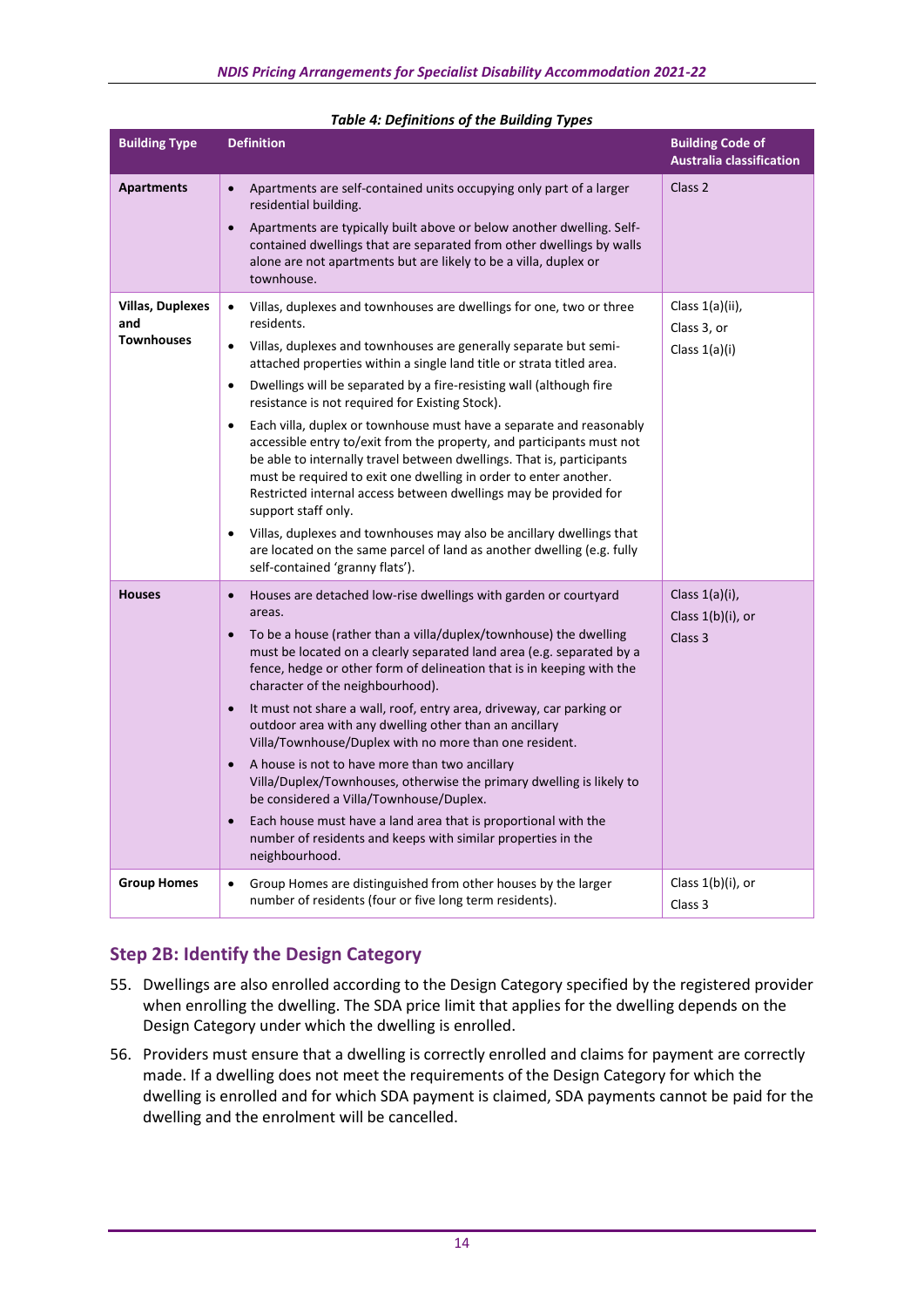- 57. Registered providers are required to notify the NDIA within five working days if there is a change in the dwelling's Design Category or if the Design Category is likely to change, as per s 29 of the SDA Rules.
- 58. The SDA prices are based on five broad categories of SDA design which are set out in the SDA Rules. The five Design Categories are:
	- (i) Basic,
	- (ii) Improved Liveability,
	- (iii) Fully Accessible,
	- (iv) Robust, and
	- (v) High Physical Support.

### <span id="page-14-0"></span>**Minimum Design Requirements for Existing and Legacy Stock**

- 59. In addition to the detailed description of each Building Type, this Pricing Arrangement also sets out the Minimum Requirements for each Design Category other than Basic designs.
- 60. Some of the Minimum Requirements are based on the 'Silver' or 'Platinum' level housing designs set out in the *[Livable Housing Design Guidelines \(fourth edition\) Australia](https://livablehousingaustralia.org.au/design-guidelines/)*.
- 61. For New Builds, all shared areas and any bedrooms for use by SDA-eligible participants must comply with the Minimum Requirements set out below.
- 62. For Existing Stock, there must be substantial compliance with the Minimum Requirements. Substantial compliance means compliance in all but a few non-critical respects.

| <b>SDA Design</b><br><b>Category</b> | <b>Definition</b>                                                                                                                                                                                                               | <b>Minimum Requirements</b>                                                                                                                                                                                                                                                                                                                                                                                                                                                                                                     |
|--------------------------------------|---------------------------------------------------------------------------------------------------------------------------------------------------------------------------------------------------------------------------------|---------------------------------------------------------------------------------------------------------------------------------------------------------------------------------------------------------------------------------------------------------------------------------------------------------------------------------------------------------------------------------------------------------------------------------------------------------------------------------------------------------------------------------|
| <b>Basic</b>                         | Housing without specialist<br>design features but with a<br>location or other features<br>that cater for the needs of<br>people with disability and<br>assist with the delivery of<br>support services.                         | The Basic design category only applies for Existing Stock or Legacy Stock<br>$\bullet$<br>and cannot be included in a participant's plan except if the participant<br>already lives in Basic design SDA, or where a participant chooses to<br>reside in Basic design SDA (section 15 SDA Rules).                                                                                                                                                                                                                                |
| Improved<br>Liveability              | Housing that has been<br>designed to improve<br>'liveability' by<br>incorporating a<br>reasonable level of<br>physical access and<br>enhanced provision for<br>people with sensory,<br>intellectual or cognitive<br>impairment. | Liveable Housing Australia 'Silver' level.<br>$\bullet$<br>The designed environment responds to the needs of participants<br>$\bullet$<br>through improved physical access and enhanced provision for<br>participants with sensory, intellectual or cognitive impairment. For<br>example, Improved Liveability dwellings should include one or more<br>additional design features such as the below depending on the needs of<br>the participants: luminance contrasts; improved wayfinding; and/or<br>lines of sight.          |
| <b>Fully</b><br><b>Accessible</b>    | Housing that has been<br>designed to incorporate a<br>high level of physical<br>access provision for<br>people with significant<br>physical impairment.                                                                         | Liveable Housing Australia 'Platinum' level.<br>$\bullet$<br>External doors and external outdoor private areas to be accessible by<br>$\bullet$<br>wheelchair.<br>Bathroom vanity/hand basin to be accessible in seated or standing<br>$\bullet$<br>position.<br>Power supply to doors and windows (blinds), for retrofit of automation<br>$\bullet$<br>as necessary.<br>Consideration must be given to whether it is appropriate for the kitchen<br>$\bullet$<br>sink, cooktop, meal preparation bench area and key appliances |

#### *Table 5: Description of Minimum Design Category Requirements*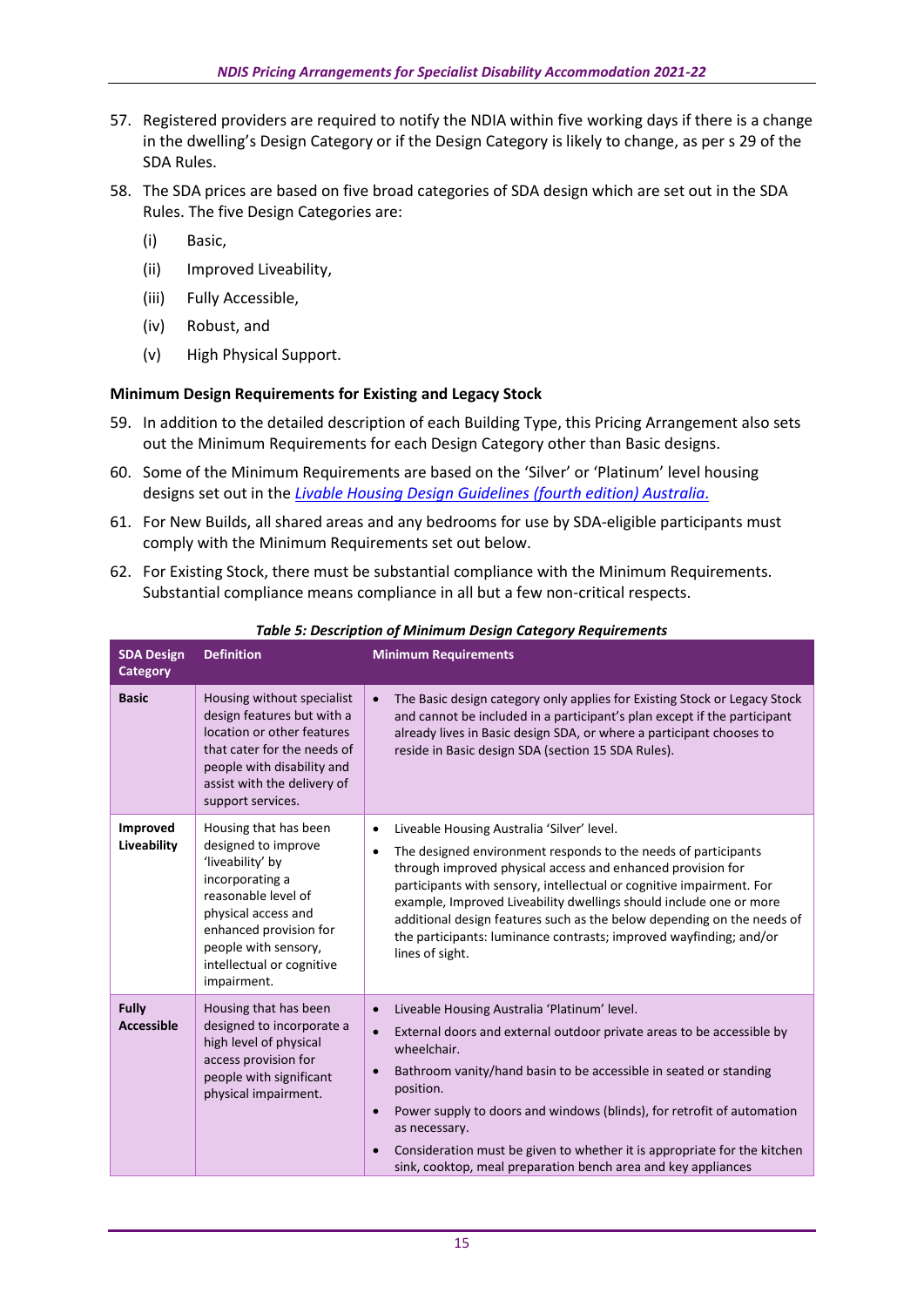#### *NDIS Pricing Arrangements for Specialist Disability Accommodation 2021-22*

| <b>SDA Design</b><br><b>Category</b>      | <b>Definition</b>                                                                                                                                                                                                                                           | <b>Minimum Requirements</b>                                                                                                                                                                                                                                                                                                                                                                                                                                                                                                                                                                                                                                                                                                                                                                                                                                                                                                                                                                                                                                                                                |
|-------------------------------------------|-------------------------------------------------------------------------------------------------------------------------------------------------------------------------------------------------------------------------------------------------------------|------------------------------------------------------------------------------------------------------------------------------------------------------------------------------------------------------------------------------------------------------------------------------------------------------------------------------------------------------------------------------------------------------------------------------------------------------------------------------------------------------------------------------------------------------------------------------------------------------------------------------------------------------------------------------------------------------------------------------------------------------------------------------------------------------------------------------------------------------------------------------------------------------------------------------------------------------------------------------------------------------------------------------------------------------------------------------------------------------------|
|                                           |                                                                                                                                                                                                                                                             | (dishwasher, oven, microwave oven and laundry appliances) to be<br>accessible in seated or standing position.                                                                                                                                                                                                                                                                                                                                                                                                                                                                                                                                                                                                                                                                                                                                                                                                                                                                                                                                                                                              |
| Robust                                    | Housing that has been<br>designed to incorporate a<br>high level of physical<br>access provision and be<br>very resilient, while<br>reducing the likelihood of<br>reactive maintenance and<br>reducing the risk to the<br>participant and the<br>community. | Liveable Housing Australia 'Silver' level.<br>$\bullet$<br>Resilient but inconspicuous materials that can withstand heavy use and<br>$\bullet$<br>minimises the risk of injury and neighbourhood disturbance including:<br>high impact wall lining, fittings and fixtures (e.g. blinds, door<br>$-$<br>handles);<br>secure windows, doors and external areas;<br>appropriate sound proofing if residents are likely to cause<br>significant noise disturbances (if required must retro-fit in new<br>builds if not previously installed at building stage); and<br>laminated glass.<br>$\qquad \qquad -$<br>Layout with areas of leaving or retreat for staff and other residents to<br>$\bullet$<br>avoid harm if required.<br>Consideration must be given to providing adequate space and<br>$\bullet$<br>safeguards throughout the property to accommodate the needs of<br>residents with complex behaviours.                                                                                                                                                                                           |
| High<br><b>Physical</b><br><b>Support</b> | Housing that has been<br>designed to incorporate a<br>high level of physical<br>access provision for<br>people with significant<br>physical impairment and<br>requiring very high levels<br>of support.                                                     | Liveable Housing Australia 'Platinum' level.<br>$\bullet$<br>External doors and external outdoor private areas to be accessible by<br>$\bullet$<br>wheelchair.<br>Bathroom vanity/hand basin to be accessible in seated or standing<br>$\bullet$<br>position.<br>Power supply to doors and windows (blinds), for retrofit of automation<br>$\bullet$<br>as necessary.<br>Consideration must be given to whether it is appropriate for the kitchen<br>$\bullet$<br>sink, cooktop, meal preparation bench area and key appliances<br>(dishwasher, oven, microwave oven and laundry appliances) to be<br>accessible in seated or standing position.<br>Structural provision for ceiling hoists.<br>$\bullet$<br>Assistive technology ready.<br>$\bullet$<br>Heating/cooling and household communication technology (e.g. video<br>$\bullet$<br>or intercom systems) appropriate for the needs of residents.<br>Emergency power solutions to cater for a minimum two hour outage<br>where the welfare of participant(s) is at risk.<br>Doors with 950mm minimum clear opening width to all habitable<br>rooms. |

#### <span id="page-15-0"></span>**Minimum Design Requirements for New Build and New Build (Refurbished)**

- 63. In October 2019, the NDIA published the SDA Design Standard. The Design Standard set out detailed design requirements that will be incorporated into newly built SDA that are seeking enrolment under the NDIS.
- 64. Compliance with the Design Standard will be mandatory from 1 July 2021, and will be demonstrated by the submission of certification from an accredited SDA assessor attached to each dwelling enrolment application.
- 65. The NDIA will accept certification from accredited SDA assessors against the Design Standard from 1 July 2020, for those SDA providers who wish to shift to the incoming Design Standard and provide certification early. Applications received attaching Design Standard certification will meet the minimum requirements for SDA.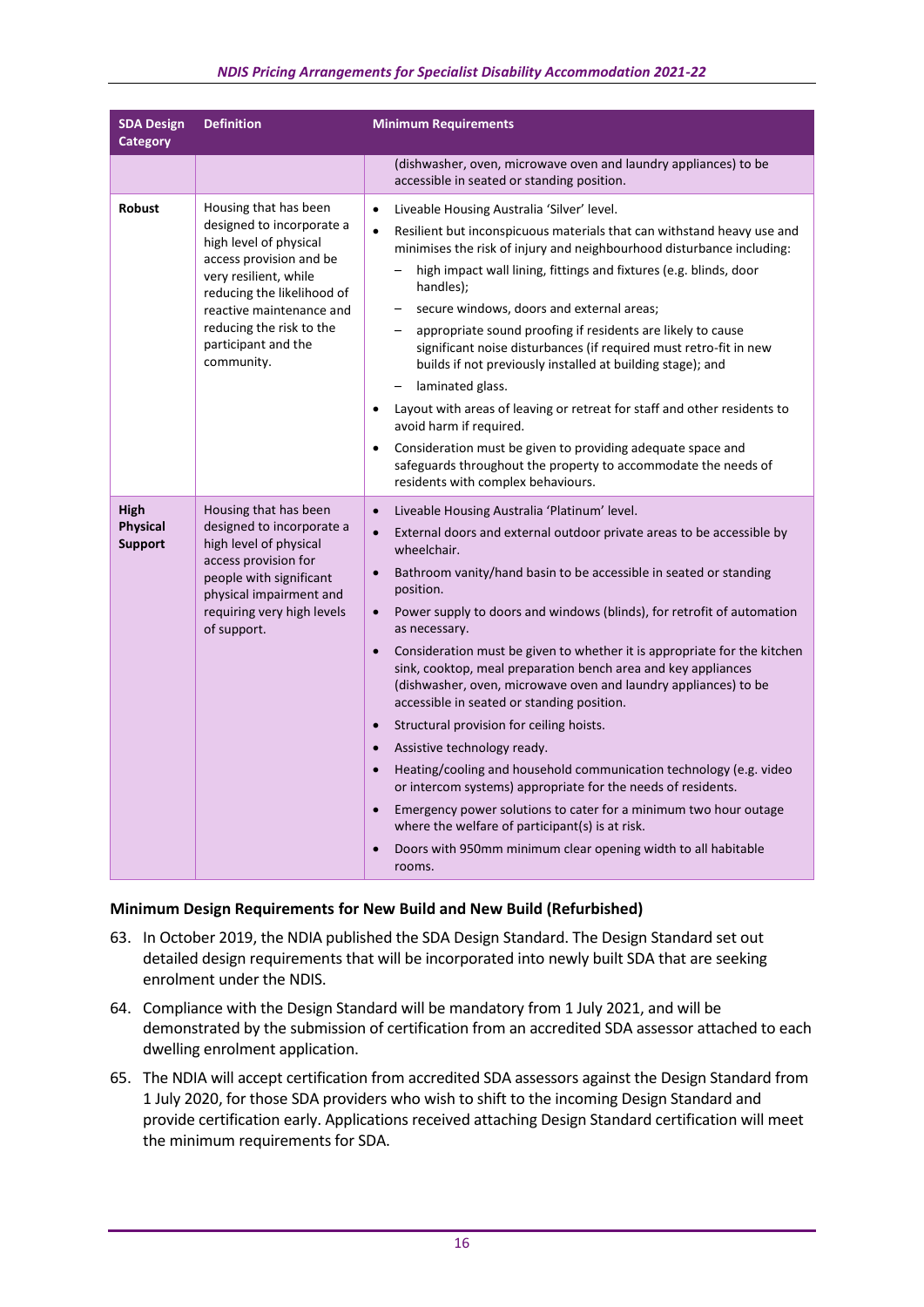66. For more information about the SDA Design Standard and SDA assessors, please visit th[e NDIS](https://www.ndis.gov.au/providers/housing-and-living-supports-and-services/housing/specialist-disability-accommodation/sda-design-standard)  [website.](https://www.ndis.gov.au/providers/housing-and-living-supports-and-services/housing/specialist-disability-accommodation/sda-design-standard)

## <span id="page-16-0"></span>**Step 2C: Identify if there is a room for On-Site Overnight Assistance**

- 67. The On-site Overnight Assistance (OOA) amount is only paid when an additional room is used by support staff who provide support services overnight to participants living in the same dwelling that contains the OOA room or in a near-by dwelling.
- 68. The form of OOA varies between Building Type and the amount of the OOA assistance payment made in relation to this room, as a consequence, may depend on whether access to the OOA is shared between multiple dwellings.
- 69. [Table 6](#page-16-3) describes the OOA and when OOA is payable.

<span id="page-16-3"></span>

| $\sim$ 2000, parametry and $\sim$ 2000 parametry in the contract of $\sim$ 2000, parameters |                                                                                                                                                                                         |                                                                                                                                                                                                                                   |  |  |  |  |  |  |  |
|---------------------------------------------------------------------------------------------|-----------------------------------------------------------------------------------------------------------------------------------------------------------------------------------------|-----------------------------------------------------------------------------------------------------------------------------------------------------------------------------------------------------------------------------------|--|--|--|--|--|--|--|
| <b>Building Type</b>                                                                        | <b>Description of OOA</b>                                                                                                                                                               | When OOA is payable                                                                                                                                                                                                               |  |  |  |  |  |  |  |
| Apartment                                                                                   | The OOA must be a separate apartment in the<br>same apartment complex as the SDA<br>apartment.<br>The OOA amount is not paid when the OOA is<br>an additional room in an SDA apartment. | A maximum of 10 SDA apartments. The<br>OOA amount for one separate OOA<br>apartment is payable for a maximum of 10<br>SDA apartments.<br>No OOA amount is payable once the OOA<br>amount has been added for 10 SDA<br>apartments. |  |  |  |  |  |  |  |
| Other building types                                                                        | An additional room inside or adjoining the<br>dwelling(s).                                                                                                                              | While the OOA may be shared between<br>multiple dwellings, it can only be claimed<br>against one dwelling.                                                                                                                        |  |  |  |  |  |  |  |

#### *Table 6: Description of OOA by Building Type & when OOA is payable*

## <span id="page-16-1"></span>**Step 2D: Determine the Base Price**

- 70. The Base Price for each Building Type for dwellings with and without OOA, are set out in:
	- (i) Appendix  $B A$ nnual Base Price per participant for New Builds (\$2021-22);
	- (ii) Appendix C [Annual Base Price per participant for Existing Stock \(\\$2021-22\);](#page-21-0) and
	- (iii) Appendix D [Annual Base Price per participant for Legacy Stock \(\\$2021-22\).](#page-22-0)
- 71. Note, pricing for Legacy Stock has three distinct periods:
	- (i) During the immediate five year period after the property's location transitions into the Scheme, the NDIA's pricing for Legacy Stock covers the costs of the property as identified under the legislative framework.
	- (ii) For properties with 11 or more residents, SDA Legacy Stock payments will cease after the end of the immediate five year period after the property's location transitions into the Scheme.
	- (iii) For properties with 6 to 10 residents, SDA Legacy Stock payments will cease after the end of the immediate ten year period after the property's location transitions into the Scheme.

## <span id="page-16-2"></span>**Step 3: Identify if there is an additional breakout room (Robust design dwellings only)**

- 72. Only dwellings that are in the Robust Design Category can have an additional breakout room.
- 73. A breakout room is a separate room designed to respond to the individual disability related needs of the participant. It is not a study or living/dining area but is intended to be dedicated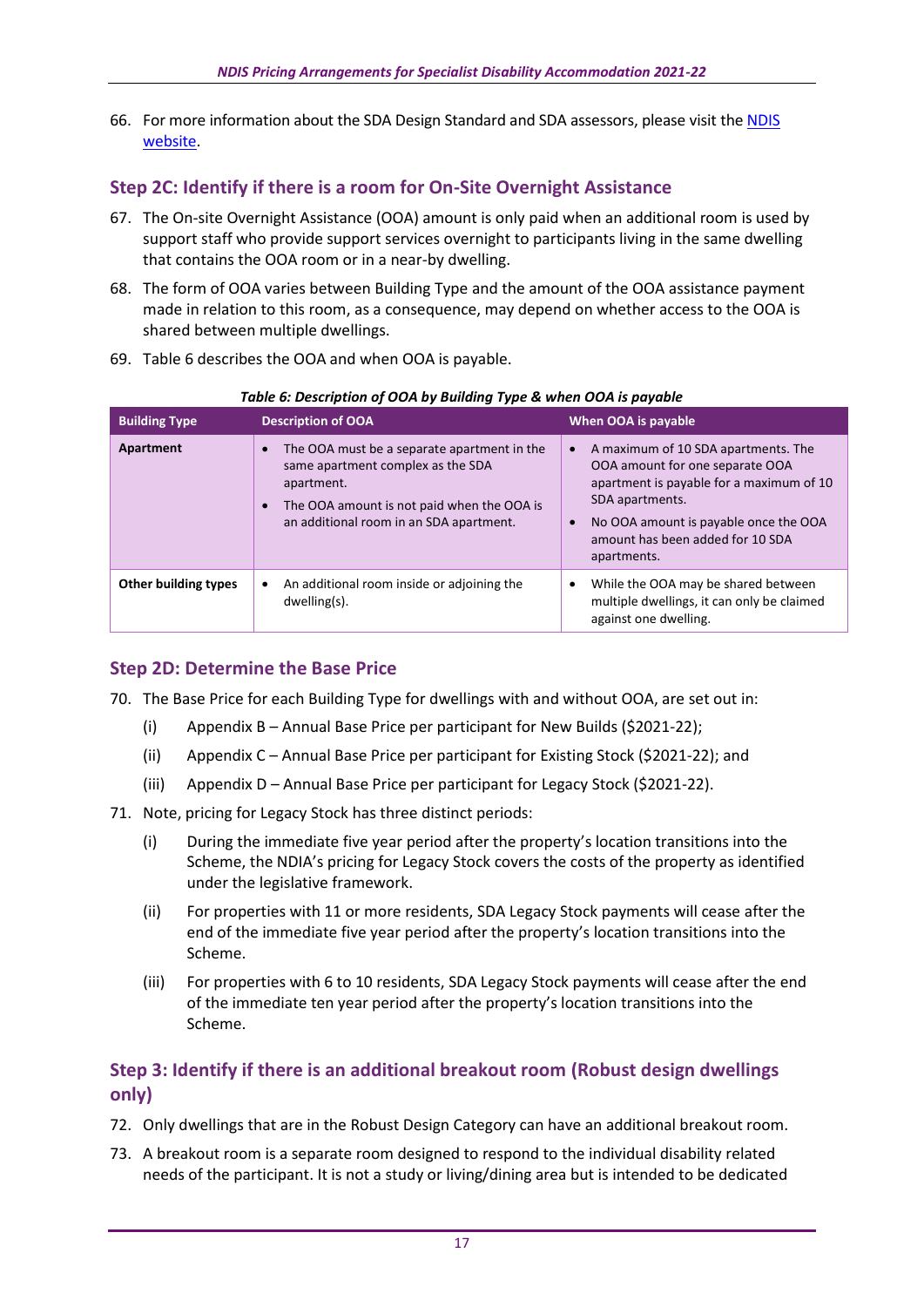and used to enhance learning, exploration or positively impact mood. These rooms would, therefore, be expected to make use of activities, equipment, sound and lighting in ways that are appropriate to the current resident(s).

- 74. Some dwellings may have both an OOA and a breakout room.
- 75. The additional price associated with a breakout room is set out in:
	- (i) Appendix B [Annual Base Price per participant for New Builds \(\\$2021-22\);](#page-20-0)
	- (ii) Appendix C [Annual Base Price per participant for Existing Stock \(\\$2021-22\);](#page-21-0) and
	- (iii) Appendix D [Annual Base Price per participant for Legacy Stock \(\\$2021-22\).](#page-22-0)
- 76. No additional price is associated with a breakout room for Legacy Stock.

## <span id="page-17-0"></span>**Step 4: Identify the Location Factor**

- 77. The Location Factors applied in SDA pricing are based on Australian Bureau of Statistics (ABS) Statistical Area 4 regions from 2011. See: [ABS Statistical Area 4.](https://www.abs.gov.au/ausstats/abs@.nsf/Previousproducts/B01A5912123E8D2BCA257801000C64F2?opendocument)
- 78. To derive an SDA price limit for a particular dwelling, the Base Price (before the fire sprinkler allowance) is multiplied by the Location Factor relevant to the property's location and Building Type.
- 79. *Appendix E – [Location Factors](#page-25-0)* sets out the Location Factors.

## <span id="page-17-1"></span>**Step 5: Fire Sprinklers allowance (if applicable)**

- 80. A Fire Sprinkler Allowance is payable when fire sprinklers have been installed throughout the SDA dwelling and they comply with all relevant building codes and laws. For example, they comply with requirements in relation to installation, testing and maintenance.
- 81. To adjust the SDA price limit for fire sprinklers, the location-adjusted Base Price is multiplied by (1 + the Fire Sprinkler Allowance) for the Building Type.

### <span id="page-17-2"></span>**Fire Sprinkler Allowance amount**

- 82. The Fire Sprinkler Allowance amount is:
	- (i) for Apartments: 1.2%
	- (ii) for other Building Types: 1.9%.

## <span id="page-17-3"></span>**Step 6: Calculate the Annual SDA Price**

83. To calculate the annual SDA price limit for a dwelling, the annual Base Price per participant (Base Price) is added to the additional cost of a break out room (if applicable) and then multiplied by the relevant Location Factor and, where applicable, a Fire Sprinkler Allowance Factor. This calculation is shown in the formula below:

| SDA price limit = | (Base Price + Breakout Room Price (if applicable)) |
|-------------------|----------------------------------------------------|
|                   | x Location Factor                                  |
|                   | $x(1 +$ Fire Sprinkler Allowance) (if applicable)  |

## <span id="page-17-4"></span>**Step 7: Calculate the Annual SDA Price (shared living arrangements)**

84. If two people are sharing a bedroom in an enrolled dwelling or if one or more SDA-eligible participants are sharing an enrolled dwelling with one or more people who are not SDA-eligible participants then the SDA price limit is adjusted as set out in [Appendix G .](#page-29-0)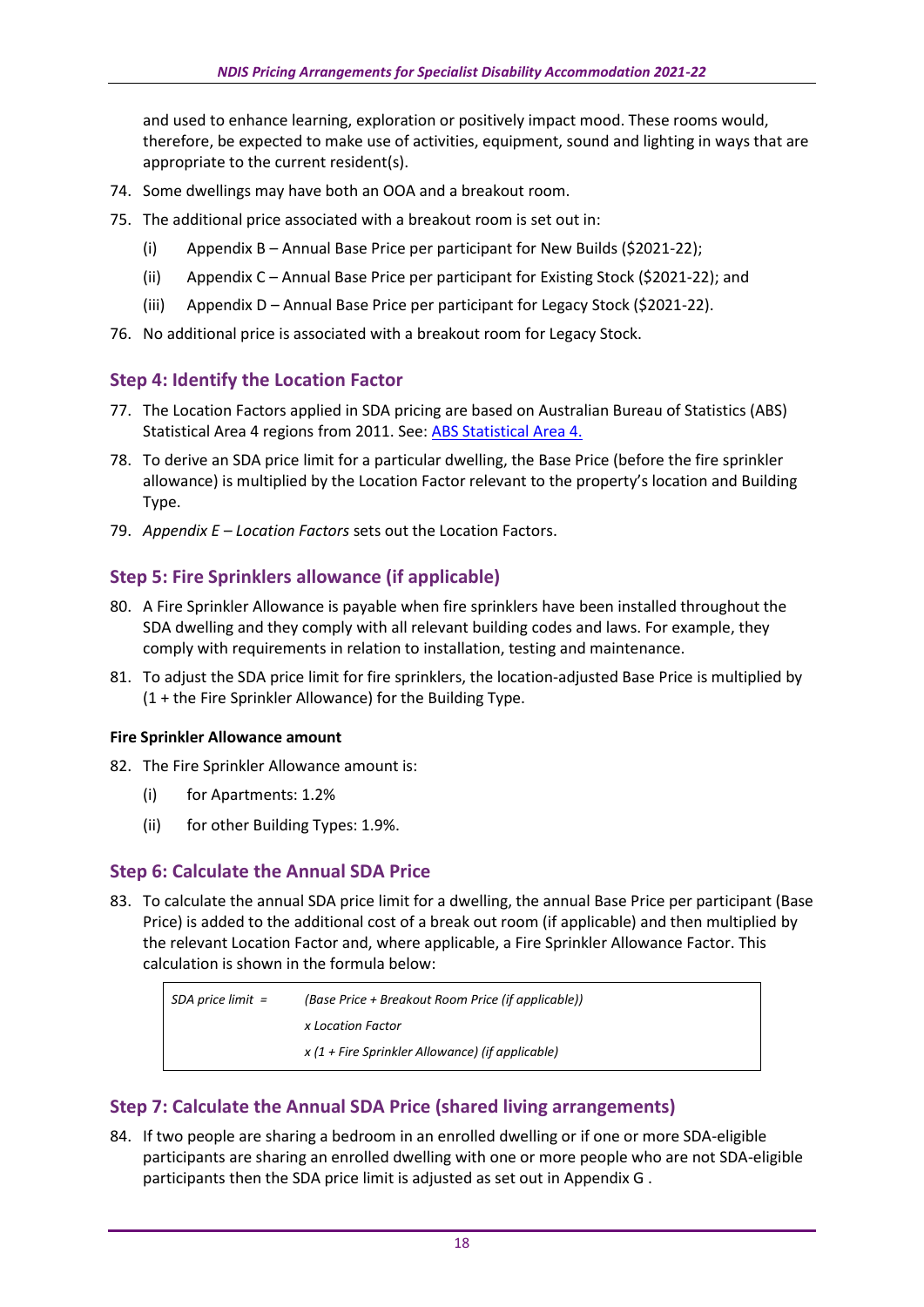## <span id="page-18-0"></span>**Appendix A – Key Assumptions for SDA Benchmark Pricing**

Note: All price assumptions are in 2016-17 dollars – SDA prices are indexed annually by Consumer Price Index (CPI).

#### **General**

| <b>DESCRIPTION</b> | <b>RANGE</b> | <b>SOURCE OR RATIONALE</b>                 |  |  |  |
|--------------------|--------------|--------------------------------------------|--|--|--|
| Investment horizon | 20 years     | Consultation with investors and financiers |  |  |  |

### **Rental contributions from participant**

| <b>DESCRIPTION</b>                        | <b>RANGE</b> | <b>SOURCE OR RATIONALE</b>                                                                                                |  |  |  |  |  |
|-------------------------------------------|--------------|---------------------------------------------------------------------------------------------------------------------------|--|--|--|--|--|
| Annual rental<br>contribution/participant | \$8,554      | 25 per cent basic Disability Support Pension + Commonwealth<br>Rent Assistance (lower without CRA). Defined by framework. |  |  |  |  |  |
| Growth in rental contribution             | <b>CPI</b>   | Assumption.                                                                                                               |  |  |  |  |  |
| Vacancy rates – group homes               | $3\% - 10\%$ | Historic data indicates 3-7 per cent. Assume higher in group homes<br>when choice available.                              |  |  |  |  |  |
| Vacancy rates - smaller forms             | $3 - 7%$     | Public housing vacancy rates around 3 per cent. Assume slightly<br>higher when the dwelling is not a single occupancy.    |  |  |  |  |  |

## **General market information**

| <b>DESCRIPTION</b>                       | <b>RANGE</b>    | <b>SOURCE OR RATIONALE</b>                                                                                                                                                                              |
|------------------------------------------|-----------------|---------------------------------------------------------------------------------------------------------------------------------------------------------------------------------------------------------|
| Median land values                       | Varies by area  | State land agencies, aggregated to ABS statistical division.                                                                                                                                            |
|                                          | Base \$552/sqm  | Base = median price combined capital cities.                                                                                                                                                            |
| Long term land appreciation              | 5% p.a.         | Literature and State data indicates long term averages from 5-10 per<br>cent or more. Assume low end due to high current property values.                                                               |
| Increase in building costs               | <b>CPI</b>      | ABS housing cost index similar to CPI over long term.                                                                                                                                                   |
| Gross market yield for<br>existing stock | $5.5\% - 6.5\%$ | Proportion of total property value. Based on RBA estimate of<br>standard yield (4.2 per cent) plus 1-1.5 per cent additional cost for<br>SDA based on review of State data. +1 per cent for apartments. |

#### **Cost of ownership**

| <b>DESCRIPTION</b>        | <b>RANGE</b>            | <b>SOURCE OR RATIONALE</b>                                                                                                    |  |  |  |  |  |
|---------------------------|-------------------------|-------------------------------------------------------------------------------------------------------------------------------|--|--|--|--|--|
| Maintenance and outgoings | $$15,000 -$<br>\$34,000 | Depends on property type. Based on review of State data.<br>Significantly higher than general (non-SDA) industry benchmarks.  |  |  |  |  |  |
| Property management       | 0.4%                    | Proportion of total property value. From RBA analysis. Equivalent to<br>industry benchmarks of 8-10 per cent of rental value. |  |  |  |  |  |
| Vacancy management        | \$4,000                 | Per vacancy. Equivalent to one FTE plus overheads for one month.                                                              |  |  |  |  |  |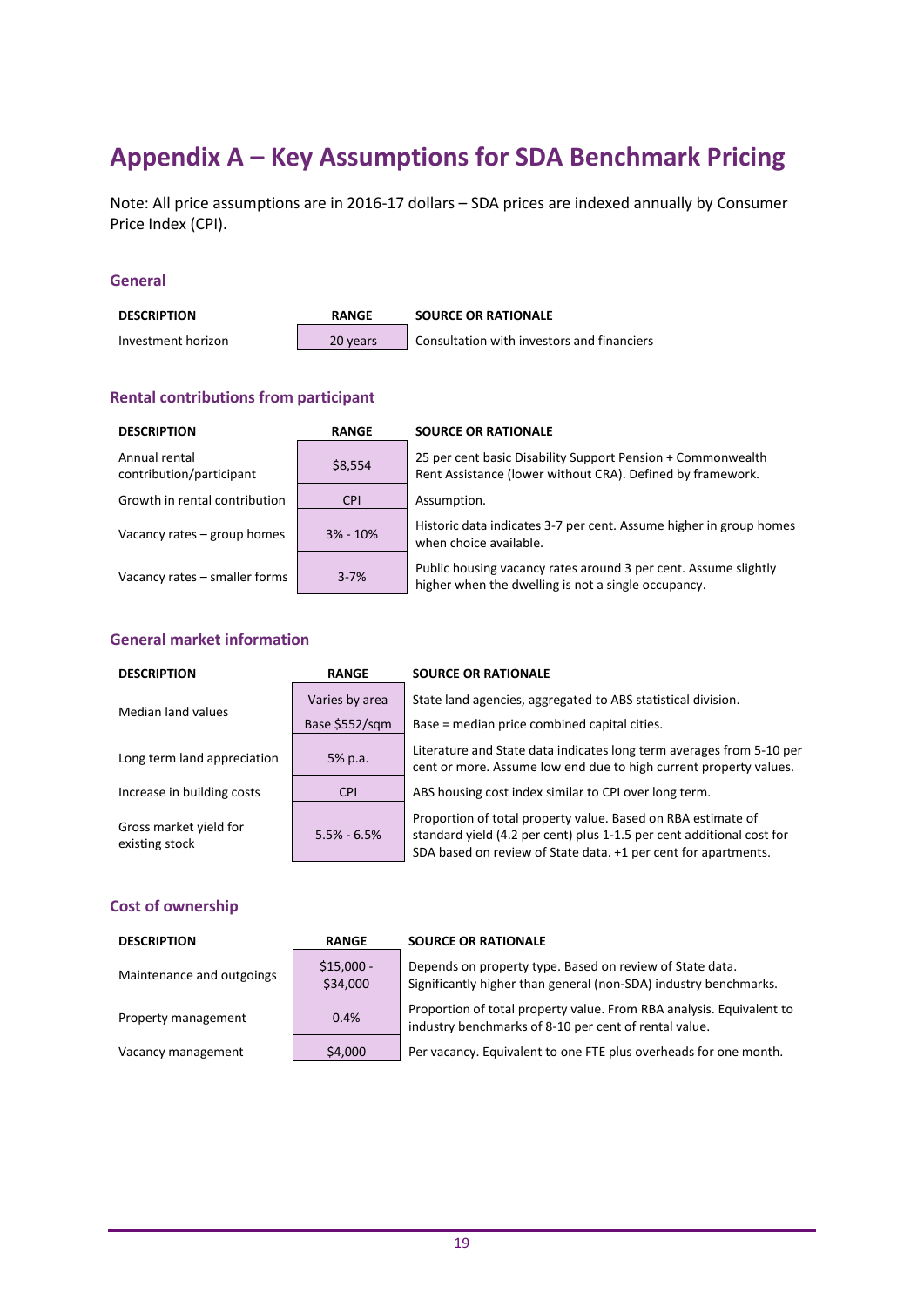## **Property costs**

| <b>DESCRIPTION</b>                    | <b>RANGE</b>            | <b>SOURCE OR RATIONALE</b>                                                                                                                                                                                                        |
|---------------------------------------|-------------------------|-----------------------------------------------------------------------------------------------------------------------------------------------------------------------------------------------------------------------------------|
| <b>Build costs</b>                    | $$0.4m - $1.6m$         | Varies by build type and design category. Advice from quantity<br>surveyors with architectural design advice.                                                                                                                     |
| Additional breakout or staff<br>rooms | $$30,000 -$<br>\$40,000 | As above.                                                                                                                                                                                                                         |
| Major refurbishments                  | 20-25 years             | Consultation advice.                                                                                                                                                                                                              |
| Major refurbishments costs            | $$40,000 -$<br>\$80,000 | Consultation advice.                                                                                                                                                                                                              |
| Asset life of building                | 60 years                | Consultation advice. Assumes property is well maintained and<br>regularly refurbished.                                                                                                                                            |
| Loss on building costs when<br>sold   | $20\% - 40\%$           | Assumption. Loss of building value on sale because building is<br>designed as SDA. Higher end represents loss on group homes. Homes<br>with higher specifications than platinum are treated in accordance<br>with platinum homes. |
| Fees on sale of property              | 7.3%                    | Transaction fees, stamp duty, etc. Industry average estimated by<br>RBA.                                                                                                                                                          |

## **Financing**

| <b>DESCRIPTION</b>    | <b>RANGE</b> | <b>SOURCE OR RATIONALE</b>                                                                               |
|-----------------------|--------------|----------------------------------------------------------------------------------------------------------|
| Debt rate             | 5.2%         | Ten year Commonwealth Bond rate plus 2.5 per cent debt margin.                                           |
| Pre-tax equity return | 11.6%        | CAPM, based on comparison with aged care and other health care<br>investments.                           |
| Level of debt         | 60%          | Comparison with financing assumptions applied in the aged care<br>sector and other regulated industries. |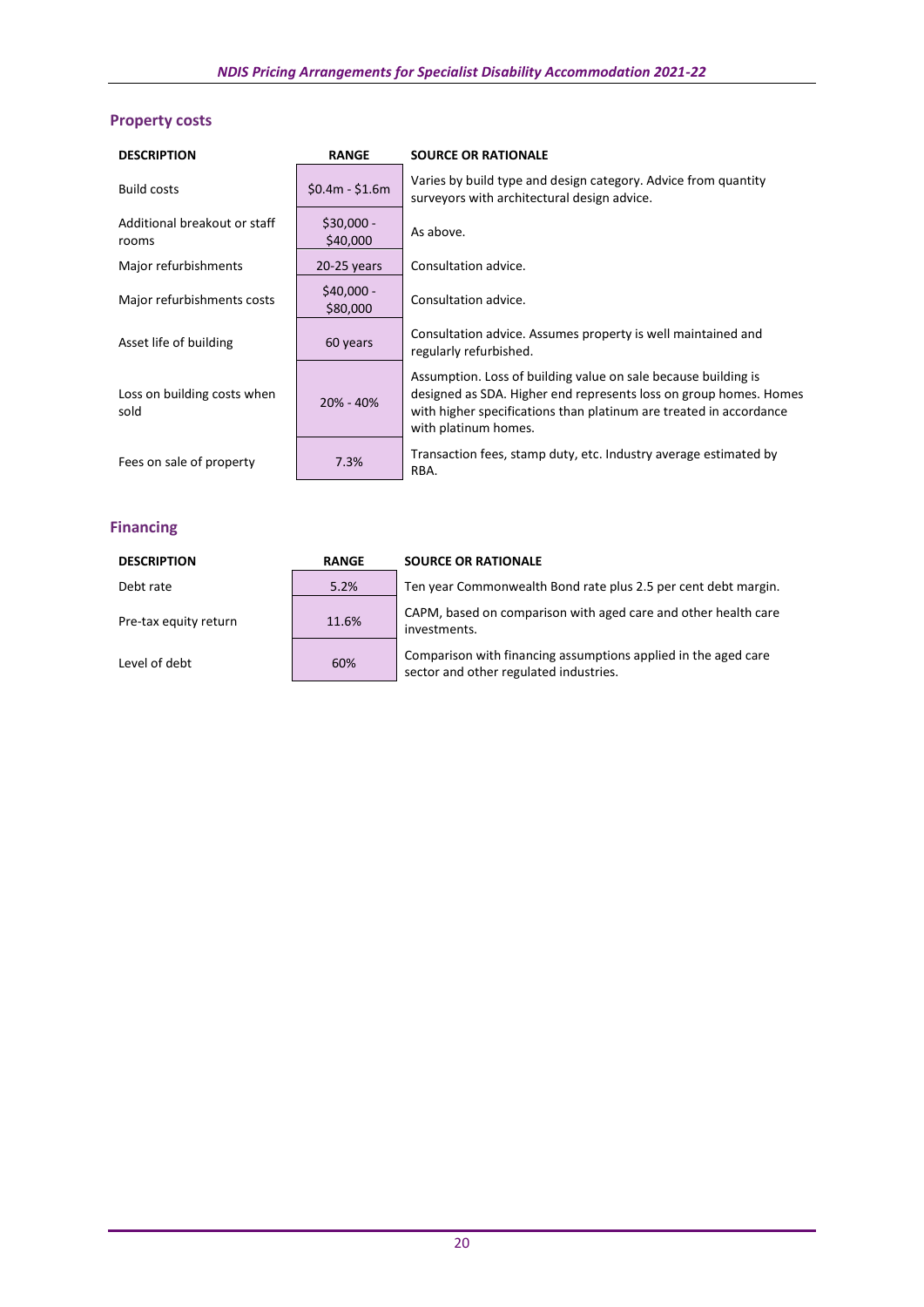## **Appendix B – Annual Base Price per participant for New Builds (\$2021-22)**

| <b>Building Type / Design Category</b> | <b>Basic</b> | <b>Improved</b><br><b>Liveability</b><br>No OOA | <b>Improved</b><br>Liveability<br><b>With OOA</b> | <b>Fully</b><br><b>Accessible</b><br>No OOA | <b>Fully</b><br><b>Accessible</b><br><b>With OOA</b> | <b>Robust</b><br>No OOA | <b>Robust</b><br><b>With</b><br><b>OOA</b> | <b>Robust</b><br>+1 Room | <b>High</b><br><b>Physical</b><br><b>Support</b><br>No OOA | <b>High</b><br><b>Physical</b><br><b>Support</b><br><b>With OOA</b> | <b>Innovation</b><br><b>Funded as</b><br>trials<br>and/or<br>new design<br>categories<br>added over<br>time |
|----------------------------------------|--------------|-------------------------------------------------|---------------------------------------------------|---------------------------------------------|------------------------------------------------------|-------------------------|--------------------------------------------|--------------------------|------------------------------------------------------------|---------------------------------------------------------------------|-------------------------------------------------------------------------------------------------------------|
| Apartment, 1 bedroom, 1 resident       | \$0          | \$36,788                                        | \$42,922                                          | \$59,400                                    | \$69,302                                             | \$0                     | \$0                                        | \$0                      | \$78,790                                                   | \$91,922                                                            |                                                                                                             |
| Apartment, 2 bedrooms, 1 resident      | \$0          | \$43,801                                        | \$51,100                                          | \$72,356                                    | \$84,414                                             | \$0                     | \$0                                        | \$0                      | \$98,035                                                   | \$114,373                                                           |                                                                                                             |
| Apartment, 2 bedrooms, 2 residents     | \$0          | \$17,112                                        | \$19,964                                          | \$31,219                                    | \$37,248                                             | \$0                     | \$0                                        | \$0                      | \$44,229                                                   | \$51,600                                                            | Determined on                                                                                               |
| Apartment, 3 bedrooms, 2 residents     | \$0          | \$22,864                                        | \$26,674                                          | \$41,667                                    | \$48,612                                             | \$0                     | \$0                                        | \$0                      | \$59,947                                                   | \$69,939                                                            |                                                                                                             |
| Villa/Duplex/Townhouse, 1 resident     | \$0          | \$25,912                                        | \$28,658                                          | \$39,939                                    | \$43,951                                             | \$47,062                | \$51,966                                   | \$0                      | \$54,077                                                   | \$58,630                                                            |                                                                                                             |
| Villa/Duplex/Townhouse, 2 residents    | \$0          | \$16,217                                        | \$17,507                                          | \$24,713                                    | \$26,662                                             | \$29,495                | \$31,860                                   | \$1,990                  | \$34,680                                                   | \$36,870                                                            |                                                                                                             |
| Villa/Duplex/Townhouse, 3 residents    | \$0          | \$13,246                                        | \$14,124                                          | \$21,042                                    | \$22,346                                             | \$25,570                | \$27,146                                   | \$1,325                  | \$30,416                                                   | \$31,874                                                            |                                                                                                             |
| House, 2 residents                     | \$0          | \$23,684                                        | \$24,975                                          | \$32,365                                    | \$34,314                                             | \$37,783                | \$40,149                                   | \$1,990                  | \$42,801                                                   | \$44,992                                                            |                                                                                                             |
| House, 3 residents                     | \$0          | \$18,615                                        | \$19,597                                          | \$27,348                                    | \$28,808                                             | \$32,134                | \$33,875                                   | \$1,465                  | \$40,160                                                   | \$41,926                                                            | a case by case basis                                                                                        |
| Group home, 4 residents                | \$0          | \$16,403                                        | \$17,143                                          | \$24,574                                    | \$25,690                                             | \$29,063                | \$30,384                                   | \$1,111                  | \$36,083                                                   | \$37,411                                                            |                                                                                                             |
| Group home, 5 residents                | \$0          | \$13,862                                        | \$14,467                                          | \$21,646                                    | \$22,528                                             | \$25,652                | \$26,694                                   | \$877                    | \$32,180                                                   | \$33,227                                                            |                                                                                                             |

<span id="page-20-0"></span>**On-site Overnight Assistance (OOA)**

The "With OOA" columns specify the SDA price for a dwelling with On-site Overnight Assistance.

#### **Fire Sprinkler Allowance**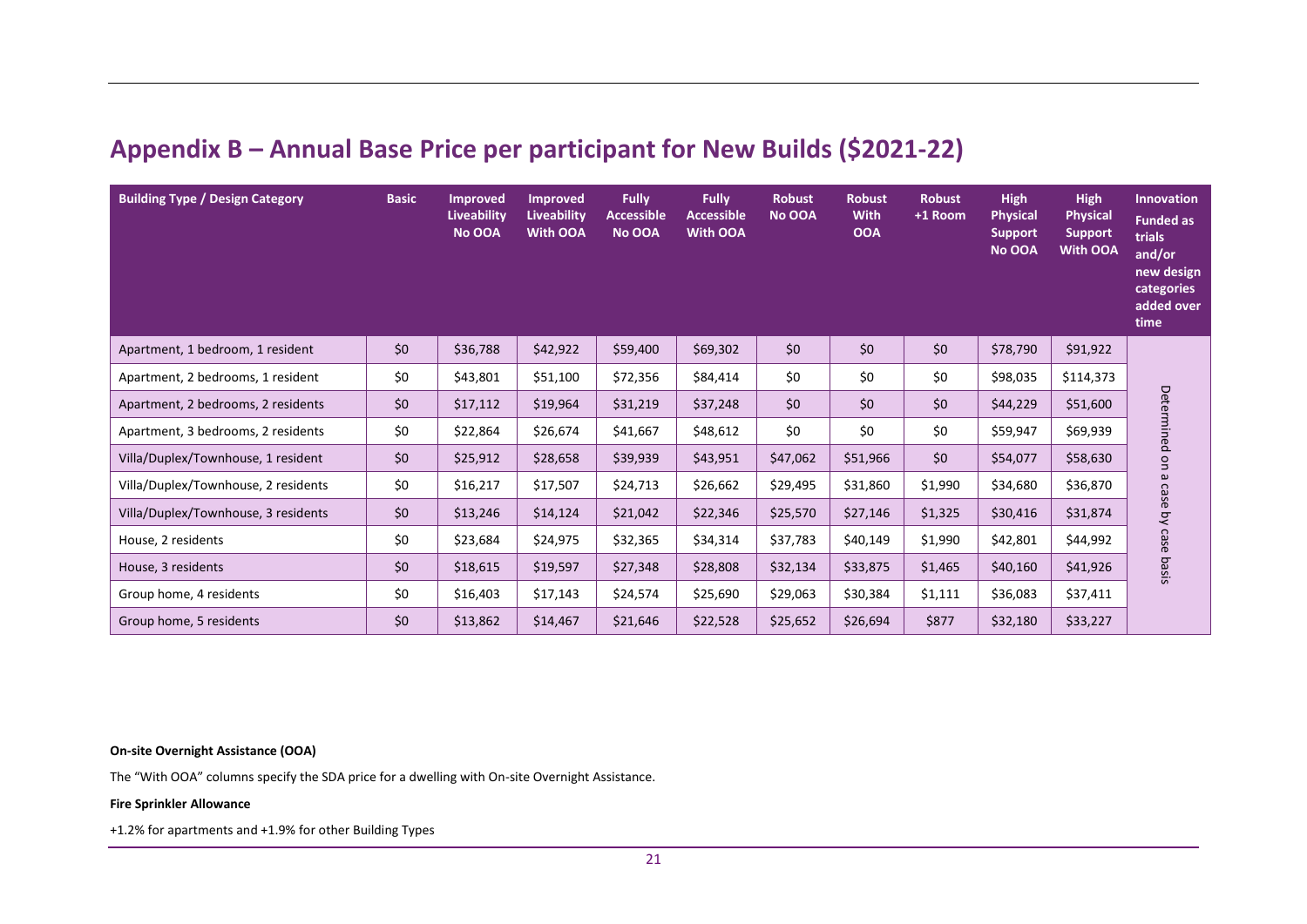## **Appendix C – Annual Base Price per participant for Existing Stock (\$2021-22)**

| <b>Building Type / Design Category</b> | <b>Basic</b> | <b>Improved</b><br>Liveability<br>No OOA | <b>Improved</b><br><b>Liveability</b><br><b>With OOA</b> | <b>Fully</b><br><b>Accessible</b><br>No OOA | <b>Fully</b><br><b>Accessible</b><br><b>With OOA</b> | <b>Robust</b><br>No OOA | <b>Robust</b><br><b>With</b><br><b>OOA</b> | <b>Robust</b><br>$+1$ Room | <b>High</b><br><b>Physical</b><br><b>Support</b><br>No OOA | <b>High</b><br><b>Physical</b><br><b>Support</b><br><b>With</b><br><b>OOA</b> | <b>Innovation</b><br><b>Funded as</b><br>trials and /<br>or new<br>design<br>categories<br>added<br>over time |
|----------------------------------------|--------------|------------------------------------------|----------------------------------------------------------|---------------------------------------------|------------------------------------------------------|-------------------------|--------------------------------------------|----------------------------|------------------------------------------------------------|-------------------------------------------------------------------------------|---------------------------------------------------------------------------------------------------------------|
| Apartment, 1 bedroom, 1 resident       | \$20,513     | \$20,967                                 | \$24,463                                                 | \$35,595                                    | \$41,529                                             | \$0                     | \$0                                        | \$0                        | \$55,420                                                   | \$64,657                                                                      | <b>NA</b>                                                                                                     |
| Apartment, 2 bedrooms, 1 resident      | \$27,091     | \$27,648                                 | \$32,256                                                 | \$46,236                                    | \$53,943                                             | \$0                     | \$0                                        | \$0                        | \$72,070                                                   | \$84,081                                                                      | <b>NA</b>                                                                                                     |
| Apartment, 2 bedrooms, 2 residents     | \$8,728      | \$9,008                                  | \$10,509                                                 | \$18,302                                    | \$21,352                                             | \$0                     | \$0                                        | \$0                        | \$31,220                                                   | \$36,422                                                                      | <b>NA</b>                                                                                                     |
| Apartment, 3 bedrooms, 2 residents     | \$13,580     | \$13,940                                 | \$16,264                                                 | \$26,271                                    | \$30,650                                             | \$0                     | \$0                                        | \$0                        | \$44,231                                                   | \$51,602                                                                      | NA                                                                                                            |
| Villa/Duplex/Townhouse, 1 resident     | \$10,371     | \$10,645                                 | \$12,713                                                 | \$17,804                                    | \$19,981                                             | \$22,112                | \$24,820                                   | \$0\$                      | \$29,553                                                   | \$32,420                                                                      | <b>NA</b>                                                                                                     |
| Villa/Duplex/Townhouse, 2 residents    | \$5,485      | \$5,667                                  | \$6,672                                                  | \$10,097                                    | \$11,155                                             | \$12,976                | \$14,281                                   | \$1,099                    | \$18,138                                                   | \$19,517                                                                      | <b>NA</b>                                                                                                     |
| Villa/Duplex/Townhouse, 3 residents    | \$4,439      | \$4,598                                  | \$5,269                                                  | \$8,605                                     | \$9,312                                              | \$11,321                | \$12,191                                   | \$732                      | \$16,119                                                   | \$17,038                                                                      | <b>NA</b>                                                                                                     |
| House, 2 residents                     | \$6,316      | \$6,448                                  | \$7,455                                                  | \$10,895                                    | \$11,954                                             | \$14,142                | \$15,447                                   | \$1,099                    | \$19,336                                                   | \$20,714                                                                      | <b>NA</b>                                                                                                     |
| House, 3 residents                     | \$4,847      | \$5,783                                  | \$6,535                                                  | \$10,245                                    | \$11,038                                             | \$13,133                | \$14,094                                   | \$809                      | \$20,141                                                   | \$21,253                                                                      | <b>NA</b>                                                                                                     |
| Group home, 4 residents                | \$5,980      | \$6,171                                  | \$6,745                                                  | \$10,294                                    | \$10,899                                             | \$13,019                | \$13,748                                   | \$614                      | \$19,350                                                   | \$20,187                                                                      | NA                                                                                                            |
| Group home, 5 residents                | \$4,803      | \$4,958                                  | \$5,411                                                  | \$8,808                                     | \$9,286                                              | \$11,241                | \$11,819                                   | \$484                      | \$17,121                                                   | \$17,780                                                                      | <b>NA</b>                                                                                                     |

<span id="page-21-0"></span>**On-site Overnight Assistance (OOA)**

The "With OOA" columns specify the SDA price for a dwelling with On-site Overnight Assistance.

#### **Fire Sprinkler Allowance**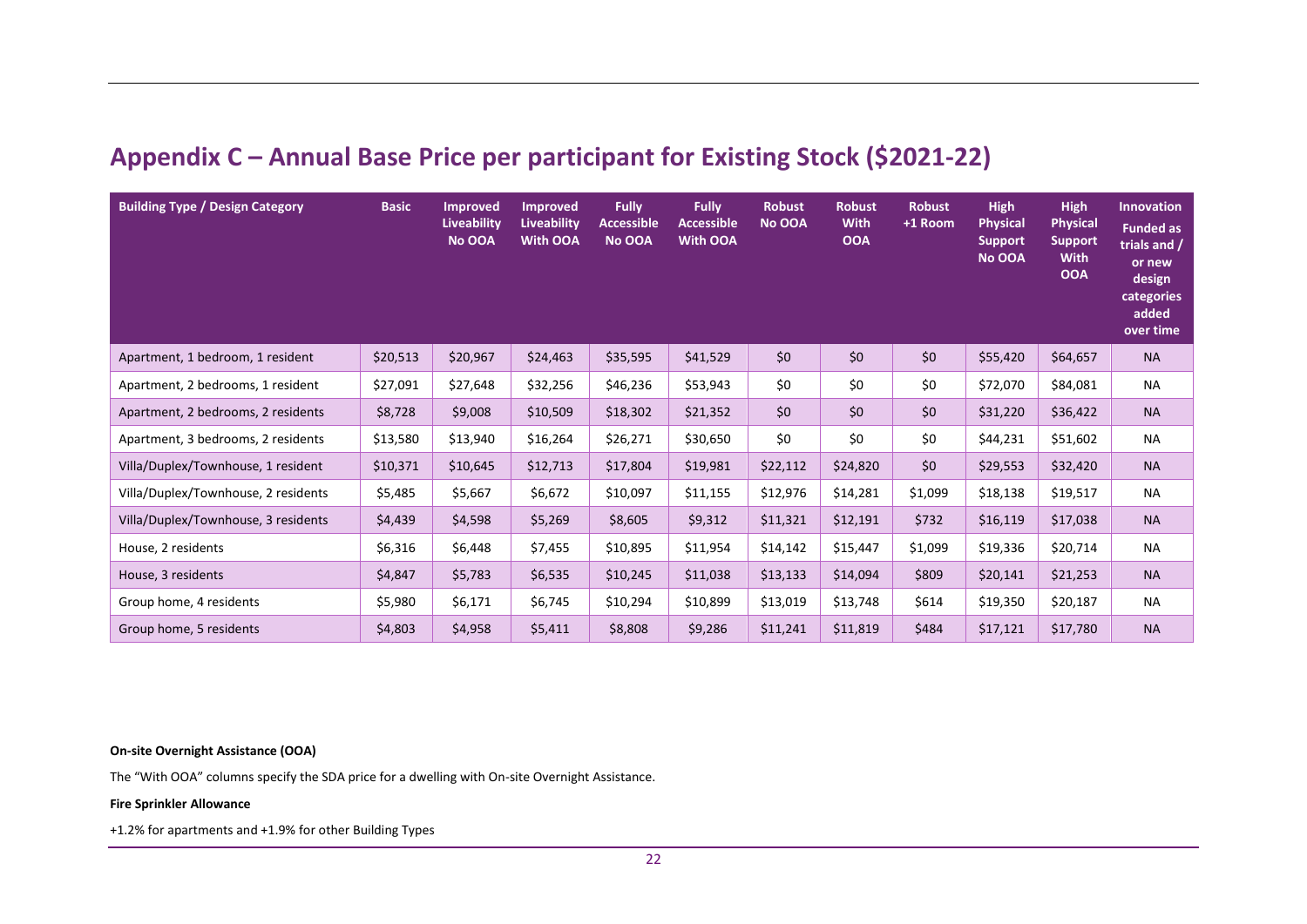| <b>Number of</b><br><b>Residents</b> | <b>Basic</b> | <b>Improved</b><br><b>Liveability</b><br>No OOA | <b>Improved</b><br><b>Liveability</b><br><b>With OOA</b> | <b>Fully Accessible</b><br>No OOA | <b>Fully Accessible</b><br>With OOA | <b>Robust</b><br>No OOA | <b>Robust</b><br><b>With OOA</b> | <b>High Support</b><br>No OOA | <b>High Support</b><br><b>With OOA</b> |
|--------------------------------------|--------------|-------------------------------------------------|----------------------------------------------------------|-----------------------------------|-------------------------------------|-------------------------|----------------------------------|-------------------------------|----------------------------------------|
| 6                                    | \$3,674      | \$3,816                                         | \$4,235                                                  | \$7,359                           | \$7,800                             | \$9,598                 | \$10,129                         | \$15,008                      | \$15,615                               |
| $\overline{7}$                       | \$2,763      | \$2,898                                         | \$3,287                                                  | \$6,192                           | \$6,603                             | \$8,276                 | \$8,768                          | \$13,308                      | \$13,872                               |
| 8                                    | \$2,023      | \$2,147                                         | \$2,513                                                  | \$5,241                           | \$5,625                             | \$7,196                 | \$7,659                          | \$11,921                      | \$12,450                               |
| 9                                    | \$1,412      | \$1,531                                         | \$1,874                                                  | \$4,456                           | \$4,822                             | \$6,307                 | \$6,746                          | \$10,777                      | \$11,278                               |
| 10                                   | \$903        | \$1,017                                         | \$1,347                                                  | \$3,805                           | \$4,152                             | \$5,569                 | \$5,985                          | \$9,828                       | \$10,305                               |
| 11                                   | \$478        | \$584                                           | \$901                                                    | \$3,258                           | \$3,592                             | \$4,948                 | \$5,348                          | \$9,031                       | \$9,489                                |
| 12                                   | \$118        | \$222                                           | \$527                                                    | \$2,798                           | \$3,119                             | \$4,426                 | \$4,811                          | \$8,359                       | \$8,800                                |
| 13                                   | \$0          | \$0                                             | \$208                                                    | \$2,405                           | \$2,716                             | \$3,981                 | \$4,355                          | \$7,788                       | \$8,213                                |
| 14                                   | \$0          | \$0                                             | \$0                                                      | \$2,072                           | \$2,371                             | \$3,601                 | \$3,963                          | \$7,298                       | \$7,713                                |
| 15                                   | \$0          | \$0                                             | \$0                                                      | \$1,782                           | \$2,077                             | \$3,275                 | \$3,627                          | \$6,878                       | \$7,281                                |
| 16                                   | \$0          | \$0                                             | \$0                                                      | \$1,535                           | \$1,821                             | \$2,993                 | \$3,336                          | \$6,516                       | \$6,910                                |
| 17                                   | \$0          | \$0                                             | \$0                                                      | \$1,316                           | \$1,600                             | \$2,747                 | \$3,087                          | \$6,200                       | \$6,588                                |
| 18                                   | \$0          | \$0                                             | \$0                                                      | \$1,130                           | \$1,406                             | \$2,535                 | \$2,867                          | \$5,927                       | \$6,307                                |
| 19                                   | \$0          | \$0                                             | \$0                                                      | \$967                             | \$1,237                             | \$2,349                 | \$2,676                          | \$5,688                       | \$6,062                                |
| 20                                   | \$0          | \$0                                             | \$0                                                      | \$823                             | \$1,091                             | \$2,186                 | \$2,507                          | \$5,480                       | \$5,849                                |
| 21                                   | \$0          | \$0                                             | \$0                                                      | \$696                             | \$961                               | \$2,041                 | \$2,361                          | \$5,295                       | \$5,659                                |
| 22                                   | \$0          | \$0                                             | $$0$$                                                    | \$583                             | \$847                               | \$1,917                 | \$2,232                          | \$5,132                       | \$5,493                                |

## **Appendix D – Annual Base Price per participant for Legacy Stock (\$2021-22)**

#### <span id="page-22-0"></span>**On-site Overnight Assistance (OOA)**

The "With OOA" columns specify the SDA price for a dwelling with On-site Overnight Assistance.

#### **Fire Sprinkler Allowance**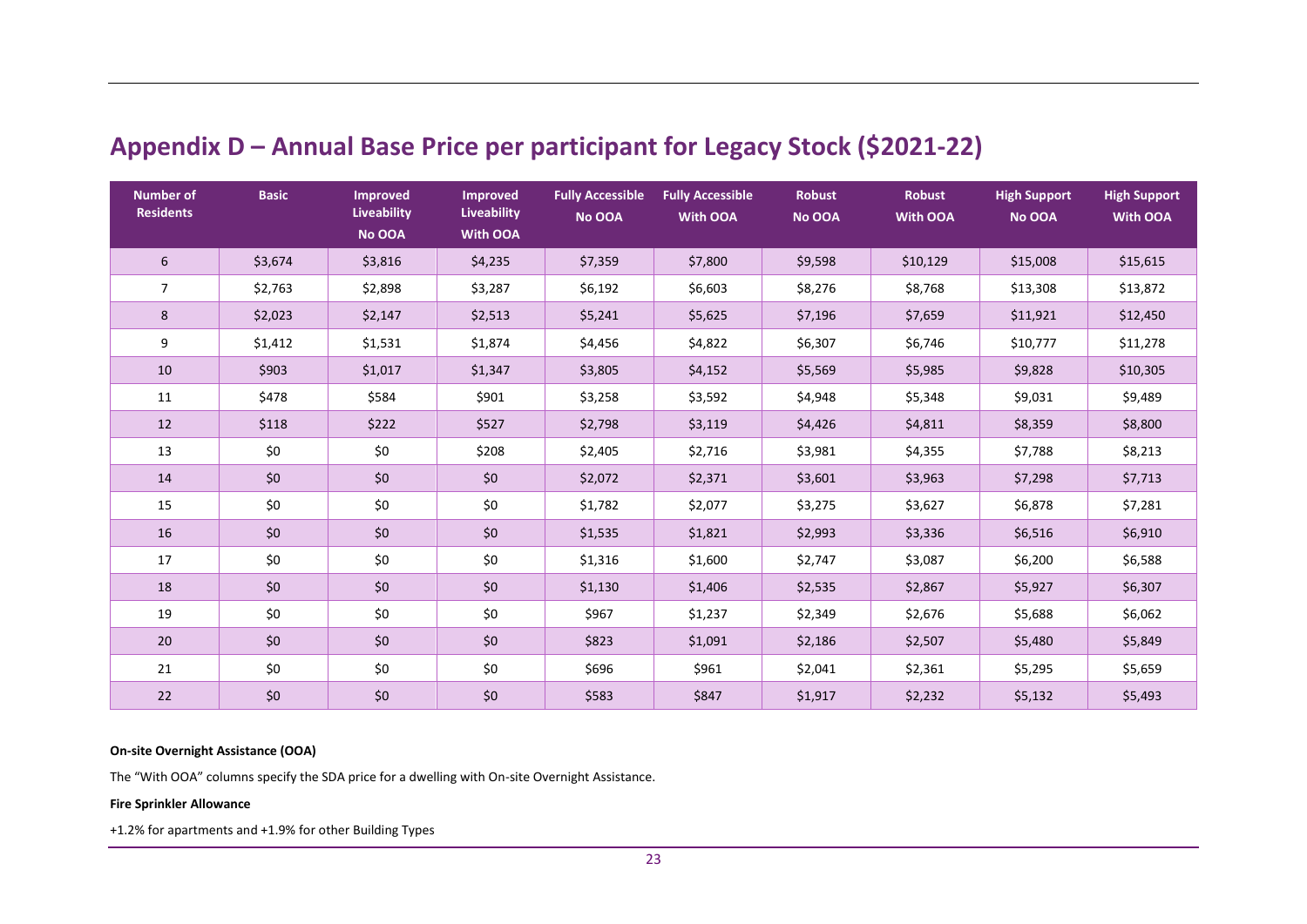| <b>Number of</b><br><b>Residents</b> | <b>Basic</b> | <b>Improved</b><br><b>Liveability</b><br>No OOA | <b>Improved</b><br>Liveability<br><b>With OOA</b> | <b>Fully Accessible</b><br>No OOA | <b>Robust</b><br><b>Fully Accessible</b><br><b>With OOA</b><br>No OOA |         | <b>Robust</b><br>With OOA | <b>High Support</b><br>No OOA | <b>High Support</b><br><b>With OOA</b> |
|--------------------------------------|--------------|-------------------------------------------------|---------------------------------------------------|-----------------------------------|-----------------------------------------------------------------------|---------|---------------------------|-------------------------------|----------------------------------------|
| 23                                   | \$0          | \$0                                             | \$0                                               | \$486                             | \$745                                                                 | \$1,805 | \$2,117                   | \$4,989                       | \$5,345                                |
| 24                                   | \$0          | \$0                                             | \$0                                               | \$401                             | \$658                                                                 | \$1,706 | \$2,016                   | \$4,864                       | \$5,217                                |
| 25                                   | \$0          | \$0                                             | \$0                                               | \$324                             | \$577                                                                 | \$1,619 | \$1,926                   | \$4,752                       | \$5,102                                |
| 26                                   | \$0          | \$0\$                                           | \$0                                               | \$255                             | \$509                                                                 | \$1,542 | \$1,847                   | \$4,652                       | \$4,998                                |
| 27                                   | \$0          | \$0                                             | \$0                                               | \$194                             | \$448                                                                 | \$1,472 | \$1,776                   | \$4,563                       | \$4,909                                |
| 28                                   | \$0          | \$0                                             | \$0                                               | \$142                             | \$391                                                                 | \$1,412 | \$1,713                   | \$4,484                       | \$4,829                                |
| 29                                   | \$0          | \$0                                             | \$0                                               | \$93                              | \$342                                                                 | \$1,358 | \$1,658                   | \$4,415                       | \$4,757                                |
| 30                                   | \$0          | \$0\$                                           | \$0                                               | \$51                              | \$297                                                                 | \$1,308 | \$1,607                   | \$4,352                       | \$4,692                                |
| 31                                   | \$0          | \$0                                             | \$0                                               | \$11                              | \$259                                                                 | \$1,267 | \$1,562                   | \$4,296                       | \$4,636                                |
| 32                                   | \$0          | \$0\$                                           | \$0                                               | \$0                               | \$223                                                                 | \$1,227 | \$1,523                   | \$4,246                       | \$4,585                                |
| 33                                   | \$0          | \$0                                             | \$0                                               | \$0                               | \$191                                                                 | \$1,192 | \$1,488                   | \$4,202                       | \$4,539                                |
| 34                                   | \$0          | \$0                                             | \$0                                               | \$0                               | \$164                                                                 | \$1,162 | \$1,456                   | \$4,162                       | \$4,499                                |
| 35                                   | \$0          | \$0                                             | \$0                                               | \$0                               | \$140                                                                 | \$1,133 | \$1,428                   | \$4,127                       | \$4,461                                |
| 36                                   | \$0          | \$0\$                                           | \$0                                               | \$0                               | \$115                                                                 | \$1,110 | \$1,401                   | \$4,095                       | \$4,428                                |
| 37                                   | \$0          | \$0                                             | \$0                                               | $$0$$                             | \$97                                                                  | \$1,086 | \$1,379                   | \$4,065                       | \$4,400                                |
| 38                                   | \$0          | \$0                                             | \$0                                               | $$0$$                             | \$79                                                                  | \$1,068 | \$1,358                   | \$4,040                       | \$4,373                                |
| 39                                   | \$0          | \$0                                             | \$0                                               | $$0$$                             | \$62                                                                  | \$1,048 | \$1,341                   | \$4,018                       | \$4,351                                |
| 40                                   | \$0          | \$0\$                                           | \$0\$                                             | \$0                               | \$49                                                                  | \$1,033 | \$1,323                   | \$3,996                       | \$4,328                                |
| 41                                   | \$0          | \$0                                             | \$0                                               | \$0                               | \$35                                                                  | \$1,019 | \$1,308                   | \$3,978                       | \$4,311                                |

#### **On-site Overnight Assistance (OOA)**

The "With OOA" columns specify the SDA price for a dwelling with On-site Overnight Assistance.

#### **Fire Sprinkler Allowance**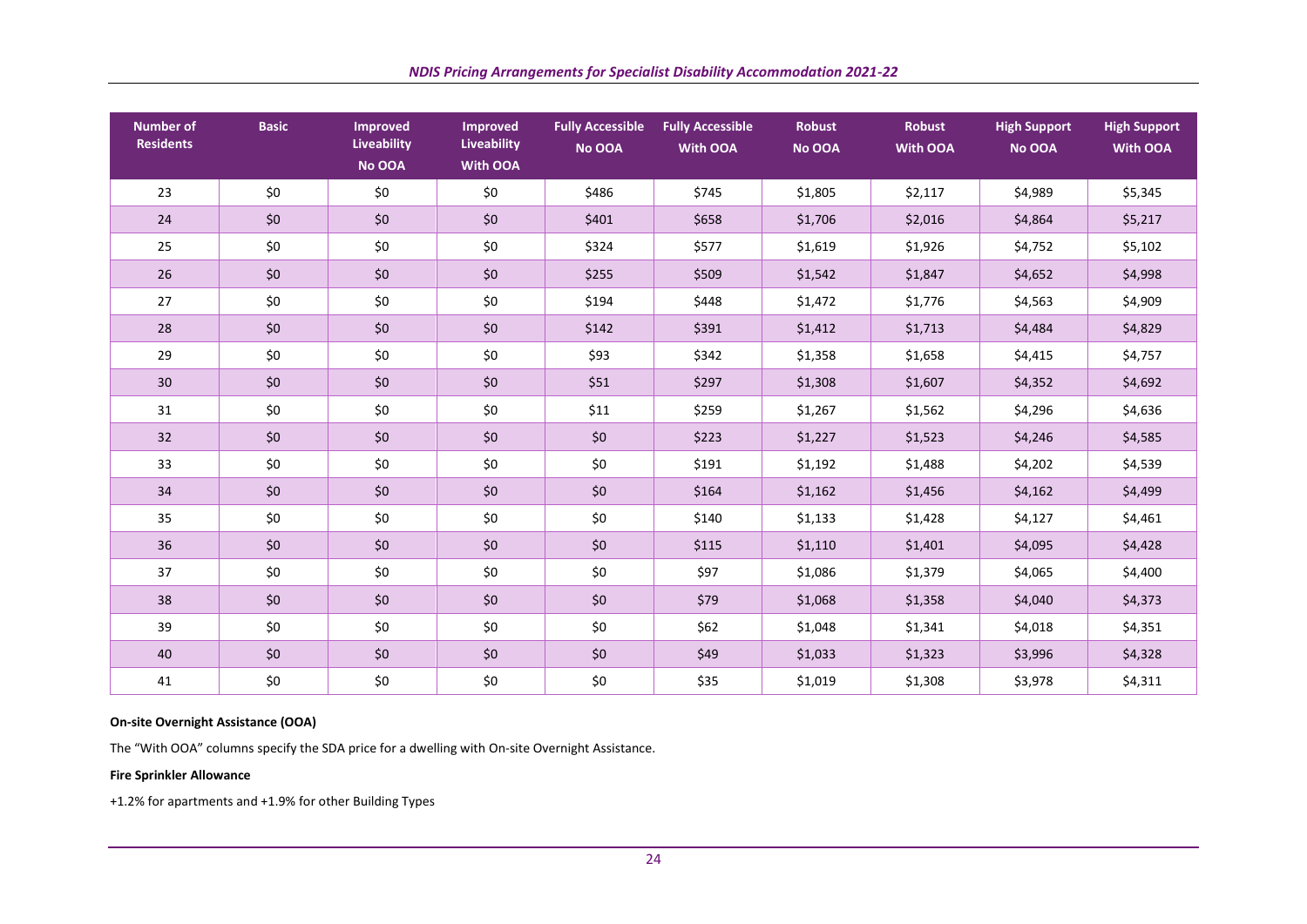| Number of<br><b>Residents</b> | <b>Basic</b> | <b>Improved</b><br><b>Liveability</b><br>No OOA | <b>Improved</b><br>Liveability<br><b>With OOA</b> | <b>Fully Accessible</b><br>No OOA | <b>Fully Accessible</b><br>With OOA | <b>Robust</b><br>No OOA | <b>Robust</b><br>With OOA | <b>High Support</b><br>No OOA | <b>High Support</b><br>With OOA |
|-------------------------------|--------------|-------------------------------------------------|---------------------------------------------------|-----------------------------------|-------------------------------------|-------------------------|---------------------------|-------------------------------|---------------------------------|
| 42                            | \$0\$        | \$0                                             | \$0                                               | \$0                               | \$21                                | \$1,005                 | \$1,296                   | \$3,961                       | \$4,292                         |
| 43                            | \$0          | \$0                                             | \$0                                               | \$0                               | \$11                                | \$994                   | \$1,284                   | \$3,946                       | \$4,277                         |
| 44                            | \$0          | \$0                                             | \$0                                               | $$0$$                             | \$3                                 | \$984                   | \$1,274                   | \$3,934                       | \$4,263                         |
| 45                            | \$0          | \$0                                             | \$0                                               | \$0                               | \$0                                 | \$975                   | \$1,263                   | \$3,923                       | \$4,252                         |
| 46                            | \$0          | \$0                                             | \$0                                               | \$0                               | \$0                                 | \$967                   | \$1,255                   | \$3,911                       | \$4,241                         |
| 47                            | \$0          | \$0                                             | \$0                                               | \$0                               | \$0                                 | \$957                   | \$1,247                   | \$3,899                       | \$4,231                         |
| 48                            | \$0          | \$0                                             | \$0                                               | \$0                               | \$0                                 | \$951                   | \$1,238                   | \$3,891                       | \$4,221                         |
| 49                            | \$0          | \$0                                             | \$0                                               | \$0                               | \$0                                 | \$945                   | \$1,233                   | \$3,884                       | \$4,213                         |
| 50 or more                    | \$0          | \$0                                             | \$0                                               | \$0                               | \$0                                 | \$940                   | \$1,227                   | \$3,877                       | \$4,207                         |

#### **On-site Overnight Assistance (OOA)**

The "With OOA" columns specify the SDA price for a dwelling with On-site Overnight Assistance.

#### **Fire Sprinkler Allowance**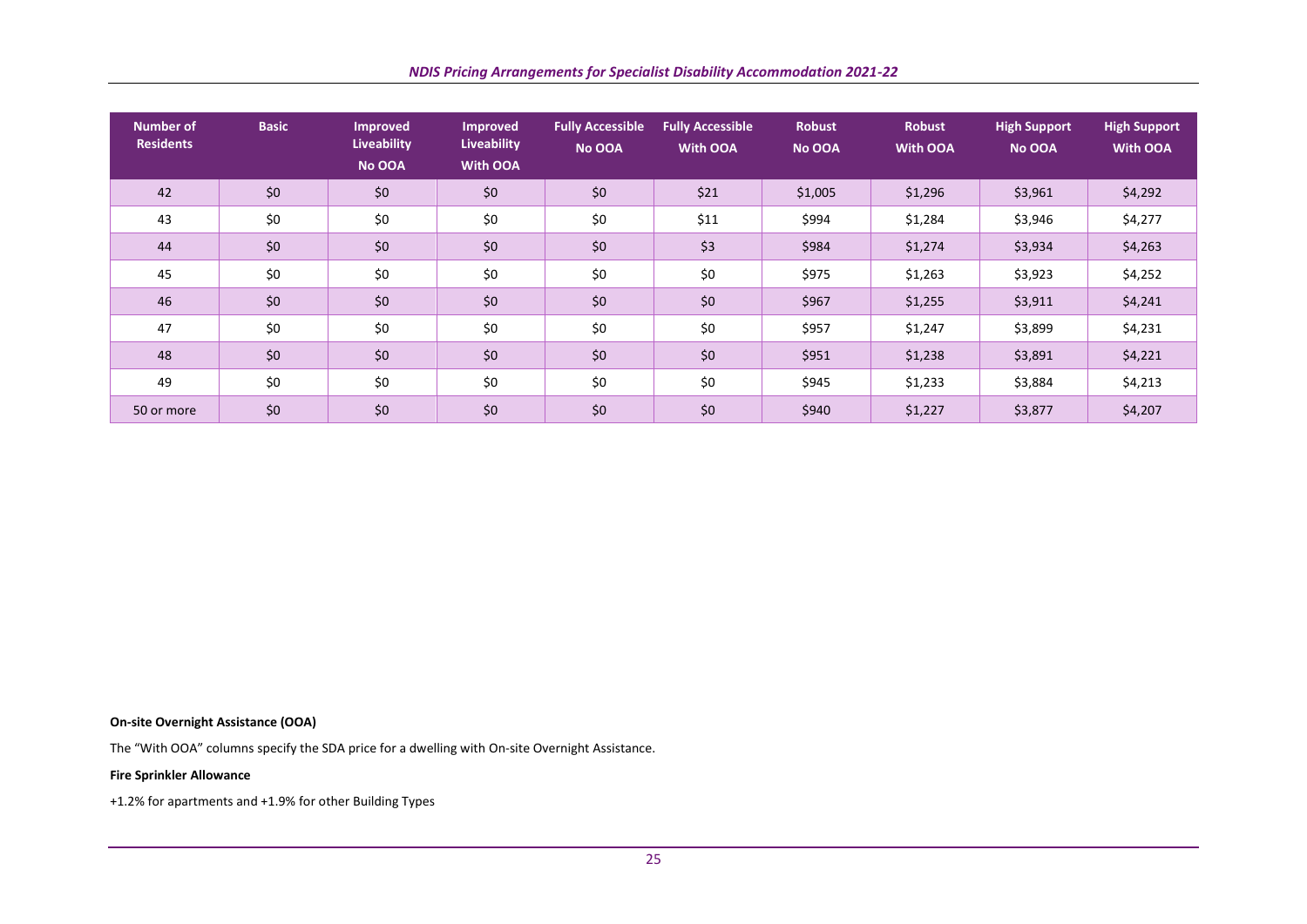<span id="page-25-0"></span>

| <b>Location</b>                                 | <b>Apartment</b><br>1 bed<br>1 resident | <b>Apartment</b><br>2 beds<br>1 resident | Apartment<br>2 beds<br>2 residents | <b>Apartment</b><br>3 beds<br>2 residents | <b>Villa Duplex</b><br><b>Townhouse</b><br>1 resident | <b>Villa Duplex</b><br><b>Townhouse</b><br>2 residents | <b>Villa Duplex</b><br><b>Townhouse</b><br>3 residents | House<br>2 residents | House<br>3 residents | Group<br>Home<br>4 residents | Group<br>Home<br>5 residents | Legacy |
|-------------------------------------------------|-----------------------------------------|------------------------------------------|------------------------------------|-------------------------------------------|-------------------------------------------------------|--------------------------------------------------------|--------------------------------------------------------|----------------------|----------------------|------------------------------|------------------------------|--------|
| <b>Median Capital City</b>                      | 1.00                                    | 1.00                                     | 1.00                               | 1.00                                      | 1.00                                                  | 1.00                                                   | 1.00                                                   | 1.00                 | 1.00                 | 1.00                         | 1.00                         | 1.00   |
| <b>ACT - Australian Capital Territory</b>       | 1.02                                    | 1.02                                     | 1.02                               | 1.02                                      | 0.99                                                  | 0.96                                                   | 0.95                                                   | 0.97                 | 0.97                 | 0.96                         | 0.95                         | 0.95   |
| NSW - Capital Region                            | 1.07                                    | 1.08                                     | 1.08                               | 1.09                                      | 1.01                                                  | 0.96                                                   | 0.95                                                   | 0.98                 | 0.97                 | 0.96                         | 0.95                         | 0.95   |
| <b>NSW - Central Coast</b>                      | 1.04                                    | 1.04                                     | 1.04                               | 1.05                                      | 1.01                                                  | 0.99                                                   | 0.99                                                   | 1.00                 | 0.99                 | 0.99                         | 0.99                         | 0.99   |
| <b>NSW - Central West</b>                       | 1.07                                    | 1.08                                     | 1.08                               | 1.09                                      | 0.99                                                  | 0.94                                                   | 0.92                                                   | 0.96                 | 0.94                 | 0.94                         | 0.92                         | 0.92   |
| NSW - Coffs Harbour - Grafton                   | 1.07                                    | 1.08                                     | 1.08                               | 1.09                                      | 1.01                                                  | 0.97                                                   | 0.95                                                   | 0.98                 | 0.97                 | 0.96                         | 0.95                         | 0.95   |
| NSW - Far West and Orana                        | 1.16                                    | 1.16                                     | 1.16                               | 1.19                                      | 1.07                                                  | 1.01                                                   | 0.99                                                   | 1.01                 | 1.01                 | 1.01                         | 0.99                         | 0.99   |
| NSW - Hunter Valley excluding<br>Newcastle      | 1.07                                    | 1.08                                     | 1.08                               | 1.09                                      | 1.01                                                  | 0.97                                                   | 0.95                                                   | 0.98                 | 0.97                 | 0.97                         | 0.95                         | 0.95   |
| NSW - Illawarra                                 | 1.08                                    | 1.09                                     | 1.09                               | 1.10                                      | 1.06                                                  | 1.04                                                   | 1.04                                                   | 1.04                 | 1.04                 | 1.04                         | 1.04                         | 1.04   |
| NSW - Mid North Coast                           | 1.07                                    | 1.08                                     | 1.08                               | 1.09                                      | 1.02                                                  | 0.97                                                   | 0.96                                                   | 0.98                 | 0.98                 | 0.97                         | 0.96                         | 0.96   |
| NSW - Murray                                    | 1.07                                    | 1.08                                     | 1.08                               | 1.09                                      | 0.99                                                  | 0.94                                                   | 0.91                                                   | 0.96                 | 0.94                 | 0.93                         | 0.91                         | 0.91   |
| NSW - New England and North West                | 1.07                                    | 1.08                                     | 1.08                               | 1.09                                      | 0.99                                                  | 0.94                                                   | 0.91                                                   | 0.96                 | 0.94                 | 0.93                         | 0.91                         | 0.91   |
| NSW - Newcastle and Lake Macquarie              | 1.08                                    | 1.09                                     | 1.09                               | 1.10                                      | 1.06                                                  | 1.05                                                   | 1.05                                                   | 1.04                 | 1.04                 | 1.05                         | 1.05                         | 1.05   |
| NSW - Richmond - Tweed                          | 1.08                                    | 1.08                                     | 1.08                               | 1.10                                      | 1.03                                                  | 1.00                                                   | 0.99                                                   | 1.00                 | 1.00                 | 1.00                         | 0.99                         | 0.99   |
| NSW - Riverina                                  | 1.07                                    | 1.08                                     | 1.08                               | 1.09                                      | 0.99                                                  | 0.94                                                   | 0.91                                                   | 0.96                 | 0.94                 | 0.93                         | 0.92                         | 0.92   |
| NSW - Southern Highlands and<br>Shoalhaven      | 1.07                                    | 1.08                                     | 1.08                               | 1.09                                      | 1.02                                                  | 0.97                                                   | 0.96                                                   | 0.98                 | 0.98                 | 0.97                         | 0.96                         | 0.96   |
| NSW - Sydney - Baulkham Hills and<br>Hawkesbury | 1.05                                    | 1.05                                     | 1.05                               | 1.06                                      | 1.08                                                  | 1.11                                                   | 1.13                                                   | 1.08                 | 1.10                 | 1.12                         | 1.13                         | 1.13   |
| NSW - Sydney - Blacktown                        | 1.00                                    | 1.00                                     | 1.00                               | 1.00                                      | 1.02                                                  | 1.03                                                   | 1.03                                                   | 1.02                 | 1.03                 | 1.03                         | 1.03                         | 1.03   |
| NSW - Sydney - City and Inner South             | 1.20                                    | 1.18                                     | 1.18                               | 1.16                                      | 1.76                                                  | 2.25                                                   | 2.53                                                   | 1.93                 | 2.15                 | 2.31                         | 2.53                         | 2.53   |
| NSW - Sydney - Eastern Suburbs                  | 1.18                                    | 1.16                                     | 1.16                               | 1.15                                      | 1.63                                                  | 2.04                                                   | 2.27                                                   | 1.78                 | 1.96                 | 2.09                         | 2.27                         | 2.27   |
| NSW - Sydney - Inner South West                 | 1.03                                    | 1.02                                     | 1.02                               | 1.02                                      | 1.15                                                  | 1.24                                                   | 1.29                                                   | 1.18                 | 1.22                 | 1.25                         | 1.29                         | 1.29   |
| NSW - Sydney - Inner West                       | 1.18                                    | 1.17                                     | 1.17                               | 1.16                                      | 1.36                                                  | 1.59                                                   | 1.71                                                   | 1.44                 | 1.54                 | 1.61                         | 1.72                         | 1.72   |
| NSW - Sydney - North Sydney and<br>Hornsby      | 1.08                                    | 1.08                                     | 1.08                               | 1.08                                      | 1.25                                                  | 1.39                                                   | 1.47                                                   | 1.29                 | 1.36                 | 1.41                         | 1.47                         | 1.47   |
| NSW - Sydney - Northern Beaches                 | 1.03                                    | 1.03                                     | 1.03                               | 1.02                                      | 1.18                                                  | 1.30                                                   | 1.36                                                   | 1.22                 | 1.27                 | 1.31                         | 1.36                         | 1.36   |
| NSW - Sydney - Outer South West                 | 1.04                                    | 1.04                                     | 1.04                               | 1.05                                      | 1.01                                                  | 1.00                                                   | 0.99                                                   | 1.00                 | 1.00                 | 1.00                         | 0.99                         | 0.99   |

## **Appendix E – Location Factors**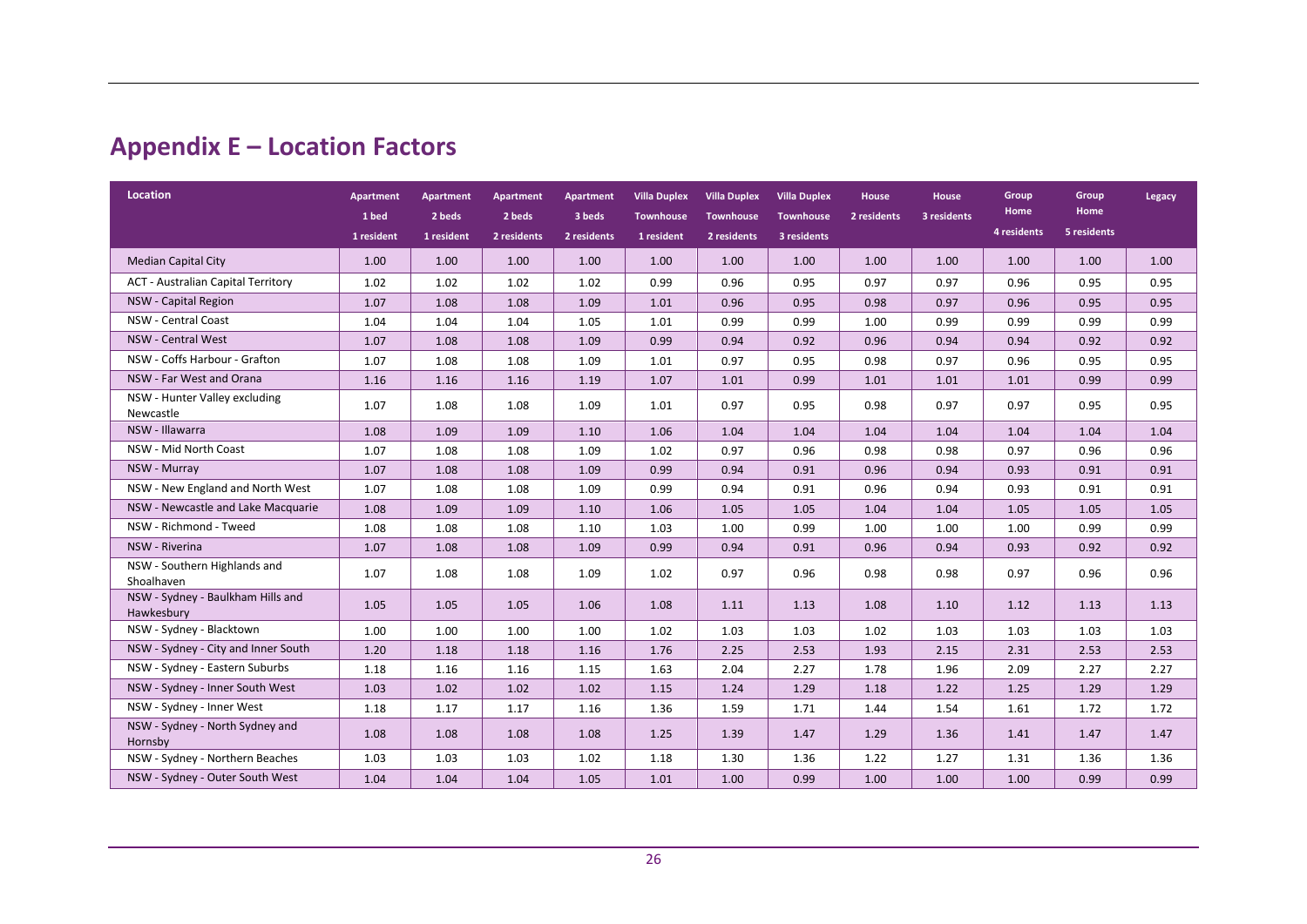| <b>Location</b>                                 | <b>Apartment</b><br>1 bed<br>1 resident | Apartment<br>2 beds<br>1 resident | <b>Apartment</b><br>2 beds<br>2 residents | <b>Apartment</b><br>3 beds<br>2 residents | <b>Villa Duplex</b><br><b>Townhouse</b><br>1 resident | <b>Villa Duplex</b><br><b>Townhouse</b><br>2 residents | <b>Villa Duplex</b><br><b>Townhouse</b><br>3 residents | House<br>2 residents | House<br>3 residents | Group<br><b>Home</b><br>4 residents | Group<br><b>Home</b><br>5 residents | Legacy |
|-------------------------------------------------|-----------------------------------------|-----------------------------------|-------------------------------------------|-------------------------------------------|-------------------------------------------------------|--------------------------------------------------------|--------------------------------------------------------|----------------------|----------------------|-------------------------------------|-------------------------------------|--------|
| NSW - Sydney - Outer West and Blue<br>Mountains | 1.04                                    | 1.04                              | 1.04                                      | 1.05                                      | 1.01                                                  | 0.99                                                   | 0.99                                                   | 1.00                 | 0.99                 | 0.99                                | 0.99                                | 0.99   |
| NSW - Sydney - Parramatta                       | 1.02                                    | 1.01                              | 1.01                                      | 1.01                                      | 1.08                                                  | 1.13                                                   | 1.16                                                   | 1.10                 | 1.12                 | 1.14                                | 1.16                                | 1.16   |
| NSW - Sydney - Ryde                             | 1.03                                    | 1.03                              | 1.03                                      | 1.02                                      | 1.17                                                  | 1.29                                                   | 1.35                                                   | 1.21                 | 1.26                 | 1.30                                | 1.35                                | 1.35   |
| NSW - Sydney - South West                       | 1.00                                    | 1.00                              | 1.00                                      | 1.00                                      | 1.03                                                  | 1.04                                                   | 1.05                                                   | 1.03                 | 1.04                 | 1.04                                | 1.05                                | 1.05   |
| NSW - Sydney - Sutherland                       | 1.02                                    | 1.02                              | 1.02                                      | 1.02                                      | 1.13                                                  | 1.22                                                   | 1.26                                                   | 1.16                 | 1.20                 | 1.23                                | 1.26                                | 1.26   |
| NT - Darwin                                     | 1.35                                    | 1.36                              | 1.36                                      | 1.41                                      | 1.29                                                  | 1.26                                                   | 1.28                                                   | 1.21                 | 1.24                 | 1.27                                | 1.28                                | 1.28   |
| NT - Northern Territory - Outback               | 1.39                                    | 1.40                              | 1.40                                      | 1.47                                      | 1.29                                                  | 1.24                                                   | 1.24                                                   | 1.19                 | 1.22                 | 1.24                                | 1.24                                | 1.24   |
| QLD - Brisbane - East                           | 0.95                                    | 0.95                              | 0.95                                      | 0.94                                      | 0.93                                                  | 0.92                                                   | 0.91                                                   | 0.94                 | 0.93                 | 0.92                                | 0.91                                | 0.91   |
| QLD - Brisbane - North                          | 0.95                                    | 0.95                              | 0.95                                      | 0.94                                      | 0.95                                                  | 0.95                                                   | 0.94                                                   | 0.96                 | 0.95                 | 0.95                                | 0.94                                | 0.94   |
| QLD - Brisbane - South                          | 0.95                                    | 0.95                              | 0.95                                      | 0.94                                      | 0.97                                                  | 0.98                                                   | 0.98                                                   | 0.98                 | 0.98                 | 0.98                                | 0.98                                | 0.98   |
| QLD - Brisbane - West                           | 0.95                                    | 0.95                              | 0.95                                      | 0.94                                      | 0.98                                                  | 0.99                                                   | 0.99                                                   | 0.99                 | 0.99                 | 0.99                                | 0.99                                | 0.99   |
| QLD - Brisbane Inner City                       | 0.96                                    | 0.96                              | 0.96                                      | 0.95                                      | 1.02                                                  | 1.06                                                   | 1.08                                                   | 1.04                 | 1.06                 | 1.07                                | 1.08                                | 1.08   |
| <b>QLD - Cairns</b>                             | 1.15                                    | 1.16                              | 1.16                                      | 1.19                                      | 1.08                                                  | 1.03                                                   | 1.02                                                   | 1.03                 | 1.03                 | 1.03                                | 1.02                                | 1.02   |
| QLD - Darling Downs - Maranoa                   | 1.01                                    | 1.02                              | 1.02                                      | 1.02                                      | 0.94                                                  | 0.88                                                   | 0.85                                                   | 0.91                 | 0.89                 | 0.87                                | 0.85                                | 0.85   |
| QLD - Fitzroy                                   | 1.15                                    | 1.16                              | 1.16                                      | 1.19                                      | 1.08                                                  | 1.03                                                   | 1.01                                                   | 1.03                 | 1.03                 | 1.03                                | 1.02                                | 1.02   |
| QLD - Gold Coast                                | 0.98                                    | 0.98                              | 0.98                                      | 0.98                                      | 0.95                                                  | 0.93                                                   | 0.92                                                   | 0.95                 | 0.94                 | 0.93                                | 0.92                                | 0.92   |
| QLD - Ipswich                                   | 0.98                                    | 0.98                              | 0.98                                      | 0.98                                      | 0.91                                                  | 0.86                                                   | 0.84                                                   | 0.90                 | 0.87                 | 0.86                                | 0.83                                | 0.83   |
| QLD - Logan - Beaudesert                        | 0.98                                    | 0.98                              | 0.98                                      | 0.98                                      | 0.93                                                  | 0.89                                                   | 0.87                                                   | 0.92                 | 0.90                 | 0.89                                | 0.87                                | 0.87   |
| QLD - Mackay                                    | 1.15                                    | 1.16                              | 1.16                                      | 1.19                                      | 1.08                                                  | 1.04                                                   | 1.02                                                   | 1.03                 | 1.03                 | 1.04                                | 1.03                                | 1.03   |
| QLD - Moreton Bay - North                       | 0.98                                    | 0.98                              | 0.98                                      | 0.98                                      | 0.94                                                  | 0.91                                                   | 0.89                                                   | 0.93                 | 0.91                 | 0.90                                | 0.89                                | 0.89   |
| QLD - Moreton Bay - South                       | 0.98                                    | 0.98                              | 0.98                                      | 0.98                                      | 0.94                                                  | 0.91                                                   | 0.89                                                   | 0.93                 | 0.91                 | 0.90                                | 0.89                                | 0.89   |
| QLD - Queensland - Outback                      | 1.10                                    | 1.10                              | 1.10                                      | 1.12                                      | 1.02                                                  | 0.96                                                   | 0.94                                                   | 0.97                 | 0.96                 | 0.96                                | 0.94                                | 0.94   |
| QLD - Sunshine Coast                            | 0.98                                    | 0.98                              | 0.98                                      | 0.98                                      | 0.94                                                  | 0.91                                                   | 0.89                                                   | 0.93                 | 0.91                 | 0.90                                | 0.89                                | 0.89   |
| QLD - Toowoomba                                 | 1.02                                    | 1.02                              | 1.02                                      | 1.03                                      | 0.96                                                  | 0.91                                                   | 0.89                                                   | 0.93                 | 0.92                 | 0.91                                | 0.89                                | 0.89   |
| QLD - Townsville                                | 1.15                                    | 1.16                              | 1.16                                      | 1.19                                      | 1.08                                                  | 1.04                                                   | 1.02                                                   | 1.03                 | 1.04                 | 1.04                                | 1.03                                | 1.03   |
| QLD - Wide Bay                                  | 1.01                                    | 1.02                              | 1.02                                      | 1.02                                      | 0.94                                                  | 0.89                                                   | 0.86                                                   | 0.92                 | 0.89                 | 0.88                                | 0.86                                | 0.86   |
| SA - Adelaide - Central and Hills               | 1.00                                    | 0.99                              | 0.99                                      | 0.99                                      | 1.01                                                  | 1.02                                                   | 1.03                                                   | 1.02                 | 1.02                 | 1.03                                | 1.03                                | 1.03   |
| SA - Adelaide - North                           | 1.03                                    | 1.03                              | 1.03                                      | 1.03                                      | 0.99                                                  | 0.96                                                   | 0.94                                                   | 0.97                 | 0.96                 | 0.96                                | 0.94                                | 0.94   |
| SA - Adelaide - South                           | 0.99                                    | 0.99                              | 0.99                                      | 0.99                                      | 0.96                                                  | 0.94                                                   | 0.93                                                   | 0.95                 | 0.94                 | 0.94                                | 0.93                                | 0.93   |
| SA - Adelaide - West                            | 0.99                                    | 0.99                              | 0.99                                      | 0.99                                      | 0.99                                                  | 0.99                                                   | 0.99                                                   | 1.00                 | 0.99                 | 0.99                                | 0.99                                | 0.99   |
| SA - Barossa - Yorke - Mid North                | 1.02                                    | 1.02                              | 1.02                                      | 1.03                                      | 0.94                                                  | 0.89                                                   | 0.86                                                   | 0.92                 | 0.90                 | 0.88                                | 0.86                                | 0.86   |
| SA - South Australia - Outback                  | 1.15                                    | 1.15                              | 1.15                                      | 1.18                                      | 1.06                                                  | 1.01                                                   | 0.99                                                   | 1.01                 | 1.01                 | 1.01                                | 0.99                                | 0.99   |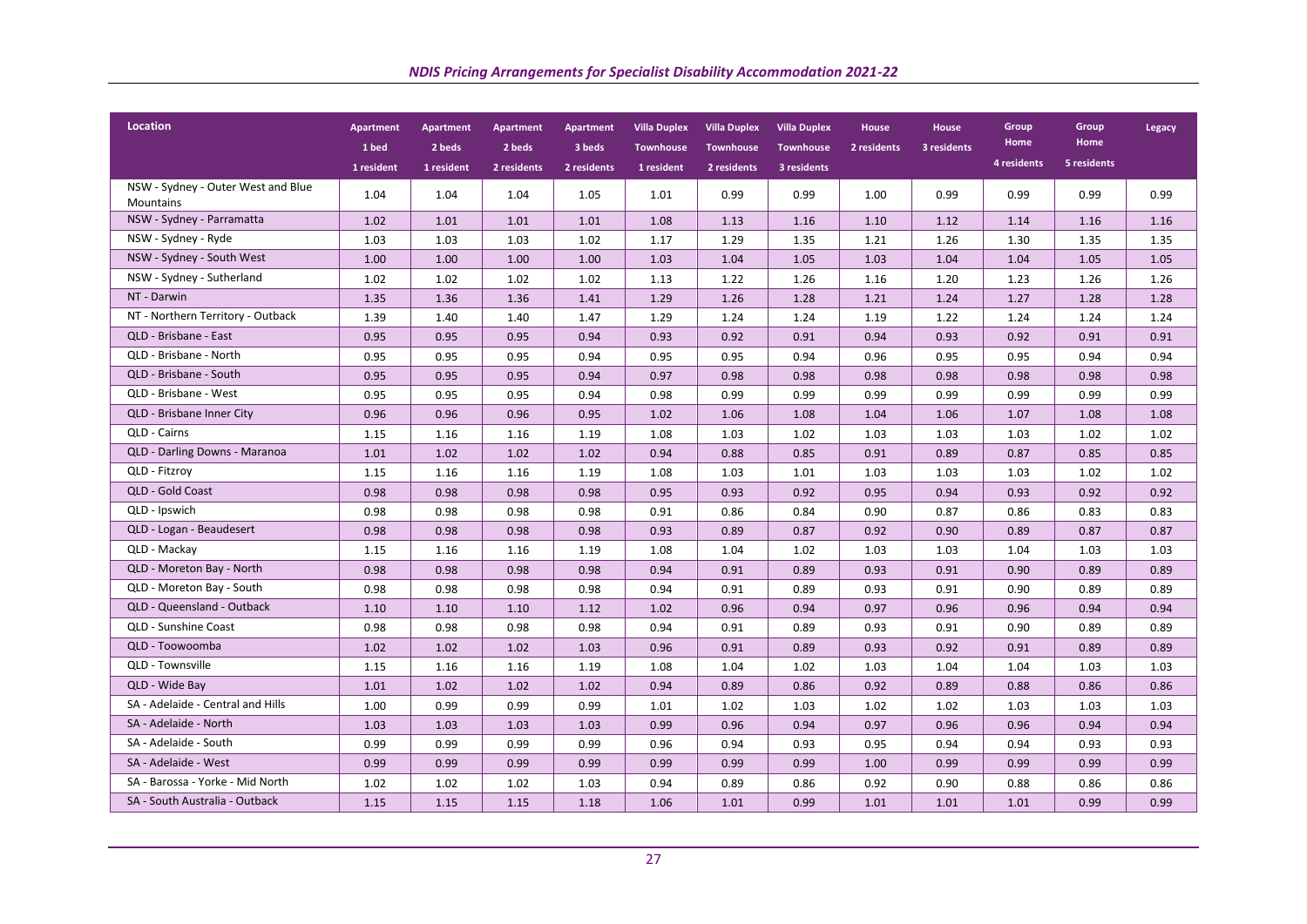| <b>Location</b>                     | <b>Apartment</b>    | <b>Apartment</b>     | <b>Apartment</b>      | <b>Apartment</b>      | <b>Villa Duplex</b>            | <b>Villa Duplex</b>             | <b>Villa Duplex</b>             | <b>House</b> | <b>House</b> | Group<br>Home | Group<br>Home | Legacy |
|-------------------------------------|---------------------|----------------------|-----------------------|-----------------------|--------------------------------|---------------------------------|---------------------------------|--------------|--------------|---------------|---------------|--------|
|                                     | 1 bed<br>1 resident | 2 beds<br>1 resident | 2 beds<br>2 residents | 3 beds<br>2 residents | <b>Townhouse</b><br>1 resident | <b>Townhouse</b><br>2 residents | <b>Townhouse</b><br>3 residents | 2 residents  | 3 residents  | 4 residents   | 5 residents   |        |
| SA - South Australia - South East   |                     |                      |                       |                       |                                |                                 |                                 |              |              |               |               |        |
| TAS - Hobart                        | 1.02                | 1.02                 | 1.02                  | 1.03                  | 0.94                           | 0.89                            | 0.86                            | 0.92         | 0.90         | 0.88          | 0.86          | 0.86   |
| TAS - Launceston and North East     | 1.00                | 1.00                 | 1.00                  | 1.00                  | 0.94                           | 0.90                            | 0.88                            | 0.93         | 0.91         | 0.90          | 0.88          | 0.88   |
| TAS - South East                    | 1.08                | 1.09                 | 1.09                  | 1.10                  | 1.01                           | 0.95                            | 0.93                            | 0.97         | 0.96         | 0.95          | 0.93          | 0.93   |
| TAS - West and North West           | 1.08                | 1.08                 | 1.08                  | 1.10                  | 1.00                           | 0.94                            | 0.91                            | 0.96         | 0.94         | 0.94          | 0.92          | 0.92   |
|                                     | 1.08                | 1.09                 | 1.09                  | 1.10                  | 1.00                           | 0.95                            | 0.92                            | 0.96         | 0.95         | 0.94          | 0.93          | 0.93   |
| VIC - Ballarat                      | 1.04                | 1.05                 | 1.05                  | 1.06                  | 0.98                           | 0.93                            | 0.91                            | 0.95         | 0.94         | 0.93          | 0.91          | 0.91   |
| VIC - Bendigo                       | 1.05                | 1.05                 | 1.05                  | 1.06                  | 0.98                           | 0.93                            | 0.91                            | 0.95         | 0.94         | 0.93          | 0.91          | 0.91   |
| VIC - Geelong                       | 1.01                | 1.01                 | 1.01                  | 1.01                  | 0.97                           | 0.93                            | 0.92                            | 0.95         | 0.94         | 0.93          | 0.92          | 0.92   |
| VIC - Hume                          | 1.04                | 1.05                 | 1.05                  | 1.06                  | 0.97                           | 0.92                            | 0.89                            | 0.94         | 0.93         | 0.91          | 0.89          | 0.89   |
| VIC - Latrobe - Gippsland           | 1.00                | 1.01                 | 1.01                  | 1.01                  | 0.94                           | 0.89                            | 0.86                            | 0.92         | 0.89         | 0.88          | 0.86          | 0.86   |
| VIC - Melbourne - Inner             | 1.00                | 1.00                 | 1.00                  | 0.99                  | 1.13                           | 1.22                            | 1.27                            | 1.16         | 1.20         | 1.23          | 1.27          | 1.27   |
| VIC - Melbourne - Inner East        | 1.03                | 1.03                 | 1.03                  | 1.02                  | 1.06                           | 1.11                            | 1.14                            | 1.08         | 1.10         | 1.12          | 1.14          | 1.14   |
| VIC - Melbourne - Inner South       | 0.99                | 0.99                 | 0.99                  | 0.98                  | 1.07                           | 1.13                            | 1.16                            | 1.09         | 1.12         | 1.14          | 1.16          | 1.16   |
| VIC - Melbourne - North East        | 0.97                | 0.97                 | 0.97                  | 0.97                  | 0.96                           | 0.94                            | 0.94                            | 0.96         | 0.95         | 0.94          | 0.94          | 0.94   |
| VIC - Melbourne - North West        | 1.01                | 1.01                 | 1.01                  | 1.01                  | 0.96                           | 0.92                            | 0.91                            | 0.94         | 0.93         | 0.92          | 0.91          | 0.91   |
| VIC - Melbourne - Outer East        | 1.02                | 1.02                 | 1.02                  | 1.01                  | 0.94                           | 0.91                            | 0.90                            | 0.93         | 0.92         | 0.91          | 0.90          | 0.90   |
| VIC - Melbourne - South East        | 1.06                | 1.06                 | 1.06                  | 1.07                  | 1.05                           | 1.03                            | 1.03                            | 1.04         | 1.03         | 1.03          | 1.03          | 1.03   |
| VIC - Melbourne - West              | 0.97                | 0.97                 | 0.97                  | 0.97                  | 0.95                           | 0.93                            | 0.91                            | 0.94         | 0.93         | 0.92          | 0.91          | 0.91   |
| VIC - Mornington Peninsula          | 0.97                | 0.97                 | 0.97                  | 0.96                  | 0.93                           | 0.91                            | 0.89                            | 0.93         | 0.91         | 0.90          | 0.89          | 0.89   |
| VIC - North West                    | 1.04                | 1.05                 | 1.05                  | 1.06                  | 0.96                           | 0.90                            | 0.88                            | 0.93         | 0.91         | 0.90          | 0.88          | 0.88   |
| VIC - Shepparton                    | 1.04                | 1.05                 | 1.05                  | 1.06                  | 0.97                           | 0.92                            | 0.89                            | 0.94         | 0.92         | 0.91          | 0.89          | 0.89   |
| VIC - Warrnambool and South West    | 1.04                | 1.05                 | 1.05                  | 1.06                  | 0.97                           | 0.92                            | 0.89                            | 0.94         | 0.93         | 0.92          | 0.90          | 0.90   |
| WA - Bunbury                        | 1.11                | 1.12                 | 1.12                  | 1.14                  | 1.05                           | 1.00                            | 0.99                            | 1.01         | 1.01         | 1.00          | 0.99          | 0.99   |
| WA - Mandurah                       | 1.07                | 1.07                 | 1.07                  | 1.08                  | 1.01                           | 0.97                            | 0.96                            | 0.98         | 0.98         | 0.97          | 0.96          | 0.96   |
| WA - Perth - Inner                  | 1.07                | 1.06                 | 1.06                  | 1.07                  | 1.22                           | 1.34                            | 1.42                            | 1.26         | 1.32         | 1.36          | 1.42          | 1.42   |
| WA - Perth - North East             | 1.03                | 1.03                 | 1.03                  | 1.04                  | 1.01                           | 1.00                            | 0.99                            | 1.00         | 1.00         | 1.00          | 0.99          | 0.99   |
| WA - Perth - North West             | 1.04                | 1.04                 | 1.04                  | 1.04                  | 1.04                           | 1.04                            | 1.05                            | 1.03         | 1.04         | 1.04          | 1.05          | 1.05   |
| WA - Perth - South East             | 1.08                | 1.08                 | 1.08                  | 1.09                  | 1.06                           | 1.06                            | 1.06                            | 1.05         | 1.05         | 1.06          | 1.06          | 1.06   |
| WA - Perth - South West             | 1.03                | 1.03                 | 1.03                  | 1.04                  | 1.03                           | 1.02                            | 1.02                            | 1.02         | 1.02         | 1.02          | 1.02          | 1.02   |
| WA - Western Australia - Outback    | 1.20                | 1.21                 | 1.21                  | 1.24                  | 1.12                           | 1.07                            | 1.05                            | 1.06         | 1.06         | 1.07          | 1.06          | 1.06   |
| WA - Western Australia - Wheat Belt | 1.11                | 1.11                 | 1.11                  | 1.13                  | 1.03                           | 0.97                            | 0.95                            | 0.98         | 0.97         | 0.97          | 0.95          | 0.95   |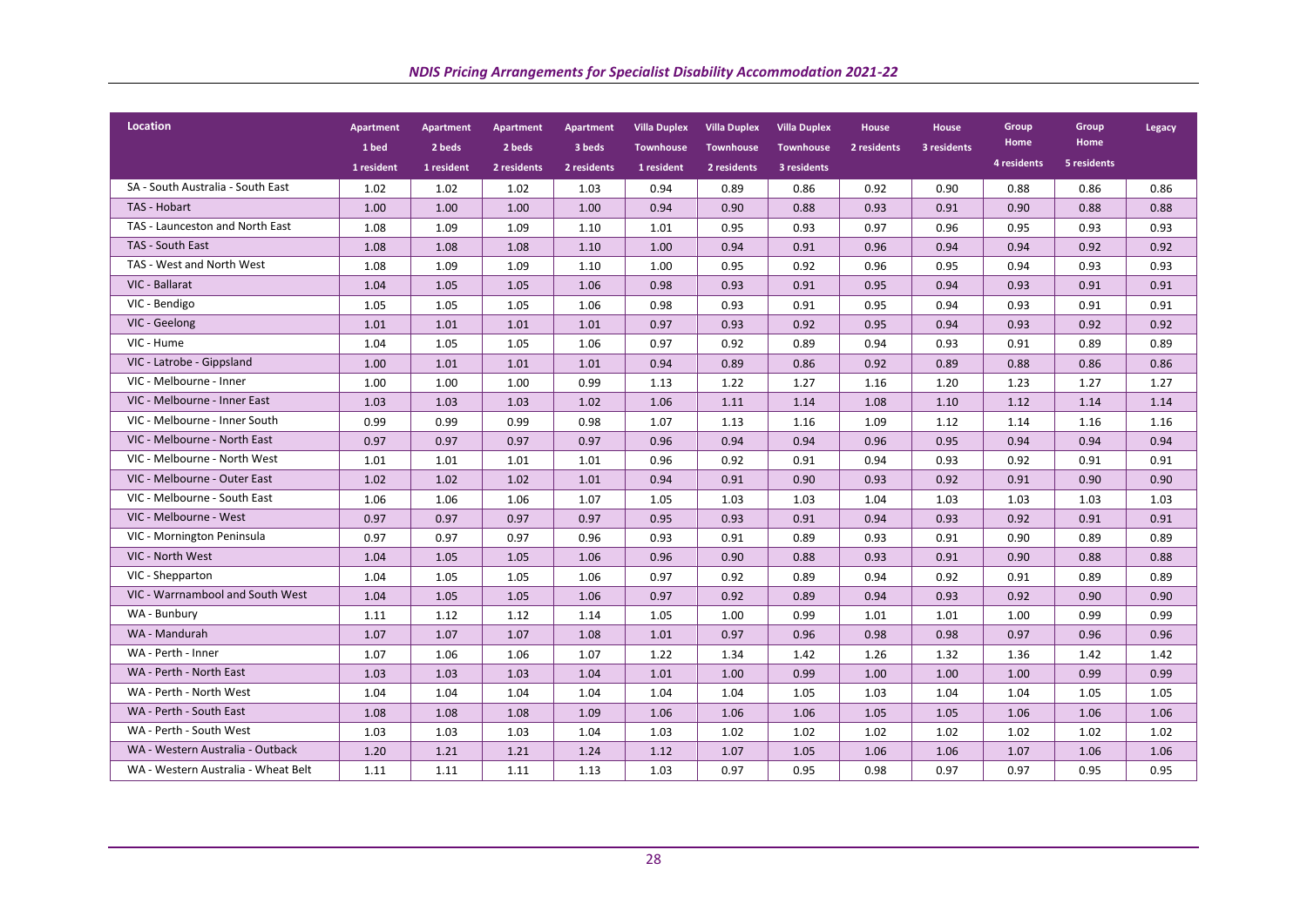## **Appendix F – Minimum Refurbishment Costs for New Builds (\$2021-22)**

<span id="page-28-0"></span>

| <b>Building type / design category</b> | <b>Basic</b> | <b>Improved</b><br>Liveability<br>No OOA | <b>Improved</b><br><b>Liveability</b><br><b>With OOA</b> | <b>Fully</b><br>Accessible <b>'</b><br>No OOA | <b>Fully</b><br><b>Accessible</b><br><b>With OOA</b> | <b>Robust</b><br>No OOA | <b>Robust</b><br><b>With OOA</b> | <b>Robust</b><br>+1 Room | <b>High</b><br><b>Physical</b><br><b>Support</b><br>No OOA | <b>High</b><br><b>Physical</b><br><b>Support</b><br><b>With OOA</b> |
|----------------------------------------|--------------|------------------------------------------|----------------------------------------------------------|-----------------------------------------------|------------------------------------------------------|-------------------------|----------------------------------|--------------------------|------------------------------------------------------------|---------------------------------------------------------------------|
| Apartment, 1 bedroom, 1 resident       | <b>NA</b>    | \$206,902                                | <b>NA</b>                                                | \$363,142                                     | <b>NA</b>                                            | <b>NA</b>               | <b>NA</b>                        | <b>NA</b>                | \$457,363                                                  | <b>NA</b>                                                           |
| Apartment, 2 bedrooms, 1 resident      | <b>NA</b>    | \$250,461                                | <b>NA</b>                                                | \$452,556                                     | <b>NA</b>                                            | NA                      | <b>NA</b>                        | <b>NA</b>                | \$577,148                                                  | <b>NA</b>                                                           |
| Apartment, 2 bedrooms, 2 residents     | <b>NA</b>    | \$250,461                                | <b>NA</b>                                                | \$452,556                                     | <b>NA</b>                                            | <b>NA</b>               | <b>NA</b>                        | <b>NA</b>                | \$577,148                                                  | <b>NA</b>                                                           |
| Apartment, 3 bedrooms, 2 residents     | <b>NA</b>    | \$326,688                                | <b>NA</b>                                                | \$586,493                                     | <b>NA</b>                                            | <b>NA</b>               | <b>NA</b>                        | NA                       | \$762,271                                                  | NA                                                                  |
| Villa/duplex/townhouse, 1 resident     | <b>NA</b>    | \$119,786                                | \$141,564                                                | \$211,548                                     | \$233,175                                            | \$249,939               | \$276,376                        | \$298,611                | \$283,130                                                  | \$304,909                                                           |
| Villa/duplex/townhouse, 2 residents    | <b>NA</b>    | \$152,455                                | \$174,234                                                | \$265,873                                     | \$286,447                                            | \$316,346               | \$341,312                        | \$362,310                | \$359,356                                                  | \$392,025                                                           |
| Villa/duplex/townhouse, 3 residents    | <b>NA</b>    | \$206,902                                | \$217,792                                                | \$348,663                                     | \$368,760                                            | \$418,497               | \$442,794                        | \$463,229                | \$490,032                                                  | \$511,812                                                           |
| House, 2 residents                     | <b>NA</b>    | \$163,344                                | \$185,123                                                | \$281,410                                     | \$301,984                                            | \$338,614               | \$363,580                        | \$384,578                | \$381,136                                                  | \$402,915                                                           |
| House, 3 residents                     | <b>NA</b>    | \$228,681                                | \$250,461                                                | \$395,274                                     | \$417,791                                            | \$469,078               | \$495,925                        | \$518,510                | \$588,038                                                  | \$609,816                                                           |
| Group home, 4 residents                | <b>NA</b>    | \$315,798                                | \$337,578                                                | \$524,679                                     | \$547,338                                            | \$615,960               | \$642,801                        | \$665,379                | \$740,492                                                  | \$773,160                                                           |
| Group home, 5 residents                | <b>NA</b>    | \$348,467                                | \$359,356                                                | \$579,436                                     | \$601,511                                            | \$679,646               | \$705,710                        | \$727,636                | \$827,609                                                  | \$860,277                                                           |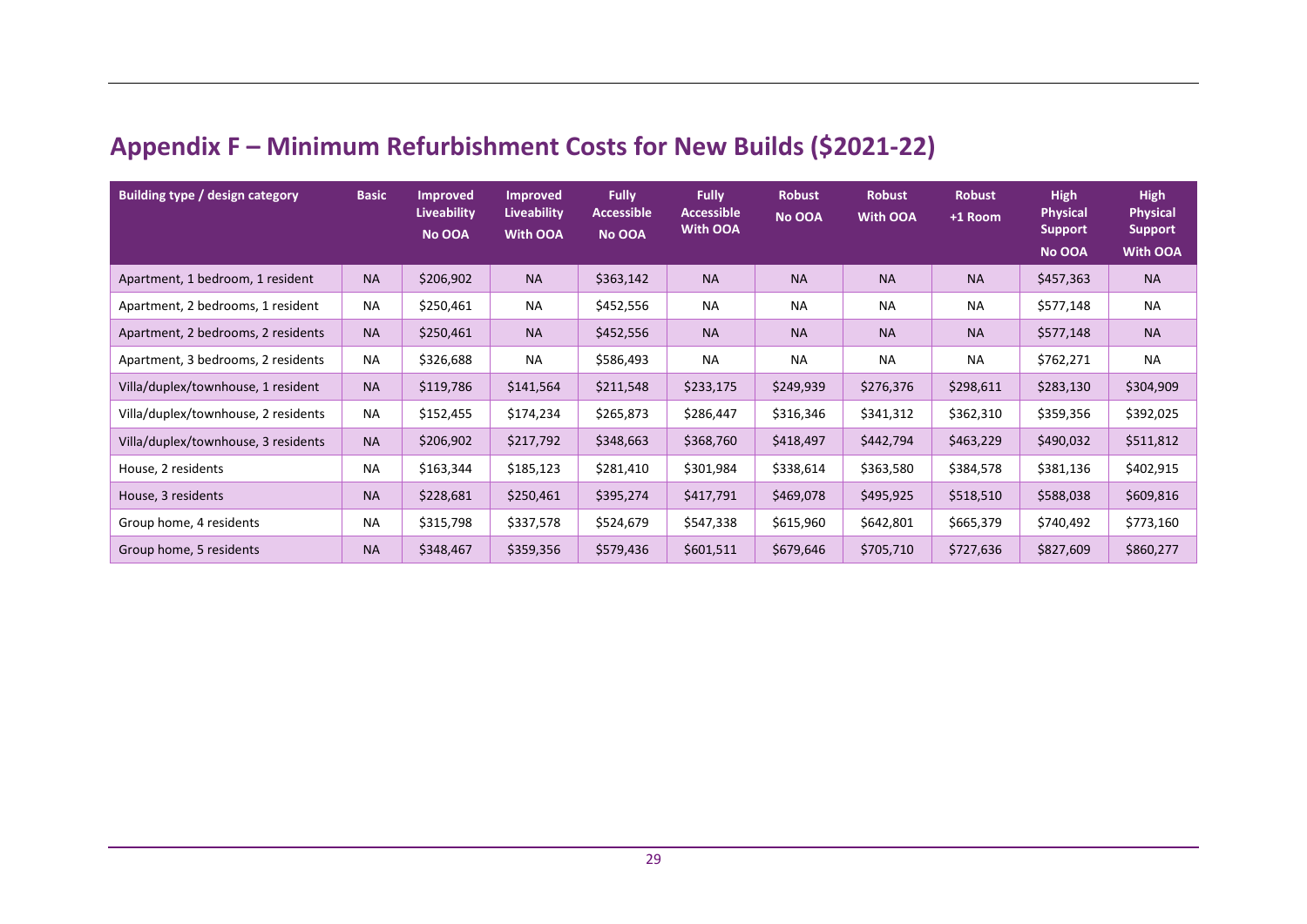## <span id="page-29-0"></span>**Appendix G – Shared living arrangements, including with people who are not SDA-eligible**

- <span id="page-29-1"></span>85. When a number (n) of SDA-eligible participants are sharing an enrolled dwelling with a number (m) of people who are not an SDA-eligible participant (with one person per bedroom and no vacancies) then:
	- (i) The SDA price limit for each of (n) SDA-eligible participants is the SDA price limit that would apply if the dwelling was of the same build type and design category and had (n) bedrooms;
	- (ii) The maximum reasonable rent contribution for each of the SDA-eligible participants is equal to MRRC (Single); and
	- (iii) The rental payment by each person who is not an SDA-eligible participant is not price regulated.
- 86. When an SDA-eligible participant is sharing a bedroom in an SDA enrolled dwelling with another SDA-eligible participant
	- (i) The SDA price limit,  $SDA_{Share}$ , for each SDA-eligible participant sharing a bedroom with another SDA-eligible participant is as follows

$$
SDA_{Share} = 50\% \times SDA_{Dwelling} - 15\% \times MRRC_{Single}
$$

where SDA<sub>Dwelling</sub> is the price limit that would apply if one SDA eligible person was occupying the bedroom (after the application of paragraph [85](#page-29-1) if necessary):

- (ii) The maximum reasonable rent contribution for each SDA-eligible participant sharing a bedroom with another SDA-eligible participant is equal to  $MRRC_{Membero}$  a Couple; and
- (iii) For any other SDA eligible participant in the dwelling:
	- (a) The rate of SDA payable in respect of each of those participants is  $SDA_{Dwelling}$ ; and
	- (b) The maximum reasonable rent contribution for each of those participants is MRRCSingle.
- 87. When an SDA-eligible participant is sharing a bedroom in an enrolled dwelling with a person who is not an SDA-eligible participant:
	- (i) The SDA price limit SDA $_{\text{Share}}$ , for the SDA-eligible participant is as follows

 $SDA_{Share} = SDA_{Dwelling} - 30\% \times MRRC_{Single}$ 

where SDA<sub>Dwelling</sub> is the price limit that would apply if one SDA eligible person was occupying the bedroom (after the application of paragraph [85](#page-29-1) if necessary):

- (ii) The maximum reasonable rent contribution for the SDA-eligible participant is  $MRRC_{Member}$ of a Couple.
- (iii) The rental payment by each person who is not an SDA-eligible participant is not price regulated; and
- (iv) For any other SDA eligible participant in the dwelling:
	- (a) The rate of SDA payable in respect of each of those participants is  $SDA_{Dwelling}$ ; and
	- (b) The maximum reasonable rent contribution for each of those participants is MRRC<sub>Single</sub>.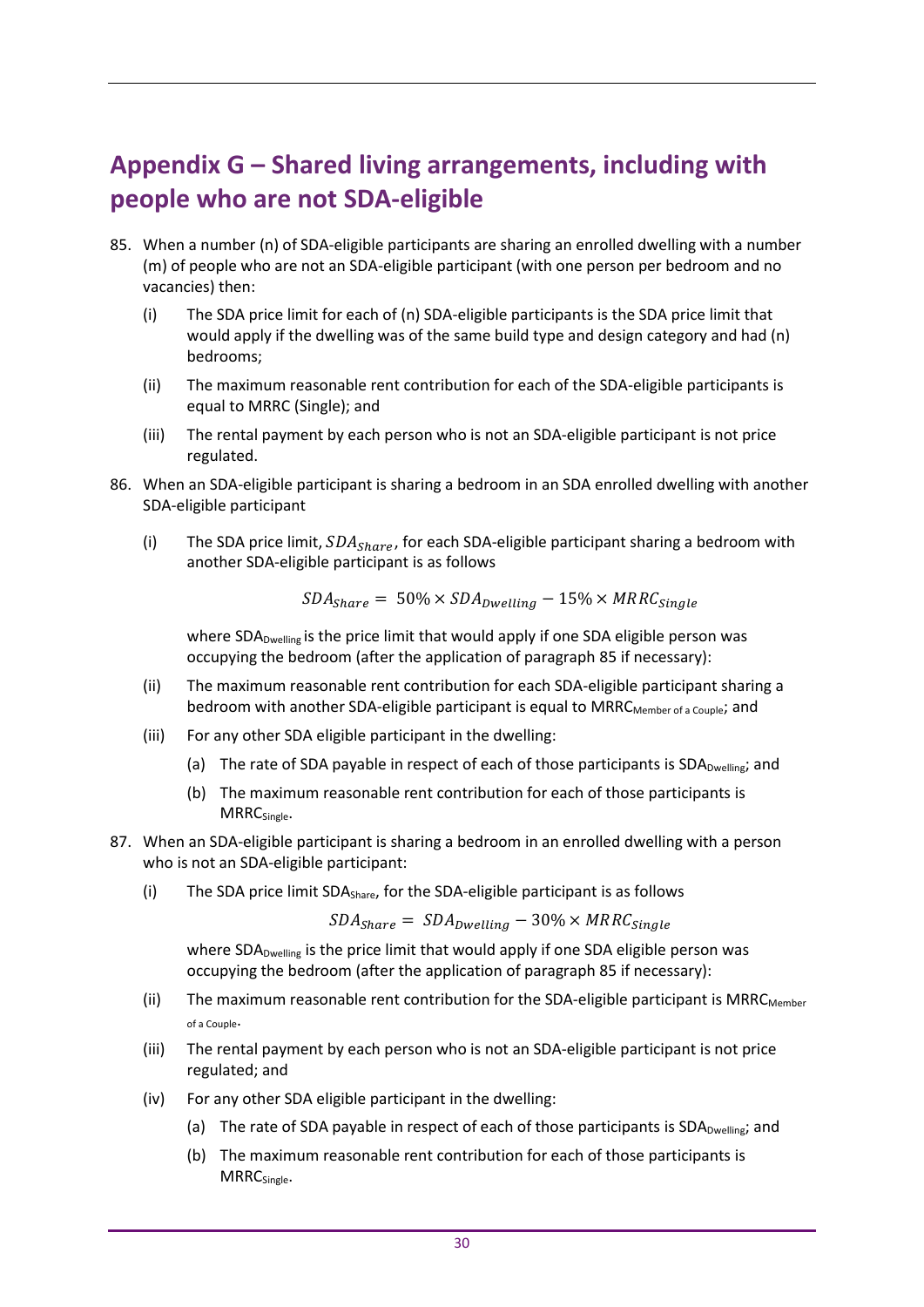- <span id="page-30-0"></span>88. When an SDA-eligible participant is sharing a bedroom with a person who is not an SDA-eligible participant and that person is a child or financial dependent of the SDA-eligible participant:
	- (i) The SDA price limit for the SDA-eligible participant is the same as if the participant was living in the bedroom on their own; and
	- (ii) The MRRC for the SDA-eligible participant is the same as if the participant was living in the bedroom on their own.
- 89. The SDA amount and MRRC for shared living arrangements not covered by paragraphs [85-](#page-29-1)[88](#page-30-0) will be determined by the NDIA on a case by case basis in accordance with the principles of the NDIS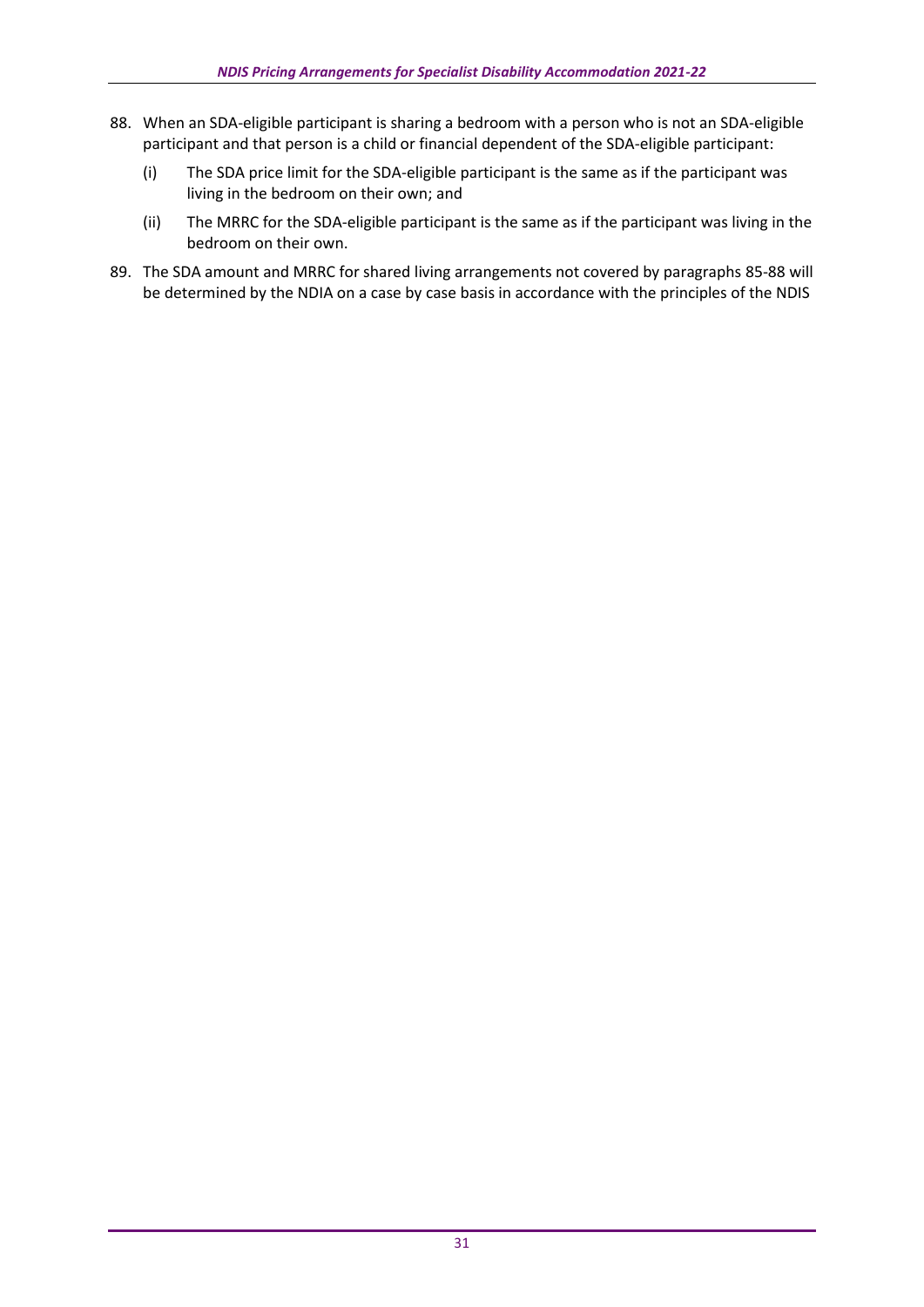## <span id="page-31-0"></span>**Appendix H – SDA Terms of Business**

90. This Appendix, together with the section on [Maximum Reasonable Rent Contribution](#page-8-0) of this *NDIS Pricing Arrangements for SDA*, constitute the Terms of Business for Registered Providers of SDA for the purposes of Section 5 of the *SDA Rules*.

## <span id="page-31-1"></span>**Service agreements**

- 91. A Registered Provider must not provide SDA unless the Provider has a written service agreement with the participant that contains all of the terms listed below (Section 36 of the SDA Rules).
- 92. If a Registered Provider has worked with the participant to establish a written service agreement but has not been able to reach agreement with the participant, the Registered Provider must not provide SDA for the participant unless the Provider:
	- (i) produces a written service agreement that is the agreement proposed by the Provider and the proposed agreement contains all of the terms listed below; and
	- (ii) provides a copy of the proposed agreement to the participant; and
	- (iii) provides SDA to the participant in accordance with the terms of the proposed agreement.
- 93. A participant who is a Registered Provider who provides SDA to themselves is not required to have a written service agreement.
- 94. The Registered Provider is to pay the costs associated with the written service agreement and is not to charge the participant.
- 95. A written service agreement may be a standalone document or the terms below may be included in a document that includes other things, such as a tenancy or occupancy agreement.

### <span id="page-31-2"></span>**Terms that must be included in an SDA service agreement or a proposed agreement**

- <span id="page-31-3"></span>96. Registered Providers are required to include all of the terms below in the written service agreement, or proposed agreement in alignment with any legislation, unless State or Territory legislation prevents a term from applying:
	- (i) specify the rent that must be paid by the participant and the method and timing of making rental payments;
	- (ii) specify the amount of any bond and the management arrangements that apply to the bond;
	- (iii) specify any board payments that have been agreed with the participant, what the board payments cover and the method and timing of making board payments;
	- (iv) the provider must issue a receipt for any payment made by the participant;
	- (v) specify the minimum period of notice that will be given by the Provider before the Provider increases the amount of any rent or any board payable by the participant;
	- (vi) specify:
		- (a) the name, telephone number and address of the Provider's agent (if any) and the responsibilities of the agent; or
		- (b) if the provider does not have an agent, the address and telephone number of the Provider;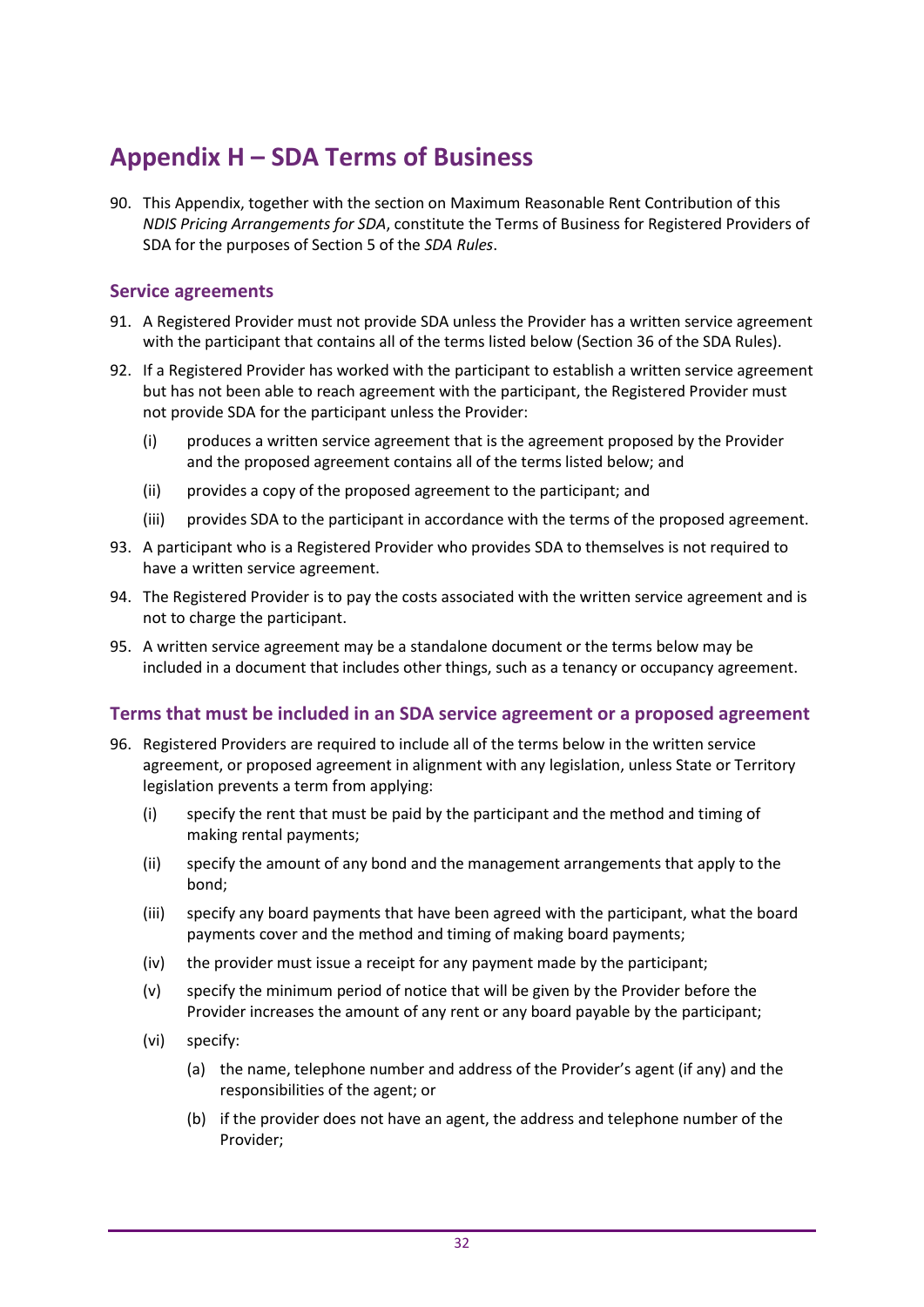- (vii) require the Provider to notify the participant in writing within 5 business days of any change of the matters in paragraph [\(vi\),](#page-31-3) unless State or Territory law provides for another notice period;
- (viii) specify the commencement date of the agreement, the duration of the agreement, and the manner in which the agreement can be extended;
- (ix) specify the circumstances in which the agreement can be terminated by either the participant or the Provider;
- (x) require the Provider to give a participant a minimum of 90 days' notice before the participant is required to vacate the premises, unless shorter notice is required to address the risk of harm to the participant or others;
- (xi) require the Provider to ensure that the premises are reasonably clean before the commencement of the agreement;
- (xii) require the Provider to ensure that the property is in a good state of repair and is being appropriately maintained, having regard to the safety, security and privacy of the residents;
- (xiii) explain the process for requesting repairs or maintenance to be undertaken;
- (xiv) explain the process for making a complaint about the SDA;
- (xv) specify any house rules the participant is expected to comply with;
- (xvi) specify the circumstances in which the Provider or the Provider's agent is entitled to access the premises, and the notice that must be provided before the Provider or the Provider's agent enters the premises;
- (xvii) specify any reasonable responsibilities or obligations of the participant; and
- (xviii) declare to the participant any conflict of interest in relation to other services provided to the participant. In particular, any affiliation with a provider of Supported Independent Living supports to the participant.
- 97. Providers should note that the requirement to include the terms above in a written agreement does not remove or change the application of other requirements in State or Territory laws. Any State or Territory requirements continue to apply.

### <span id="page-32-0"></span>**Notice of Vacancy**

- 98. A Registered Provider must notify the NDIA as soon as possible, and within five working days, if:
	- (i) a participant gives notice of termination of their occupancy; or
	- (ii) the Provider gives notice to vacate to a participant; or
	- (iii) a vacancy arises that is available to be filled by a participant (Section 29 SDA Rules).

### <span id="page-32-1"></span>**Not preference one participant over another**

99. Registered Providers must not give preference to a participant over other participants. All residents must be afforded the same treatment, rights and choices. The requirement not to give preference to a participant also applies when the participant receiving SDA is a relative of the Provider.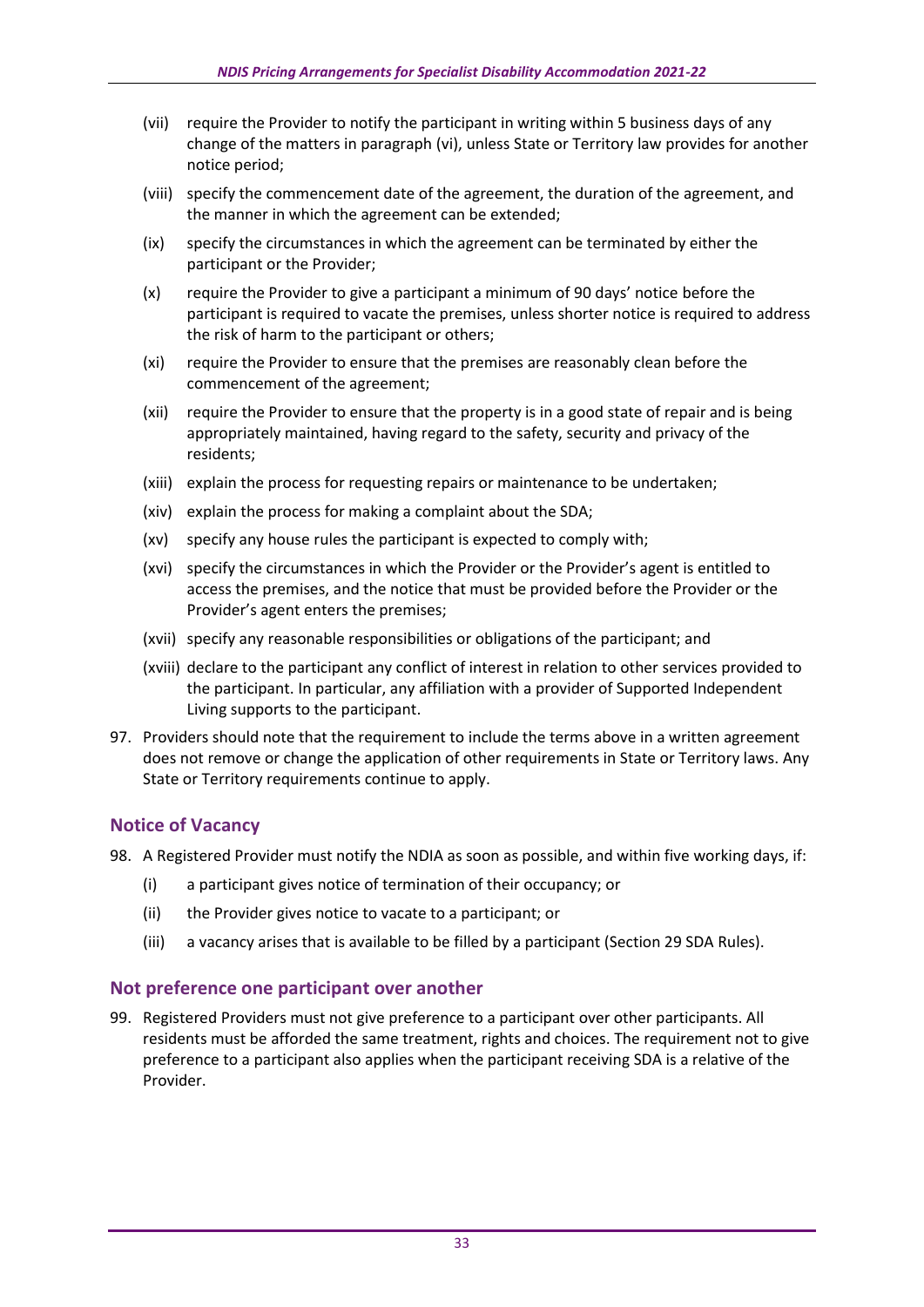## <span id="page-33-0"></span>**Relatives of participants who provide SDA**

- 100. The Gifts, Benefits and Commissions requirements in the Terms of Business for Registered Providers do not apply to a Registered Provider of SDA who provides SDA to a participant who is also a family member.
- 101. In these cases registered providers of SDA may have a financial or other personal interest directly or indirectly related to the benefit they receive from providing SDA.
- 102. Registered Providers of SDA who are providing SDA to a family member must not compromise the participant's choice of SDA or other supports.

### <span id="page-33-1"></span>**Records and Audit**

103. Registered Providers must comply with the requirements in the 'Maintenance, Records and Audit' section of the Terms of Business for Registered Providers of SDA.

### <span id="page-33-2"></span>**Officers, employees, agents and subcontractors to comply**

104. Registered Providers must have mechanisms in place to ensure that their officers, employees, agents and subcontractors comply, and have mechanisms in place to ensure ongoing compliance, with the Terms of Business for Registered Providers of SDA.